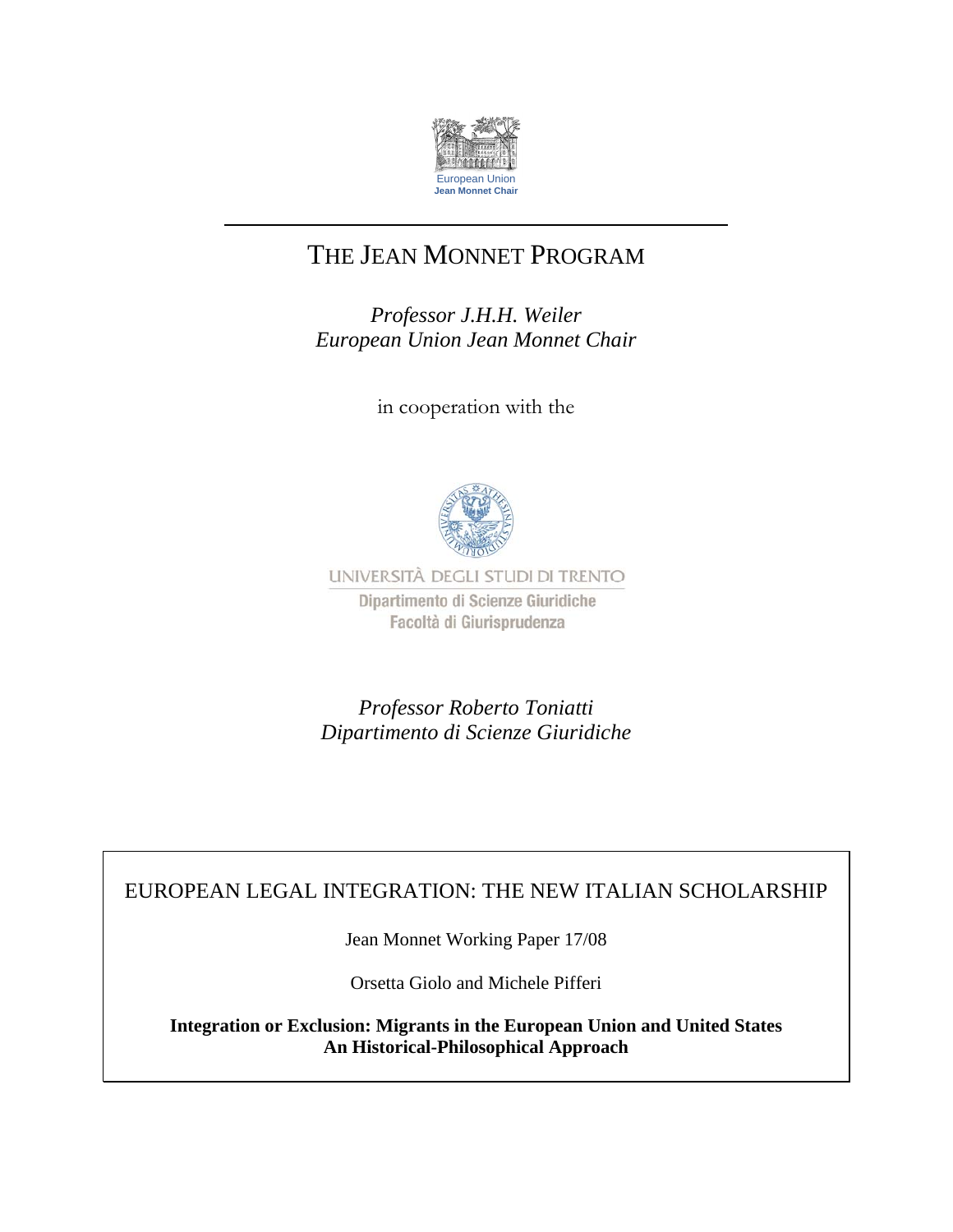All rights reserved. No part of this paper may be reproduced in any form without permission of the author.

> ISSN 1087-2221 © Orsetta Giolo and Michele Pifferi 2008 New York University School of Law New York, NY 10012 USA

Publications in the Series should be cited as: AUTHOR, TITLE, JEAN MONNET WORKING PAPER NO./YEAR [URL]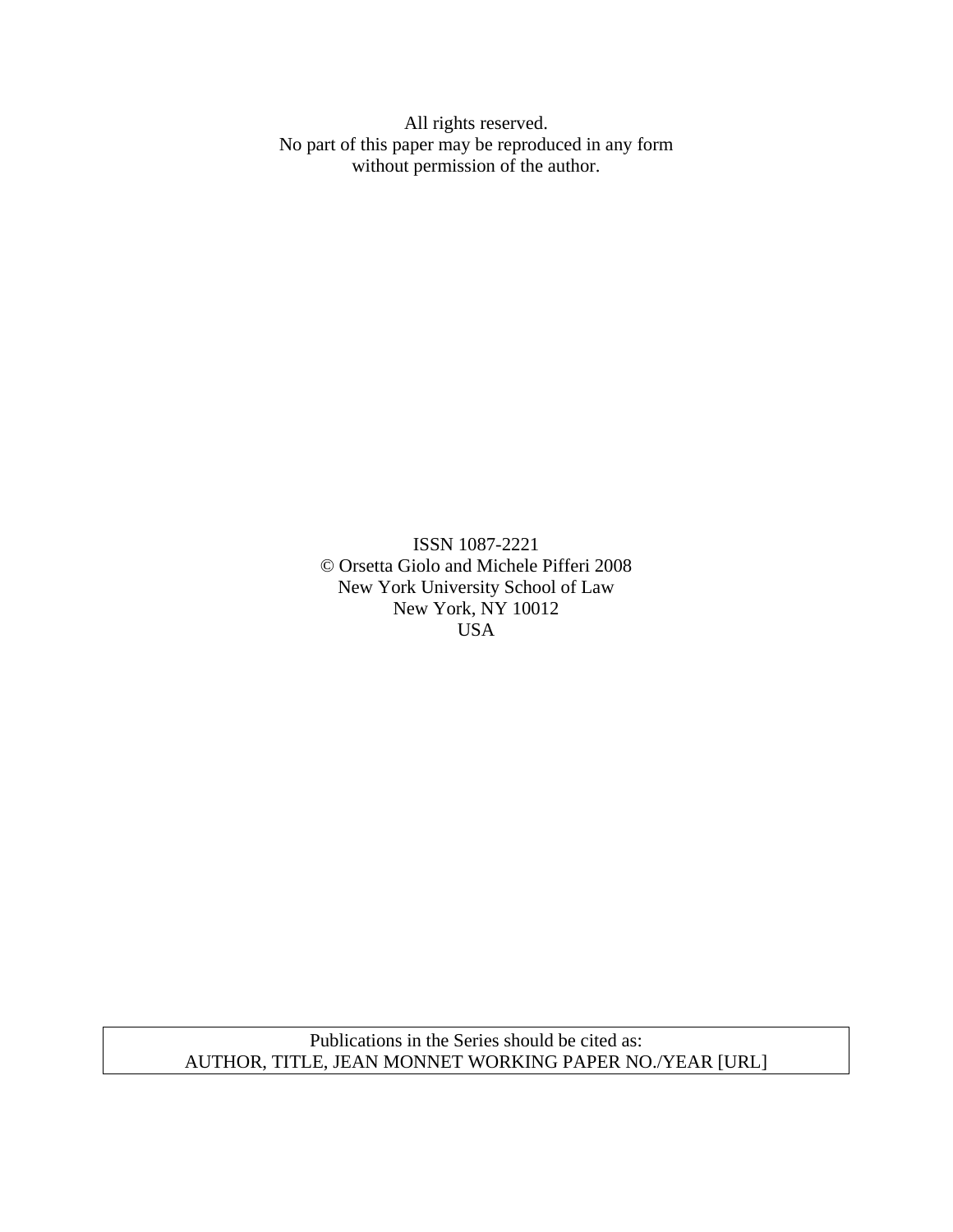### **European Legal Integration: The New Italian Scholarship (ELINIS)**

This Working Paper is part of the ELINIS project: *European Legal Integration: The New Italian Scholarship* – Second Series. The project was launched in 2006 on the following premise. Even the most cursory examination of the major scientific literature in the field of European Integration, whether in English, French, German and even Spanish points to a dearth of references to Italian scholarship. In part the barrier is linguistic. If Italian scholars do not publish in English or French or German, they simply will not be read. In part, it is because of a certain image of Italian scholarship which ascribes to it a rigidity in the articulation of research questions, methodology employed and the presentation of research, a perception of rigidity which acts as an additional barrier even to those for whom Italian as such is not an obstacle. The ELINIS project, like its predecessor – the New German Scholarship (JMWP  $3/2003$ ) – is not simply about recent Italian research, though it is that too. It is also new in the substantive sense and helps explode some of the old stereotypes and demonstrates the freshness, creativity and indispensability of Italian legal scholarship in the field of European integration, an indispensability already familiar to those working in, say, Public International law.

The ELINIS project challenged some of the traditional conventions of academic organization. There was a "Call for Papers" and a selection committee which put together the program based on the intrinsic interest of each proposed paper as well as the desire to achieve intellectual synergies across papers and a rich diversity of the overall set of contributions. Likewise, formal hierarchies were overlooked: You will find papers from scholars at very different stages of their academic career. Likewise, the contributions to ELINIS were not limited to scholars in the field of "European Law." Such a restriction would impose a debilitating limitation. In Italy as elsewhere, the expanding reach of European legal integration has forced scholars from other legal disciplines such as labor law, or administrative law etc. to meet the normative challenge and "reprocess" both precepts of their discipline as well as European law itself. Put differently, the field of "European Law" can no longer be limited to scholars whose primary interest is in the Institutions and legal order of the European Union.

The Second Series followed the same procedures with noticeable success of which this Paper is an illustration.

ELINIS was the result of a particularly felicitous cooperation between the Faculty of Law at the University of Trento – already distinguished for its non-parochial approach to legal scholarship and education and the Jean Monnet Center at NYU. Many contributed to the successful completion of ELINIS. The geniality and patience of Professor Roberto Toniatti and Dr Marco Dani were, however, the leaven which made this intellectual dough rise.

The Jean Monnet Center at NYU is hoping to co-sponsor similar Symposia and would welcome suggestions from institutions or centers in other Member States.

*J.H.H. Weiler Director, Jean Monnet Center for International and Regional Economic Law & Justice*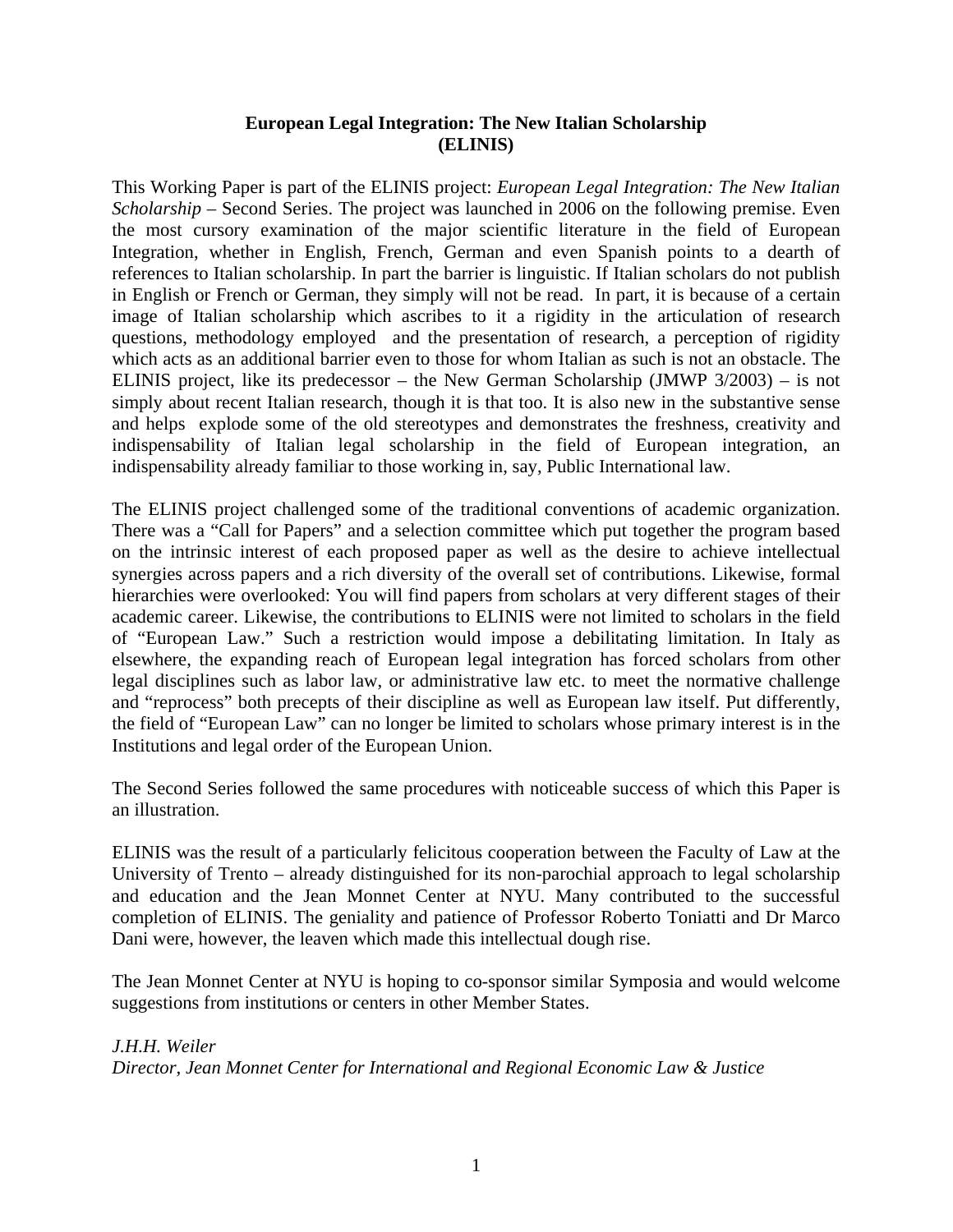### **Integration or Exclusion: Migrants in the European Union and United States An Historical-Philosophical Approach**

By Orsetta Giolo\* and Michele Pifferi\*\*

### **Abstract**

 $\overline{a}$ 

The history of migration policy in Europe and United States between the late XIX and the early XX century offers several issues of comparison with the current EU regulation. The paper analyzes, with a historical-philosophical approach, these two experiences with the main focus on the rights of migrants, whose extension has been determined by the legislations of both leaving and incoming countries, where the inclusion or exclusion strategies have been influenced by the opposite visions of the *jus migrandi*.

After World War II the progress of human rights towards a full recognition both in state constitutions and in international treaties seemed to have achieved once and for all an unnegotiable and uncompressible standard. In the EU area the human rights legislation plays a crucial role, but at the same time the effort to create a new European identity has reinforced an exclusion process of migrants and a denial of their rights. New (or old?) political fears have once again moved the frontiers of the human rights back and EU citizenship risks to become the strategy of legal discrimination against migrants.

<sup>\*</sup> Orsetta Giolo is Lecturer of Philosophy of Law, University of Ferrara (Italy), Faculty of Law. Email: orsetta.giolo@unife.it

Michele Pifferi is Lecturer of History of Law, University of Ferrara (Italy), Faculty of Law. Email: michele.pifferi@unife.it

An early draft of this paper was discussed in May 2008 in New York at the seminar *European Legal Integration – The New Italian Scholarship (ELINIS)*. The authors are grateful to Professor Joseph Weiler, Roberto Toniatti and Marco Dani for their critical comments and suggestions, and thanks Professor Cristiana Fioravanti, Baldassare Pastore, Giovanni Cazzetta, Martino Pigozzi for their helpful remarks.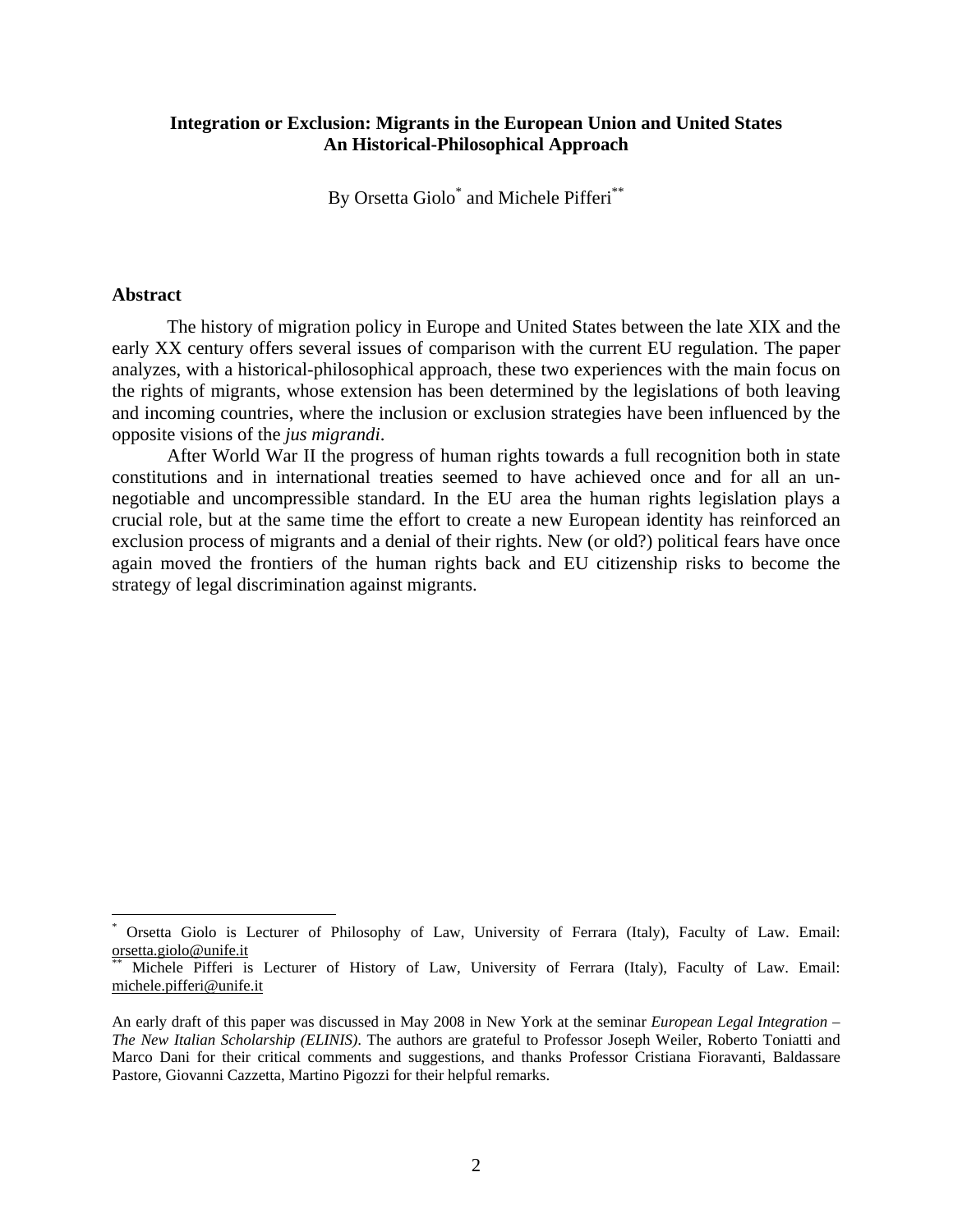### **Table of Contents**

| L.<br>$\sim$ 4                                                                       |
|--------------------------------------------------------------------------------------|
| I. 1. The Constant Factors in Immigration Policies: Identity, Sovereignty, Rights  4 |
|                                                                                      |
| II. 1. Citizenship and its new dimension 'exclusively' juridical. The                |
|                                                                                      |
|                                                                                      |
|                                                                                      |
| II. 4. A 'Silent' Law: the Condition of Migrants in the United States in the         |
|                                                                                      |
| II. 5 Designing American Citizenship and the Rights of Migrants: the Courts'         |
| .22                                                                                  |
| II. 6. The Creation of a National Identity: Biological Determinism, Literacy Test    |
|                                                                                      |
| III. Contrasting Perspectives: Those Who Leaves, Those Who Receives31                |
| III. 1. Jus Migrandi in the Modern Legal Experience: the Denied Emigration 31        |
| III. 2. The Right to Emigrate Seen From the South. Documents of North-African        |
|                                                                                      |
| III. 3. Freedom to Emigrate: the European Debate between the end of 1800s and        |
|                                                                                      |
| III. 4. From a Police Law to a Social Law: the Italian Experience 39                 |
|                                                                                      |
| III. 6. Latent Tensions: Rights and Sovereignty. Are Human Rights Still Useful? .47  |
|                                                                                      |
| IV. I. The Constitutionalization of the Right to Immigrate as a Tool of Balance.     |
|                                                                                      |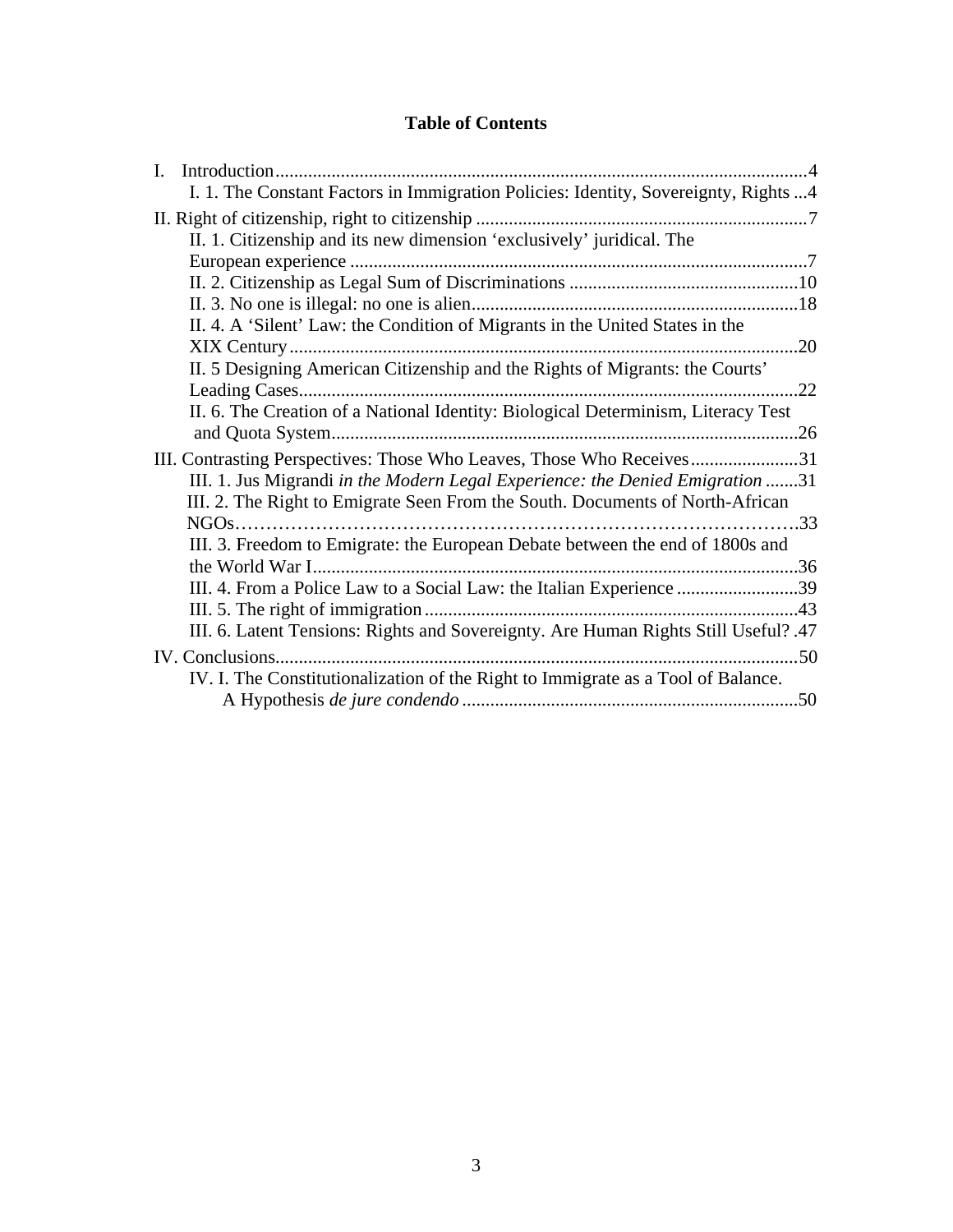### *I. Introduction*

 $\overline{a}$ 

### **I. 1. The Constant Factors in Immigration Policies: Identity, Sovereignty, Rights**

The legislation in the countries both of emigration and of immigration is doubtlessly a transversal issue that influences the three main factors in migration as proposed by Ravenstein: 'push', 'pull' and 'means'<sup>1</sup>. In the European migration towards America between 1870s and 1920s they have also been determined by the legal arguments for or against aliens in the country of destination as well as leavers in the European States. The idea of *jus migrandi* changed in different periods, thus producing contrasting kinds of immigration or emigration laws; their underlying criteria shifted, in the New World, between the assurance of a quick naturalization or of a full citizenship and the complete exclusion from the enjoyment of civil rights, and, in the Old World, between the police laws and the social laws. As one of the most important cultural features of a nation, the legislation reflected the collective opinion about this topic, but, at the same time, wanted to steer public belief and to direct the waves of migrants. As in a constant game of mirrors, the building of a national identity was always connected with the model of legislation concerning immigration or emigration, in a social process involving racial traits, religious traditions, language peculiarities.

As it is well known, the immigration of foreign people has played an essential role in the formation of the American identity: in the early times, America was a land of choice for men coming from all European countries, a land of freedom where the idea of the universal nature of mankind and the doctrine of natural rights allowed new settlers to easily become American citizens; then, after the beginning of a gradual exclusion policy in the 1880s, the immigrants were necessary to classify the "inners" as against the "aliens". They were considered by the nativist movement as a mass of undesirable persons because they were not White Anglo-Saxon Protestants; precisely this identification by contraposition revealed the effort to draw a line between the old immigration and the new one, to design a new national identity with the aim to legitimate the discrimination against new comers<sup>2</sup>. But, at the same time, emigration was a key-

<sup>&</sup>lt;sup>1</sup> See E. G. RAVENSTEIN, "The Laws of Migration", *Journal of the Statistical Society of London*, vol. 48, 2, 1885, pp. 181-184, and the interpretation of this essay given by ROGER DANIELS, *Coming to America. A History of Immigration and Ethnicity in American Life*, 2<sup>nd</sup> ed., New York, Perennial, 2002, pp. 16-22.

<sup>&</sup>lt;sup>2</sup> See e.g. R. J. VECOLI, "The Significance of Immigration in the Formation of an American Identity", *The History Teacher*, 30, 1, Nov. 1996, pp. 9-27.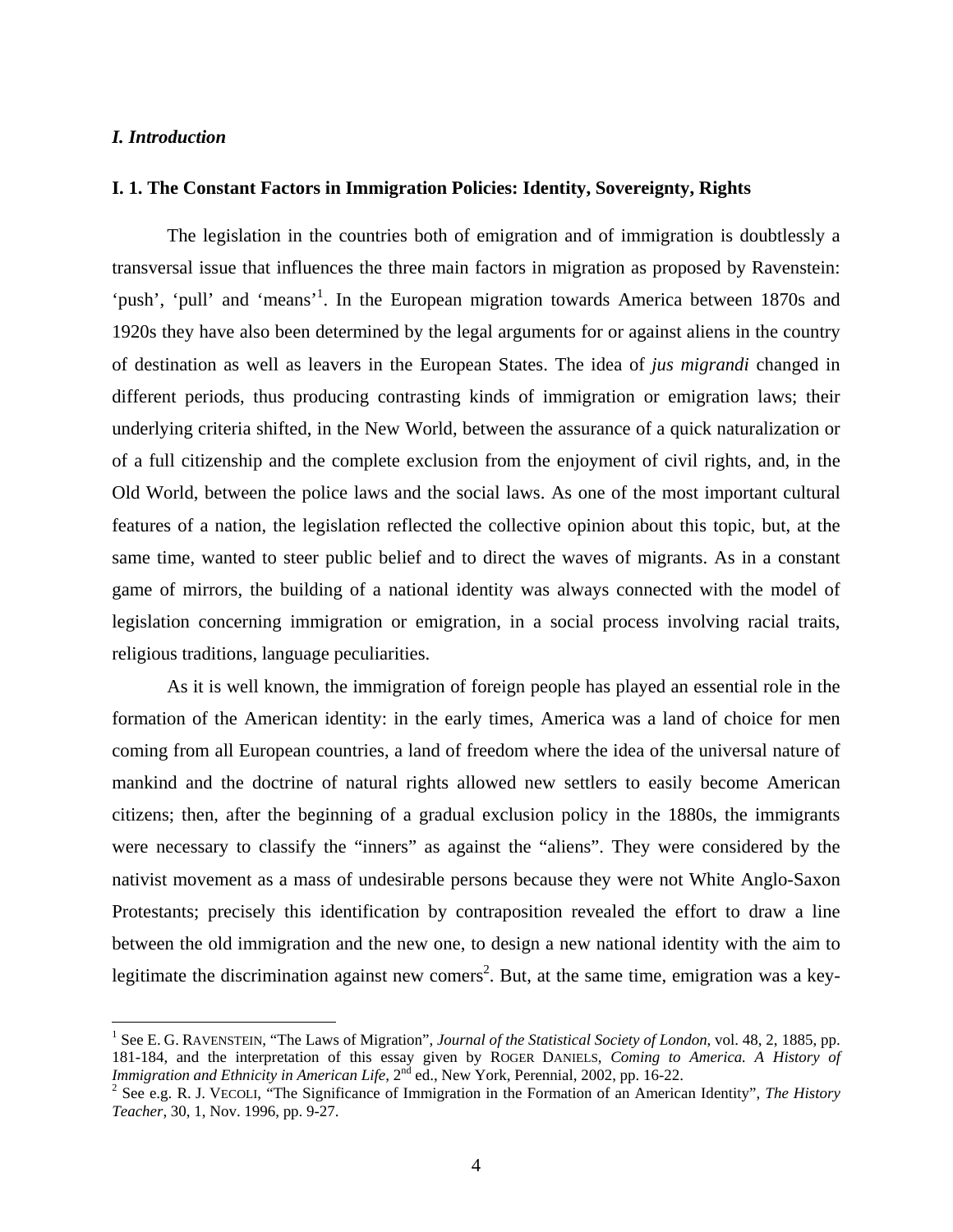factor also in building the identity of the leaving nations; in Italy, for instance, the high number of emigrants during the second half of the XIX century contributed to strengthen the sense of belonging to the same people, gradually projecting out of Italy more than in the mother country the ties with the national political unity just reached in  $1861<sup>3</sup>$ . Moreover, it's important to consider the link between Italian emigration and colonial expansion: the emigration was seen as a natural unstoppable occurrence which could not be prohibited or prevented by State legislation, but which could become a huge resource if controlled and ordered by law towards the destinations of colonialism.

A similar process is now taking place in EU, where the formation of a European identity is urged by the fear of foreign people considered too different to integrate. The enlarged borders of the Union have changed the image of the European citizenship and thus shifted the line of immigration further, but the arrival of non-EU immigrant is still considered as a cultural and economic problem; once again, as happened in the United States more than one hundred years ago, the identity of a political subject is built not on the sharing of the values of a people who lives 'inside', but on the exclusion and the criminalization of the foreigners<sup>4</sup>. And, as usually happens, the law risks to guarantee the status of someone and to deny the rights of others: as far as immigration policy is concerned, in a difficult balance between individual human rights, rights of citizenship, sovereignty of each member State and power of the European Institutions, it seems as though we are witnessing again to the wavering tendency of inclusion or exclusion of migrants according to political or economic opportunities<sup>5</sup>.

The history of migration policy in Europe and United States between the late XIX and the early XX century offers several issues of comparison with the current EU regulation. Unlike the present building of an European citizenship, which mostly seems to rest upon a juridical

 $3$  About this artificial creation of an Italian consciousness by emigrants only out of the homeland from where they leaved or escaped, see D. GABACCIA, *Emigranti. Le diaspore degli italiani dal Medio Evo ad oggi*, Torino, Einaudi, 2003, pp. 33-67. It's also important to consider that up to World War I only a small number of Italians became naturalized American citizens with the right to vote, because their main aim was getting back home, and only in the 1920s did a cultural and generation gap break out between the Italian parents who wanted their sons to follow the 'old way' and the sons who strongly desired to become Good Americans (see R. J. VECOLI, "L'arrivo negli Stati Uniti", in *Verso l'America*, Roma, Donzelli, 2005, pp. 109-143, in particular 130-135, and M. SANFILIPPO, "Tipologie dell'emigrazione di massa", in *Idem*, pp. 47-64). 4

<sup>&</sup>lt;sup>4</sup> See D. BIGO, "Criminalization of "Migrants": the Side Effect of the Will to Control the Frontiers and the Sovereign Illusion", in B. Bogusz, R. Cholewinski, A. Cygan, E. Szyszczak (ed. by), *Irregular Migration and Human Rights: Theoretical, European and International Perspectives*, Leiden/Boston, Martinus Nijhoff Publishers, 2004, pp. 61- 91.

<sup>5</sup> See e.g. R. CHOLEWINSKI, "The EU *Aquis* on Irregular Migration: Reinforcing Security at the Expense of Rights", *European Journal of Migration and Law*, 2, 2000, pp. 361-400.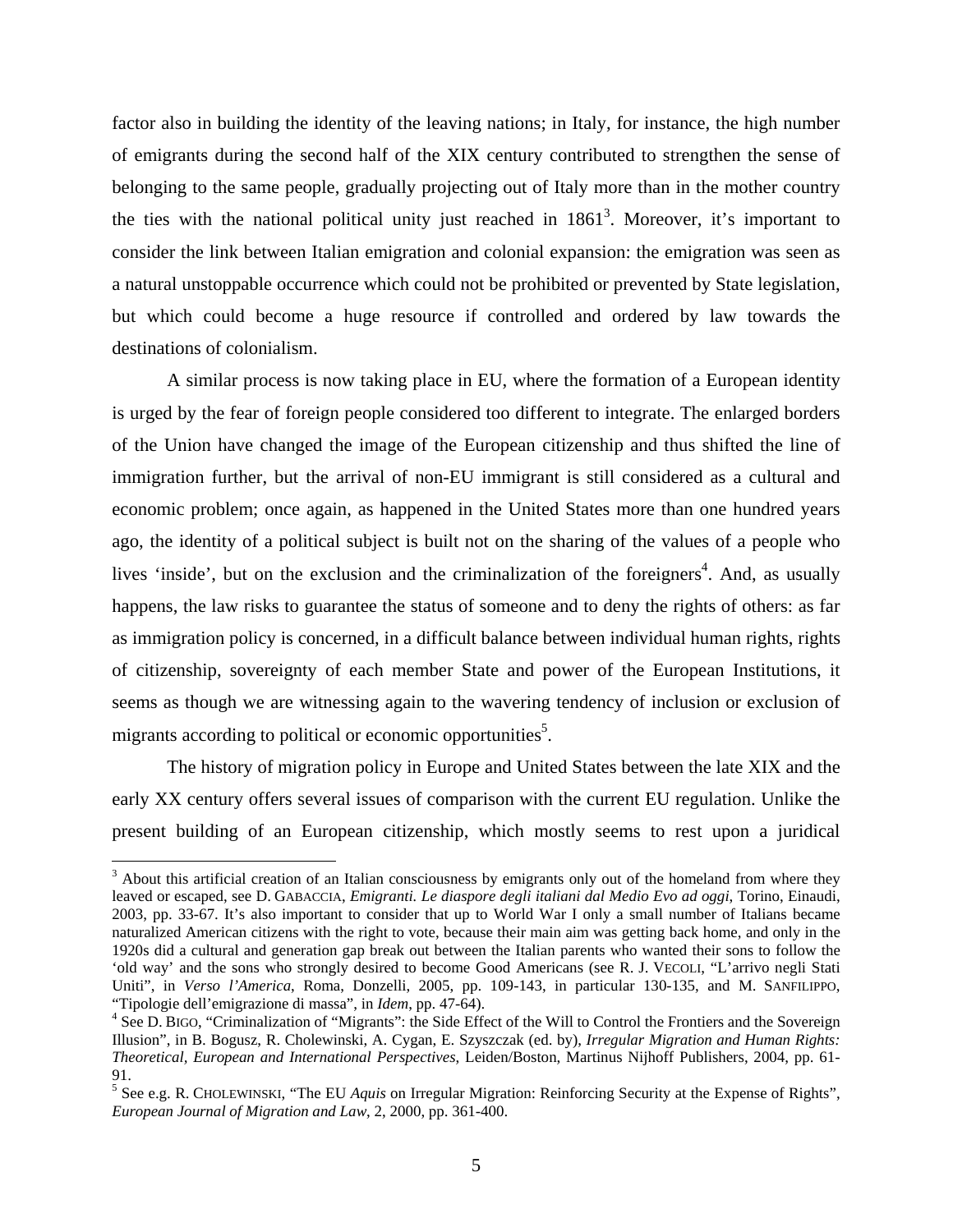character, the early American citizenship was mainly founded on a free individual choice, on a cultural identity not strictly defined by the law. Even if the language of citizenship then became a restriction strategy against undesirable aliens, and «citizenship – in its construction as a barrier to territorial rights and, more generally, as a marker of the legitimacy of claims – has operated in American history as a gesture of refusal, exclusion, and rejection directed against immigrants»<sup>6</sup>, this notion was described more by an ethnic, racial and cultural identity opposed to 'alienage' than by a legal formal membership<sup>7</sup>.

In our historical and philosophical approach, we try to analyze these two experiences with the main focus on the rights of migrants, whose extension has been determined by both leaving and incoming countries legislations. Inclusion or exclusion strategies have been influenced by the opposite visions of the *jus migrandi* and have been shaped by the conflicting case laws of different State, National or Federal Courts. The U.S. two-faced policy was constantly on the brink of immigrationist or restrictionist approach which was supported by nativist issues as opposed to the economic appraisal of the business community<sup>8</sup>, whereas the European rules on emigration were turning from protectionism to liberalism to the creation of a system of welfare relief for citizens abroad. Of course, the historical course has not been a constant progress towards the protection of the migrants' human rights, but the line has often been interrupted or withdrawn from guarantees to penalties, from welcoming to compulsory deportation. Wage struggles, religious conflicts, racial or political fears have always been the grounds for this 'elastic' legislation and the international movement towards equal treatment of human beings has proceeded by fits and starts. Its course is uncompleted yet, and the present European conflict between universalistic tendencies and nationalist claims has a precedent in the American history in the 1900s as a «laboratory of the globalism-localism»<sup>9</sup>.

After World War II the progress of human rights towards a full recognition both in state constitutions and in international treaties seemed to have achieved once and for all an un-

<sup>&</sup>lt;sup>6</sup> See K. M. PARKER, "State, Citizenship, and Territory: The Legal Construction of Immigrants in Antebellum Massachusetts", *Law and History Review*, 19, 3, 2001, pp. 583-643 (quotation p. 639). 7

 $<sup>7</sup>$  As has recently been written, «American approaches to citizenship have long reflected a preoccupation with forms</sup> of discrimination that focus on race more than nationality» (E. F. COHEN, "Carved from the Inside Out", in C. M. Swain (ed.), *Debating Immigration*, New York, Cambridge University Press, 2007, p. 40).

<sup>&</sup>lt;sup>8</sup> On this double ground of the U.S. immigration policy see A. R. ZOLBERG, "The Archaeology of 'Remote Control'", in A Fahrmeir, O. Faron, P. Weil (ed.), *Migration Control in the North Atlantic World. The Evolution of State Practices in Europe and the United States from the French Revolution to the Inter-War Period*, New York, Berghahn Books, 2003, pp. 195-222.

<sup>9</sup> See N. URBINATI, "La lega e Carlo Marx", *La Repubblica*, 04/24/08, p. 1.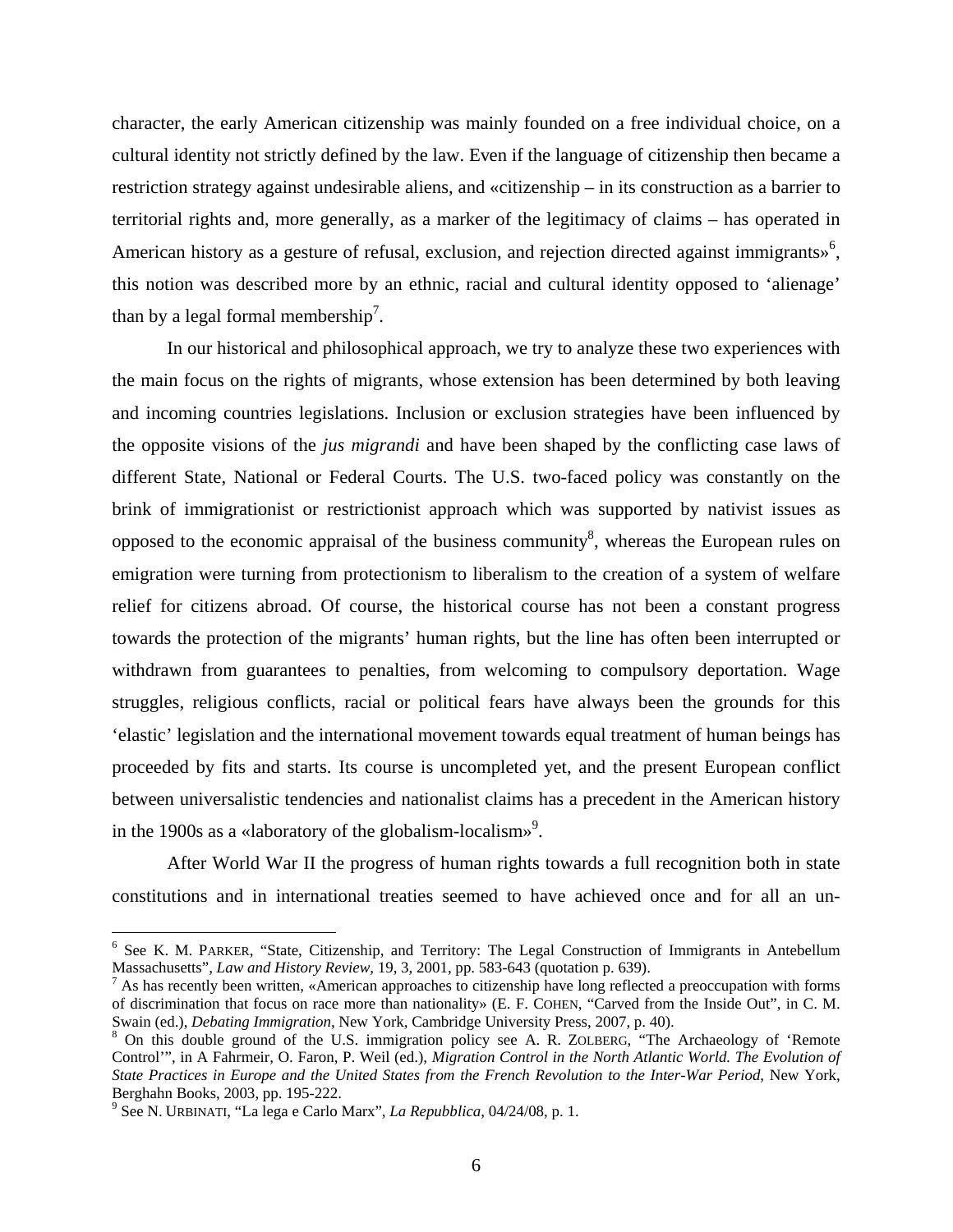negotiable and uncompressible standard. The fulfilment of human rights' theories into law looked like the definitive stage of a legal progress towards a system without any discrimination in the enjoyment of the fundamental rights of the individual. In the EU area the human rights legislation plays a crucial role, but at the same time the effort to create a new European identity has reinforced an exclusion process of migrants and a denial of their rights but at the same time the effort to create a new European identity has reinforced an exclusion process of migrants and a denial of their rights. New (or old?) political fears have once again moved the frontiers of the human rights back and EU citizenship risks to become the new strategy of legal discrimination.

It is now necessary to suggest new categories and new legal notions to further clarify the break-up between past and present as far as holding and enjoyment of human rights is concerned<sup>10</sup>. This way only will allow us not to waste juridical and political conquests from 1948 onwards and we will be able to avoid the new absolutism of political power – well-off western majorities – on a national and international level<sup>11</sup>. The State borders, their management, the tension between right and sovereignty, the concepts of citizenship and alien are the routes of "old maps", as Seyla Benhabib writes: we are travelling in a profoundly different world using old and inadequate means, if not counter-productive, which badly need revisited.

### *II. Right of citizenship, right to citizenship*

### **II. 1. Citizenship and its new dimension 'exclusively' juridical. The European experience**

Immigration finds it hard to get recognized as a "philosophical" question and remains at the borders of the new modern theories of justice, to start with a *A Theory of Justice* and *The Law of Peoples* by John Rawls<sup>12</sup>. The action of immigration seems to send us back to issues which are typically economical and political, when operating, in reality, as a radical criticism of the modern philosophical and juridical notions. Among these, citizenship, as a category which is both

<sup>&</sup>lt;sup>10</sup> See E. BALIBAR, Nous, citoyens d'Europe? Les frontières, l'Etat, le peuple, Paris, La Découverte, 2001.

<sup>&</sup>lt;sup>11</sup> For the notion of a "neo-absolutistic political approach" see G. AZZARITI, "Politica e processi", Giur. Cost., 1/2004, p. 843. See also M. BOVERO, "La libertà e i diritti di libertà", in Id. (ed.), *Quale libertà*, Roma-Bari, Laterza, 2004; E. DOLCINI, "Leggi penali ad personam, riserva di legge e principio costituzionale d'eguaglianza", *Rivista italiana di diritto processuale penale*, 2004, 1, pp. 50-70; A. CAPUTO, "Prime note sulle modifiche alle norme penali del testo unico sull'immigrazione", *Questione Giustizia*, 2005, 2, pp. 245-263.<br><sup>12</sup> S. BENHABIB, *Rights of Others. Aliens, Residents and Citizens*, Cambridge, Cambridge University Press, 2004.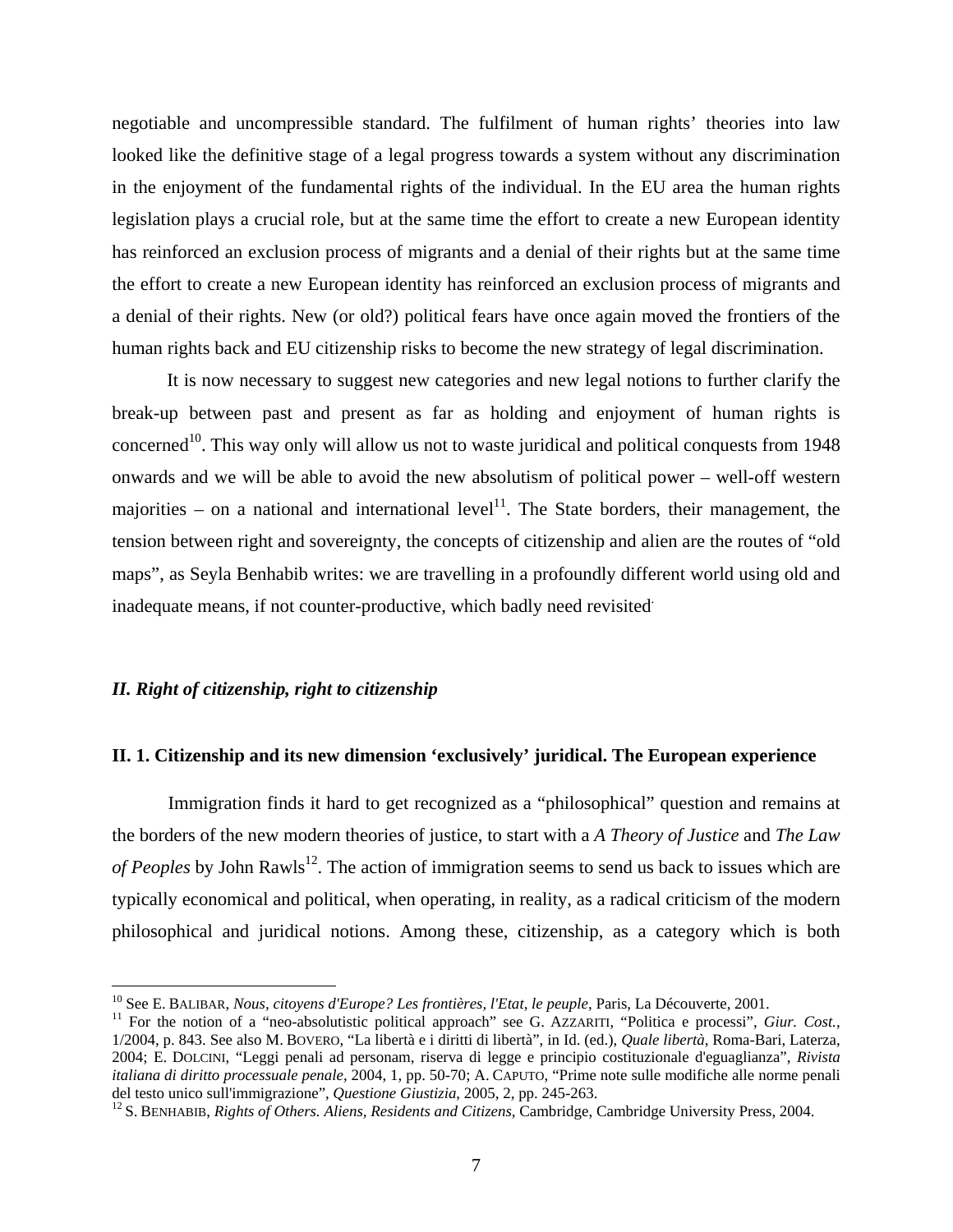juridical (relating to the ownership of rights) and philosophical-political (relating to allegiances) undergoes a process of reconsideration and repositioning as its present inclusive force raises serious doubts $^{13}$ .

 Nowadays, the European Union operates on these themes as on a very interesting workshop for several reasons. Above all, the European experience might offer the opportunity to re-establish a new paradigm of citizenship, mostly anchored to the rights and gauged on the sole juridical dimension, relegating the issue of membership to other fields and limiting today's exclusive bearing of national citizenships. A kind of citizenship which is built on rights rather than on national-cultural traits might contribute to the realization of a greater inclusivity of all men and women who reside in Europe, attributing a superior value to the subjects' equal stay (durable or temporary) on a territory rather than to identities.

 Taking this new citizenship project "seriously", migrants could become the juridical European reference community thanks to the their being subjects who move across borders $^{14}$ . Indeed, the peculiarity of the European territory emerges from the specificity of the criteria used for its identification: the identification of European external borders is strictly linked to the crossing of its internal borders. It is the "free movement area", the right to freedom of movement within national borders that gives meanings and substance to the new "European legal area" and makes migrants into active subjects, an integral part (if not constitutive) of the integration process<sup>15</sup>. In that sense, the free movement area allows a reconsideration of the relationship between subjects, States and territory not in terms of sedentariness but of movement, redefining

<sup>13</sup> For a more detailed discussion on recent debates, see among others, R. BAUBÖCK, *Transnational Citizenship: Membership and Rights in International Migration*, Aldershot-Brookfield, Edward Elgar, 1994; Id., (ed.), *From Aliens to Citizens: Redefining the Status of Immigrants in Europe*, Aldershot, Avebury, 1994; J. H. CARENS, "Aliens and Citizens: The Case for Open Borders", *Review of Politics*, 49, 1987, 2, pp. 251-273; A. GUTMANN, "The Challenge of Multiculturalism in Politic Ethics", *Philosophy and Public Affairs*, 22, 1993, 3, pp. 171-204; D. HELD, *Political Theory and the Modern State*, Stanford, Stanford University Press, 1989; W. KYMLICKA, *Multicultural Citizenship*, Oxford, Oxford University Press,1995; D. MILLER, "The Ethical Significance of Nationality", *Ethics*, 98, 1988, 4, pp. 647-662; I. M. YOUNG, *Justice and Politics of Difference*, Princeton, Princeton University Press, 1990; A. FAHRMEIR, *Citizenship. The Raise and Fall of a Modern Concept*, New Haven, Yale University Press, 2007, notably pp. 202-232; D. ZOLO (ed.), *La cittadinanza. Appartenenza, identità, diritti*, Laterza, Roma-Bari, 1994.

<sup>&</sup>lt;sup>14</sup> In this sense see also Francesca Rigo, who starting from a re-reading of some classics of the juridical philosophy (among others, Kelsen and Jellinek) redefines the relationship between citizenship-State-territoriality (F. RIGO, *Europa di confine*, Roma, Meltemi, 2007, pp. 95 ss).<br><sup>15</sup> Regarding the meaning of the expression "European legal area", Marc Augé writes that it is clear that the notion

of frontier is involved here, but also that, if we make an abstraction from this notion of frontier, it is a hardly localized institutional and legal set; this would depend on the very meaning of the term "area" used instead of "place" which would be even more abstract and applicable indifferently to an extension, a distance between two objects or two points or temporal dimensions. M. AUGÉ, *Non Lieux*, Seuil, Paris, 1992.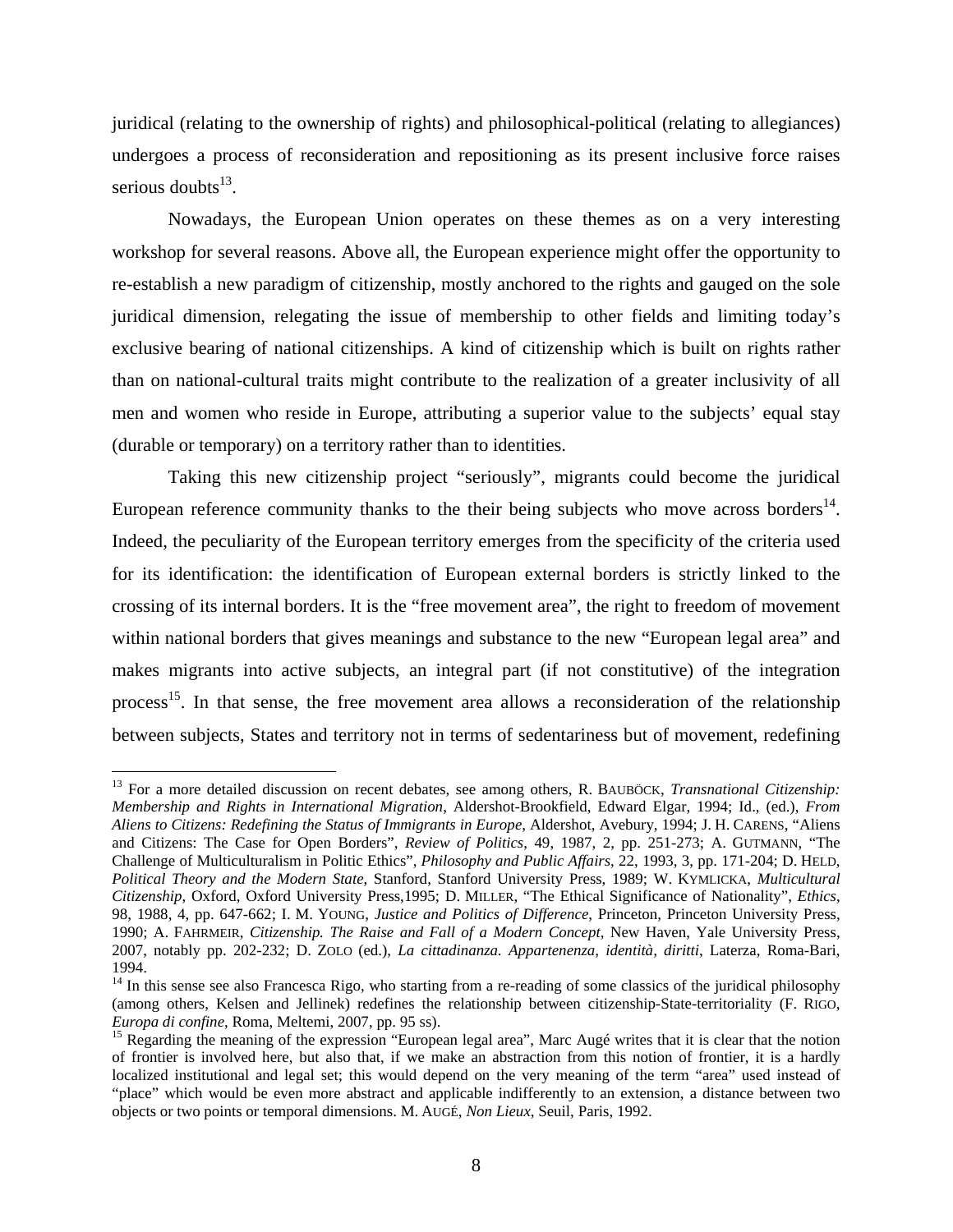citizenship starting from crossing borders – both internal and external – more than abiding them and centering it mainly on the protection that men and women who move, stay, change residence and work need rather than on the pretences of the few "permanent" individuals.

So, the European experience might offer a solution to the inclusion-exclusion dilemma which unavoidably binds citizenship and immigration. It is around this thorny question that the main tensions regarding modern liberal democracies polarize, starting from the conflictual relationship between rights and national sovereignty<sup>16</sup>.

 The inclusion-exclusion dilemma, linked to the debate on citizenship, has so far been tackled adopting different perspectives, some based upon the theories of "domestic" justice and the right to the "territory" of native community<sup>17</sup>, others more in tune with the universalistic theories of global justice<sup>18</sup>. Nevertheless, many issues remain unraveled, possibly because, as Joseph H. Carens has it:

«talk about citizenship sometimes presupposes, as a background assumption, an idealized (and misleading) conception of the nation-state as an administratively centralized, culturally homogeneous form of political community in which citizenship is treated primarily as a legal status that is universal, equal, and democratic».19

But «this picture of citizenship is inadequate in many respects».<sup>20</sup>

 $\overline{a}$ 

 As a matter of fact, the typically juridical issues remain unsolved, and they often result in antinomies or gaps internal either to the national juridical systems or the relations between national systems and international laws. In particular there are two controversial juridical issues:

<sup>&</sup>lt;sup>16</sup> Seyla Behnabib underlines how, from a philosophical point of view, transnational migrations bring to the fore the constitutive dilemma which is at the heart of liberal democracies that is the one between the claims of sovereign right to self-determination and the adherence to the universal principles of human rights (see *Introduction* in BENHABIB, *The Rights of Others, Aliens, Residents, Citizens).* 17 On "domestic" distributive justice see M. WALZER, *Spheres of Justice: A Defense of Pluralism and Equality*, New

York, Basic Books, 1983; on the relationship between justice and belonging see Y. TAMIR, *Liberal Nationalism*, Princeton, Princeton University Press, 1993 and D. MILLER, On Nationality, Oxford, Clarendon Press, 1995.

<sup>&</sup>lt;sup>18</sup> For a cosmopolitan approach see C. R. BEITZ, *Political Theory and International Relations*, Princeton University Press, Princeton, 1979; Id., "Cosmopolitan Ideals and National Sentiment", *The Journal of Philosphy*, 80, 10, 1983, pp. 591-600; TH. W. POGGE (ed.), *Global Justice*, London, Blackwell, 2001. See also E. PARIOTTI, *La giustizia oltre lo Stato: forme e problemi*, Torino, Giappichelli, 2004; H. F. CHANG, "The Economics of International Labor Migration and the Case for Global Distributive Justice in Liberal Political Theory", *Cornell International Law Journal*, 41, 1, 2008, pp. 1-25.

<sup>&</sup>lt;sup>19</sup> On J. H. CARENS, *Culture, Citizenship and Community*, Oxford, Oxford University Press, 2000, p. 161.<br><sup>20</sup> Ibidem.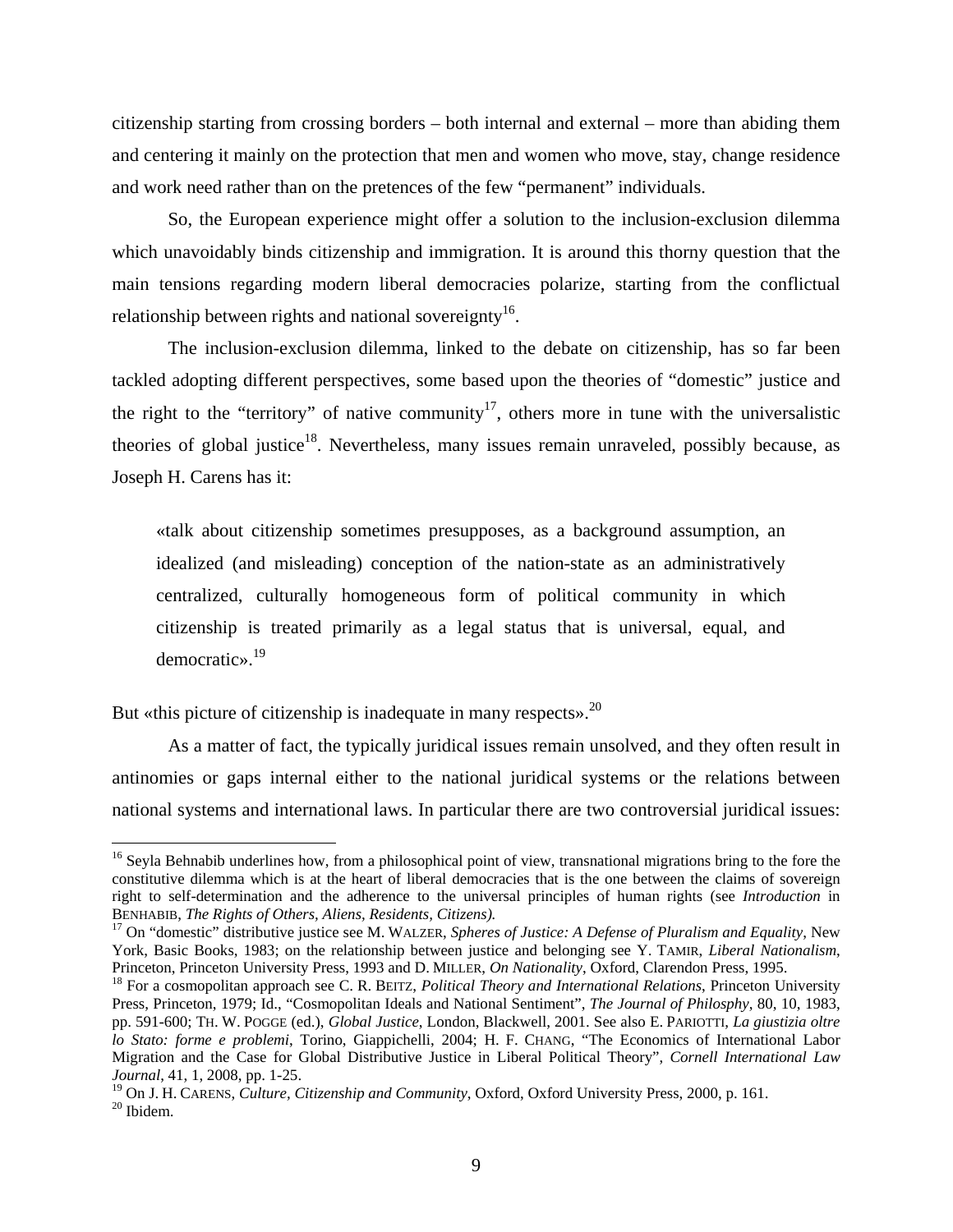first, the restrictive regulation to the entry of migrants into the receiving states make access to citizenship a lot more difficult – therefore to the status of citizens – producing that differentiation of subjects which is so strongly opposed to the principle of equality of human beings; second, the failure to recognize the right to immigrate thwarts the applicability and protection of the right to emigrate as already stated by the international law.

### **II. 2. Citizenship as Legal Sum of Discriminations**

 $\overline{a}$ 

 The condition of migrants has become the issue of historical, anthropological, sociological and juridical studies. Most of these studies focuses on the analysis of the migrants' condition of life in a given territory, of the processes of criminalization and marginalization they suffer as well as the regulation which governs the entry, stay, work, family reunion and expulsion of the migrants themselves. Even though we can find an incredible number of sociological analyses, the field of juridical studies about immigration involves specific subjects as private, criminal, procedural law together with some aspects of labor, international and constitutional law.

 The philosophical-juridical approach, which settles, interprets, criticizes the law taking as its starting point the law itself, does not seem to take a particular interest into the migration phenomenon. Nor does it seem to take a particular interest in the debate on its juridical value and above all in the production of a legislation on this very topic. The philosophical-juridical analysis is absent from the latest debates, whereas the philosophical-political approach – mainly concerned with the theories of citizenship – is more widely adopted in Europe rather than in the US. As Elizabeth F. Cohen writes, only recently has the problem of defining a global approach to the theme of immigration been taken into consideration, as well as self-questioning on the reasons which lie at the basis of the modern national policies, and rationality and fairness of the various legislations $^{21}$ .

<sup>&</sup>lt;sup>21</sup> «Despite its lengthy history as an immigrant-receiving nation, the United States has as yet failed to produce a well-articulated public philosophy of immigration. Many European nations, most of which have been the recipient of large-scale immigration for less then half a century, seem as well or even better equipped then the United States to answer these questions through a coherent public philosophy of immigration» (COHEN, "Carved from the Inside Out", pp. 32-45, at p. 32). See also M. J. PFEFFER, "The Underpinning of Immigration and the Limits of Immigration Policy", *Cornell International Law Journal*, 41, 1, 2008, pp. 83-100.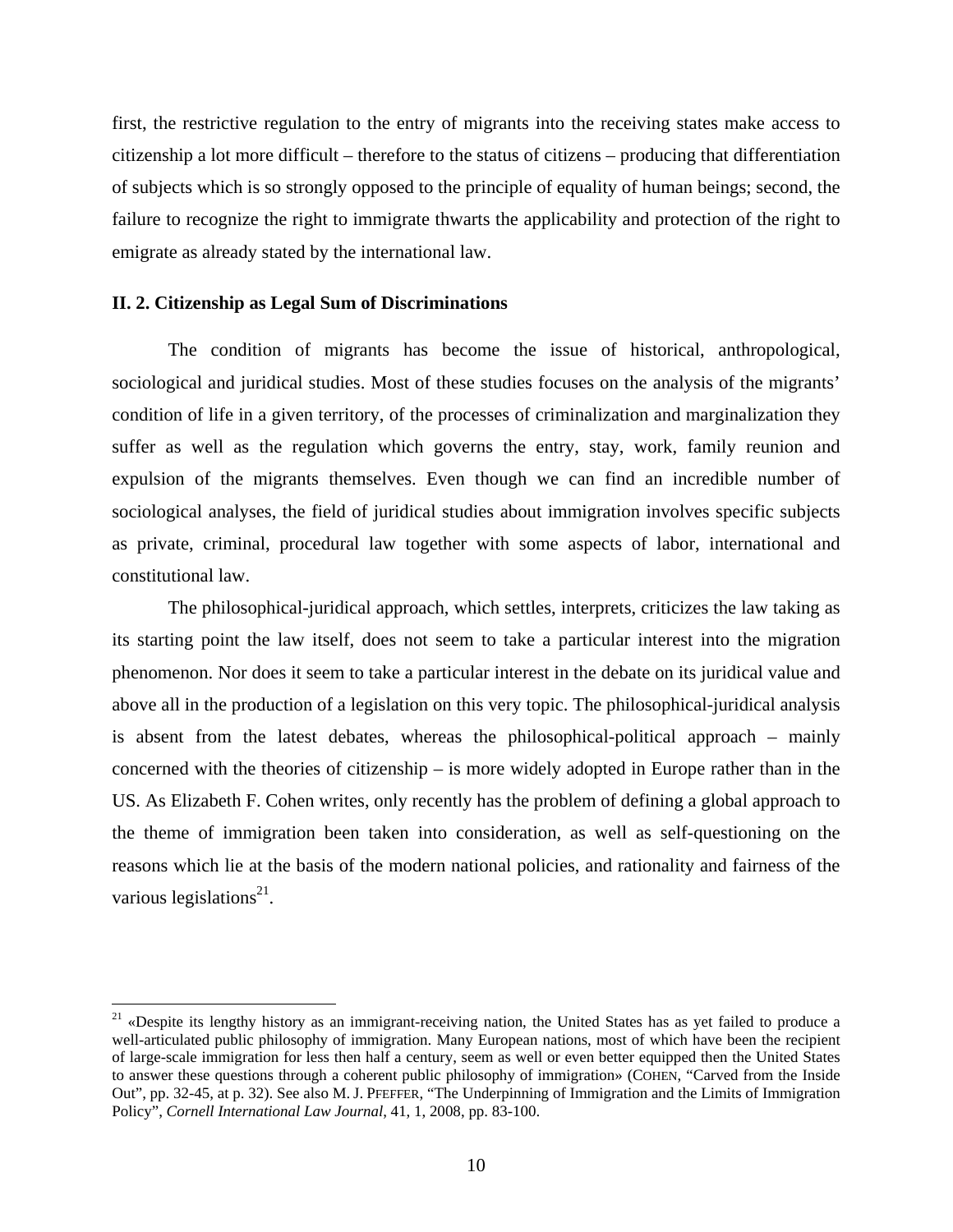Immigration, as a phenomenon to be regulated and *normalisé*<sup>22</sup>, seems to invest in particular the stability of democratic assets, welfare State (in Europe), labor market (in America), or else it refers, as was stated before, to the more general terms of justice (distributive<sup>23</sup>, domestic<sup>24</sup>, global<sup>25</sup>). In both cases the attempt is at finding an ethical or theoretical ground to the existing western regulation concerning immigration, based on considerations and arguments at times "consequentialist" and at times "sufficientist".<sup>26</sup>

 Immigration is often described as an exclusively political issue, with heavy economic repercussions, whereas law as a regulation tool, moves into the management of the whole process only in a second time once the political choice has been done. Therefore, the right of immigration is completely subjected to the existing political-economic logics, and has not so far been released from the so called tyranny of the political majorities neither on a national basis nor on a regional-international one.

 The motivations for such a subjection can be found in the latent but permanent tension which still characterizes the relation between the regulation of human rights and the sovereignty of the States. The progressive internationalization of the protection of human rights has strongly eroded governmental sovereignty and the control of immigration seems to undermine one of the last taboos of sovereignty itself that is the "management of borders", which was as much as other aspects of public and private life a government privilege – freedom of thought, *in primis* – in reference to which the State has seen its own power of intervention and control diminished.

 The management of national (or regional) borders recalls the policies of access to citizenship, as, it appears that by allowing or not legal entry into a certain territory (by easing it or else by forbidding it) new possibilities are defined for migrants to acquire citizenship in the

<sup>22</sup> So M. FOUCAULT, *Securité, territoire, population. Cours au Collège de France (1977-1978)*, Paris, Gallimard, 2004.<br> $^{23}$ WALZER, *Sphere of Justice*.

<sup>&</sup>lt;sup>24</sup> D. MILLER, "Against Global Egalitarianism", *The Journal of Ethics*, 9, 2005, pp. 55-79; Id., *Social Justice*, Oxford, Clarendon Press, 1976. S. MACEDO, "The Moral Dilemma of U. S. Immigration Policy. Open Borders Versus Social Justice?", in C.M. SWAN (ed.), *Debating Immigration*, Cambridge, Cambridge University Press, pp. 63-81.

<sup>25</sup> T. W. POGGE, *World Poverty and Human Rights. Cosmopolitan Responsibilities and Reforms*, Cambridge, Polity Press, 2002; S. CANEY, *Justice Beyond Borders A Global Political Theory*, Oxford, O.U.P., 2005.<br><sup>26</sup> For a review of the international debate on the themes of justice see I. TRUJILLO PEREZ, *Giustizia globale. Le* 

*nuove frontiere dell'eguaglianza*, Bologna, il Mulino, 2007. Specifically, we will deal with the consequentialist arguments later on; for the sufficientist theses see H. FRANKFURT, "Equality as a Moral Ideal", *Ethics*, 98, 1987, pp. 21-43; C. R. BEITZ, "Does Global Inequality Matter?", in T. W. POGGE (ed.), *Global Justice*, cit., pp. 106-122. On the doctrine of *prioritarism*, near the one on *sufficiency,* see Y. BENBAJI, "Sufficiency or Priority?", *European Journal of Philosophy*, 14, 3, 2006, pp. 327-348; D. PARFIT, "Equality or Priority", in M. CLAYTON, A. WILIAMS (eds.), *The Ideal of Equality*, London, MacMillan, 2000, pp. 81-125.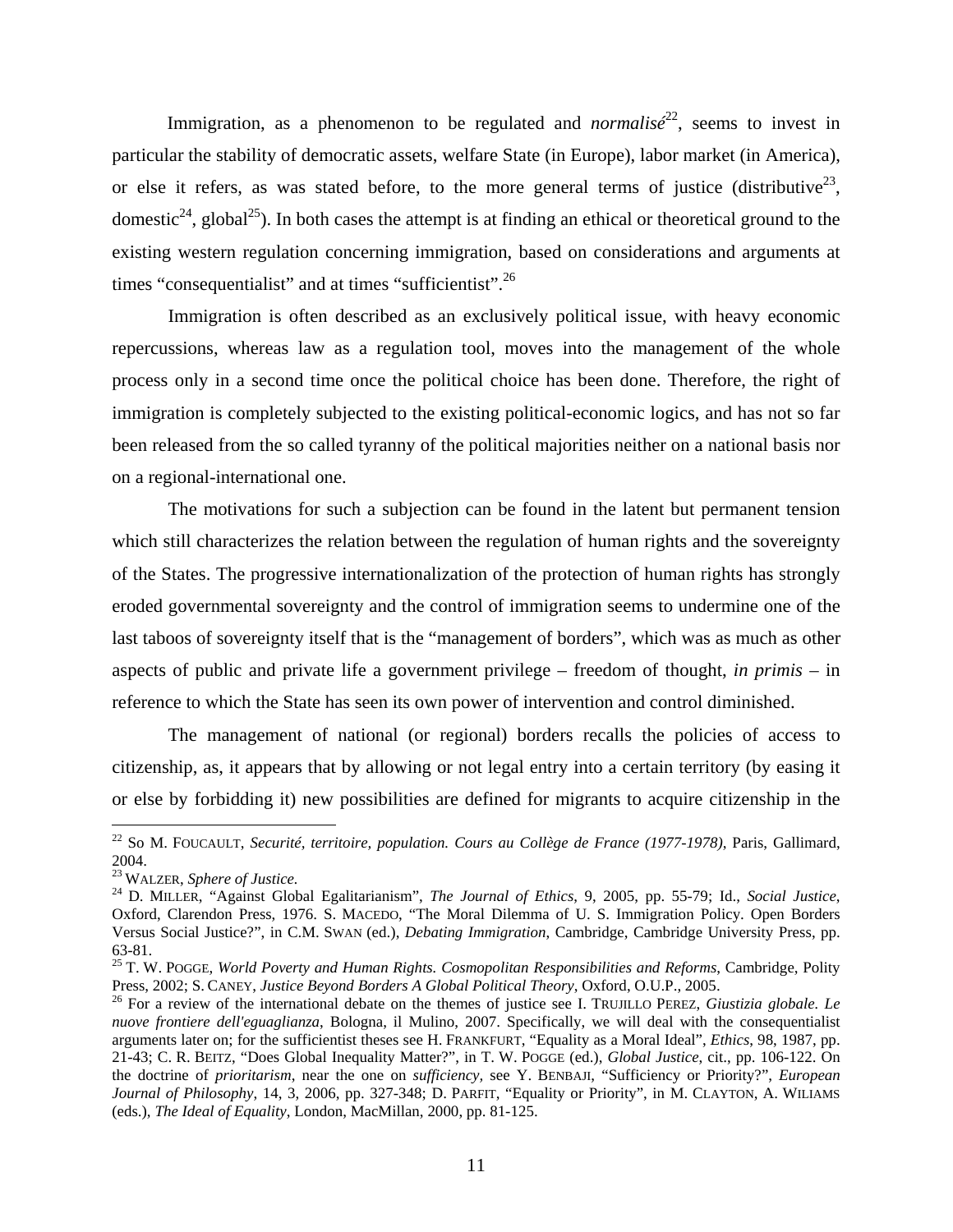receiving states. The increasing number of migrants generally defined as "illegal" or "sans papiers" is due to the adoption of strongly restrictive policies concerning legal entry in the receiving states and, as a consequence, even in those countries where the acquisition of citizenship is relatively simple, as in the United States, access to the status of citizen has become increasingly more difficult because of the restrictions imposed to the legal means of entry.

 There are few legal philosophers who have tried to redefine and reconfigure the status of person and citizen starting from the legal philosophy and legal theory, in the attempt to overcome the present discriminatory burden of national citizenship, in the light of the present international regulation concerning human rights $^{27}$ 

 As the matter of fact, it is the juridical concept of citizenship which must be modified, as the context in which this category operates has changed as well as the effects it produces. If at the times of the French Revolution the very condition of being a citizen became the emblem for the abolition of inequality of rights and the declaration of the *égalité en droits*, today the opposite applies. The impossibility for migrants to be easily granted the so called worthy citizenships (i.e. western-europeans) determines their exclusion from the enjoyment of numerous human rights, together with their marginalization, stigmatization, criminalization.

 The difference between what was legally admissible before the adoption of the international covenants of human rights and what is on the contrary legally admissible now, emerges even more clearly if we take into consideration the legal condition of migrants at the turn of the XX century and we compare it with today's. For instance we can think of the experience at Ellis Island, weighing it against the one at the Temporary Holding Centers (THC) which have been growing on the European shores over the last years. If the route through Ellis Island, which has now become the symbol of North American immigration could be considered a political and juridical lawful treatment, we certainly cannot maintain that in the same way the

1

 $27$  See in particular the thesis of the philosopher Luigi Ferrajoli on the need and the mandatoriness (deriving from the international legislation on human rights) of the overcoming of national citizenship so that to guarantee the equal protection of rights to all human beings. These theses are contained in his works "Dai diritti del cittadino ai diritti della persona", in D. ZOLO (ed.), *La cittadinanza. Appartenenza, identità, diritti*, Roma-Bari, Laterza, 1994, pp. 263- 292;*Diritti fondamentali. Un dibattito teorico*, Laterza, Roma-Bari, 2008; *Principia Juris*, voll. 1-2, Roma-Bari, Laterza, 2007. On the formulation of a new possible form of citizenship, the so called residence citizenship see also, for the Italian debate, from a philosophical and juridical point of view B. PASTORE, *Per un'ermeneutica dei diritti umani*, Torino, Giappichelli, 2003 and from a philosophical and political point of view G. E. RUSCONI, *Se cessassimo di essere una nazione. Tra etnodemocrazie regionali e cittadinanza europea*, Bologna, il Mulino, 1993, p. 174 e ss. The theses proposed by Ferrajoli are often charged with being a political and juridical utopia, and are relegated to the rank of mere humanitarian and pacifist aspirations and as such hardly realistic and not feasible.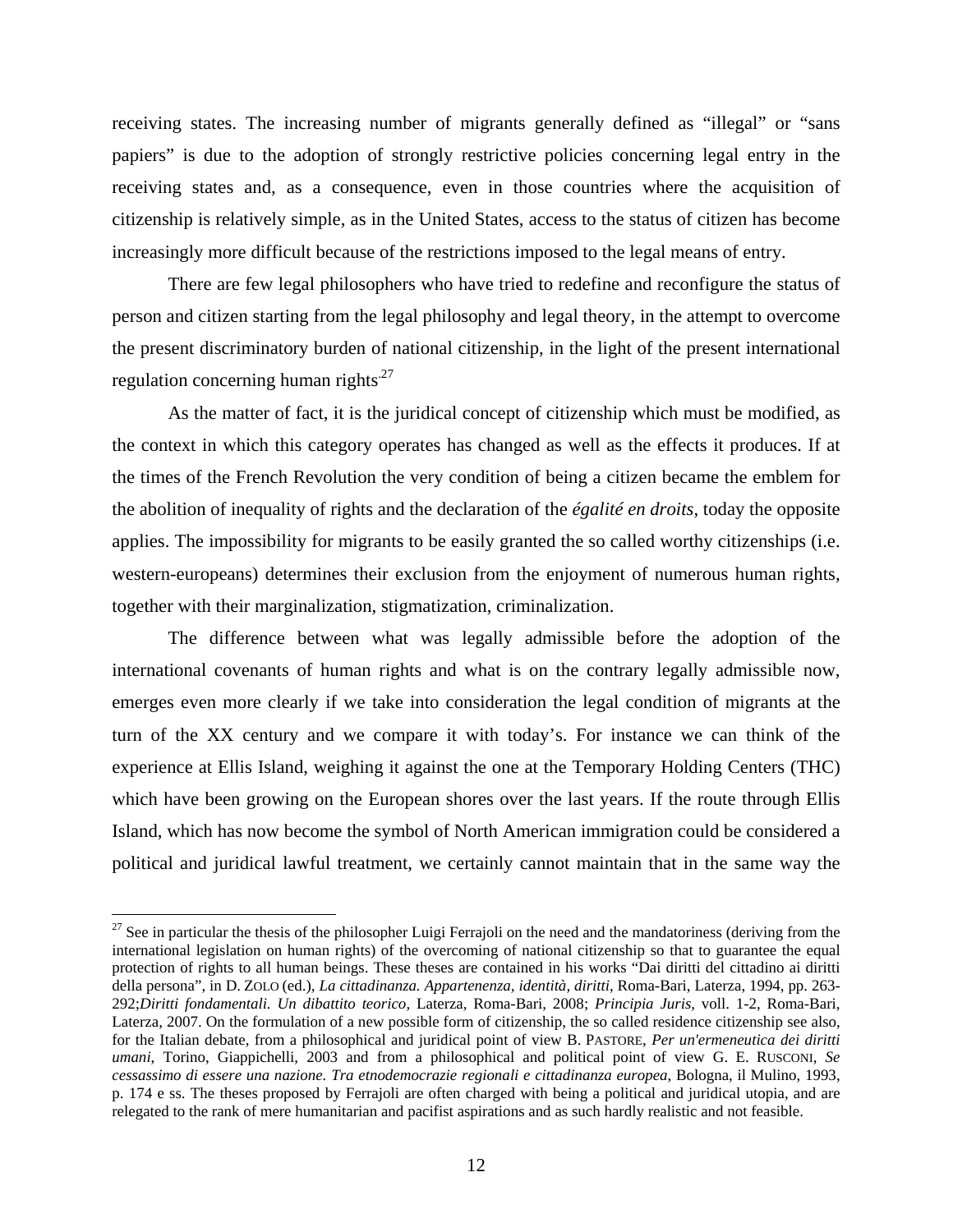THC along the coasts and access routes to Fortress Europe are juridically legitimate<sup>28</sup>. They can be considered legitimate politically, if we stick to the pre-constitutional concept of politics, but they certainly cannot be considered legitimate juridically. Ellis Island was a New York island employed as mandatory stop for migrants into America: in those buildings migrants from the world over were checked, interrogated, detained, arrested, admitted to the American territory or expelled $^{29}$ .

 On the European coasts, migrants end up for various reasons in the THC were they are detained, checked, separated, and from which they are normally expelled<sup>30</sup>. It is worth underlying that THC, according to the European inspection commissions, are often places where squalor and violence determine the conditions of life of whoever is a "guest" in these structures: the Association of Juridical Studies on Immigration, based in Italy, has defined them as "nonright places"<sup>.31</sup> As a matter of fact, after what Hannah Arendt wrote on internment camps<sup>32</sup>, it is difficult to pretend that these Centers are not a place of forced confinement, an «area of exception», an «area of difference within the same sovereign space», just because they have changed their name and have enclosed in "temporariness" the dimension of their exceptionality<sup>33.</sup>

 If we limit our research to the sociological data, to the mere observation of facts, we can claim that between Ellis Island and THC nothing has changed. On the contrary, what seems to be radically changed resides in the possibility of the persons detained in the THC to enjoy rights sanctioned by laws as opposed to the migrants at the beginning of the XX century who enjoyed none.

 Certainly, we are talking about a legal difference, not a political one. The loathing for whoever is considered "alien" has deep and remote roots, and the political debate has drawn

<sup>28</sup> On the migrants' living conditions inside the Italian Temporary Holding Centres see M. ROVELLI, *Lager italiani*, Milano, RCS, 2006 and Amnesty International, *Invisibili. Minori migranti detenuti all'arrivo in Italia*, Torino, EGA, 2006. The "Rapporto della Commissione del Ministero dell'Interno sui Centri per gli immigrati" is in *I diritti dell'uomo. Cronache e battaglie*, n. 1, 2007, pp. 97-114. See above "Introduction", p. 2.

 $29$  About the individual health inspection undergone at Ellis Island by immigrants after their arrival in the United States, see, e.g., A. M. KRAUT, *Silent Travelers. Germs, Genes, and the "Immigrant Menace"*, Baltimore, The Johns

 $^{30}$  See the interesting essay written by Helmut Dietrich on the building of refugee camps for people seeking for political asylum in the new eastern European borders, where the refugees must respect an internal exile, "Campi profughi ai nuovi confini esterni. Come si allarga l'Europa", in S. MEZZADRA (ed.), *I confini della libertà. Per* 

*un'analisi politica delle migrazioni contemporanee*, Roma, DeriveApprodi, 2004, pp. 109-121.<br><sup>31</sup> ASGI, GIURISTI DEMOCRATICI, *Per una riforma della normativa in tema di immigrazione*, http://files.giuristidemocratici.it/

<sup>&</sup>lt;sup>32</sup> H. ARENDT, *The Origins of Totalitarianism*, Orlando, A Harvest Book, Harcourt Brace & Company, 1976, p. 437. <sup>33</sup> RIGO, *Europa di confine*, p. 206.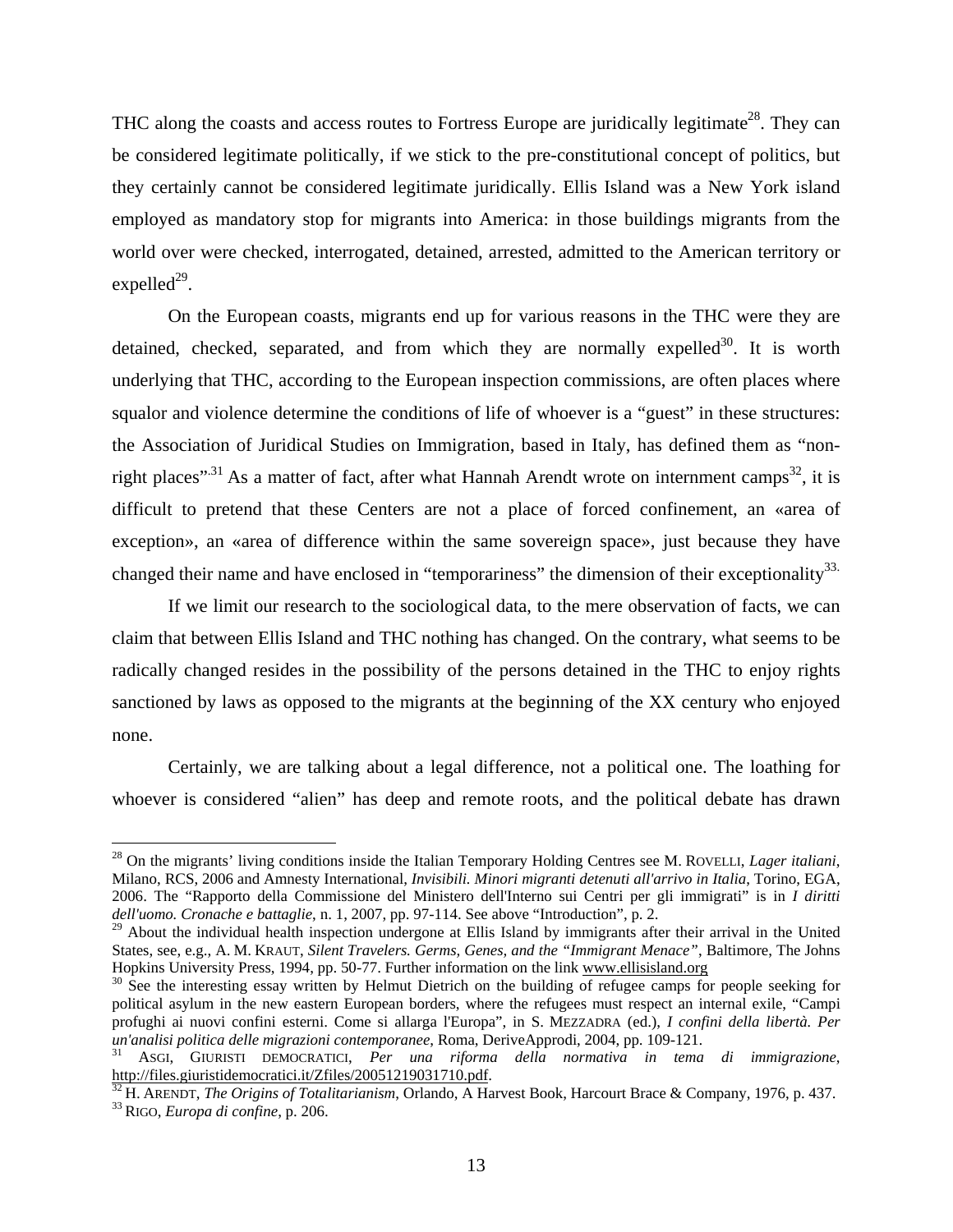from this more or less latent feeling of refusal the "alien" – for culture, religion, color, language – to consolidate majorities, divert public opinion, gain consensus<sup>34</sup>. Such a radical change has been produced not by politics, which by its own definition is subject to the changing moods of the majority, but by law which has sanctioned the break up between the two eras. When the international treaties and the national constitutions declared the differences of race, religion, sex and nationality as irrelevant, they also qualified the past regulations and experiences as unrepeatable and non admissible today. It appears that affirming that law and not politics have produced a radical change is as asserting a paradox: indeed, what is law without politics and without the work of a lawmaker who devises, draws up and ultimately issues laws?

 Our aim is to emphasize the choice politics has made as compared to the past: when rigid constitutions were adopted, protection of human rights became an international issue. Politics chose to subdue its total decisional faculty to law and to those norms which have declared the sphere of primary and fundamental interests typical of all human rights as unbreakable. What pertains to the sphere of "undecidability" is nothing more than the field where politics has no power, if we except the implementation of protection and guarantee<sup>35</sup>.

 The difference between past immigration and present immigration lies in the "boosting" of human rights into internal and international legislations and in the different meaning which law attributes to the notion of citizen and of alien. Unfortunately, when talking about immigration, it seems that this break up never occurred. Past migrants as well as today's suffer the same vexations, run the same risks, undergo the same hardships.

 The identification of citizenship as last discrimination legally relevant suggests some reflections. The discriminatory force of the status of the citizen concerns not only persons but also citizenships themselves. On the basis of its ability to provide a major or minor standard of protection, it will be possible to qualify a citizenship as worthy or not. It is clear that nowadays "worthy" citizenship is the one offered by Western countries and the identification between rich countries and worthy citizenship nourishes the feeling of injustice which oppresses those who belong "by chance" to other nations. Is only the rich entitled to hold rights? Are rights tools in the hands of those who already enjoy a privileged position?<sup>36</sup> Citizenship also means retrieving

<sup>34</sup> A. SAYAD, "La doppia pena del migrante", *Aut Aut*, 275, 1996, pp. 8-16; Id., *La double absence*, Paris, Seuil, 1999.

<sup>&</sup>lt;sup>35</sup> FERRAJOLI, *Principia iuris*, vol. 2, pp. 44 ss.<br><sup>36</sup> See S. ZIzEK, *Contro i diritti umani*, Milano, Il saggiatore, 2005.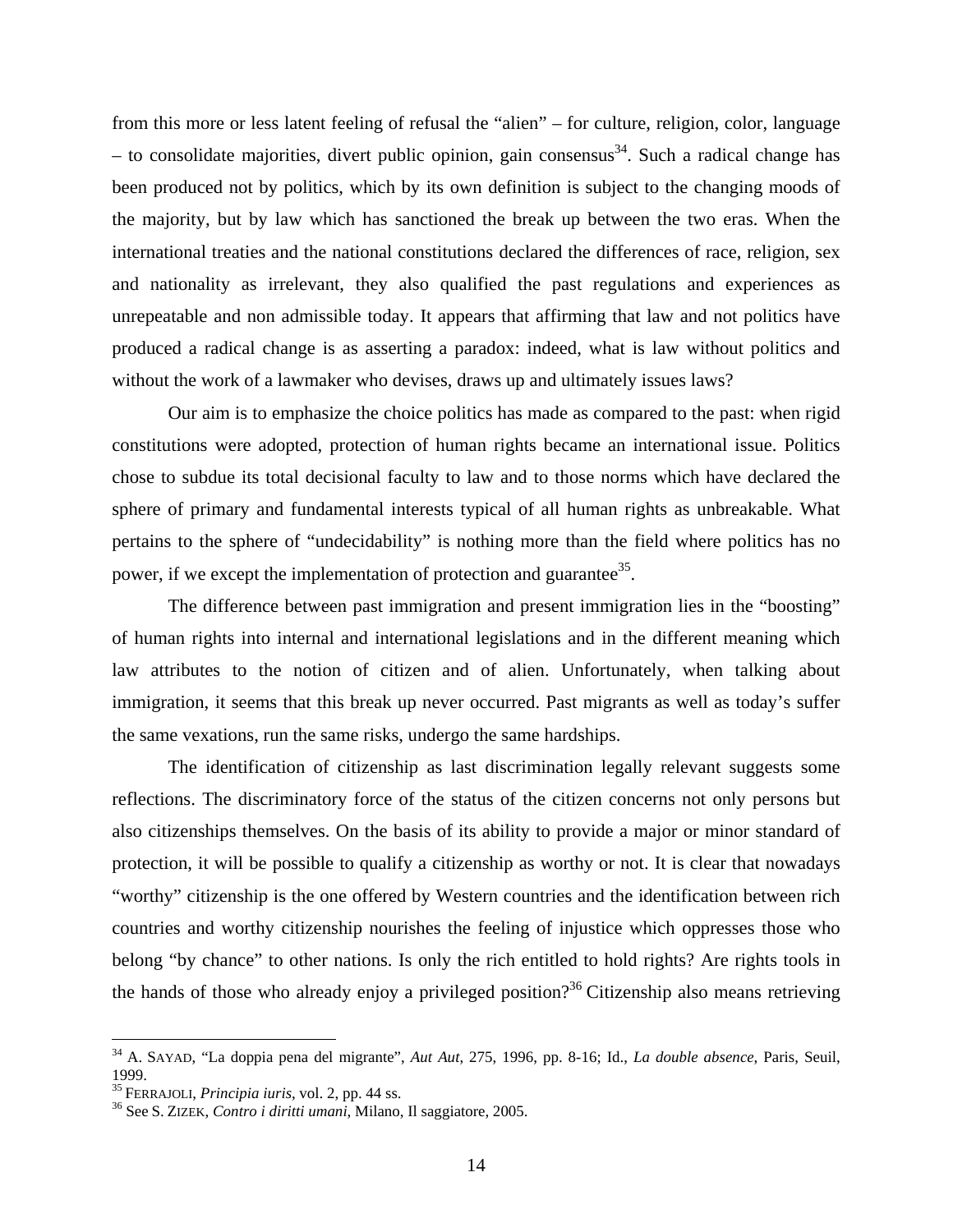those ancient forms of discrimination that right had already refused. Racial, cultural, sexual, political, religious and linguistic belonging up to a few decades ago was a lawful criterion for the different treatment of people. Subsequently, with the proclamation of human rights as unbreakable rights, starting with the Declaration of 1948 and their acknowledgement in national Constitutions, the legally recognized discriminations were slowly declared illegal because of their incompatibility with the principles sanctioned in the new international covenants and above all with the principle of the equality of people, despite their belonging.<sup>37</sup>

 This is the reason why citizenship appears as the last legal status determining discriminations. It is for its discriminatory character that citizenship seems to attract the old forms of discrimination, in an attempt to contain them, to give them a new collocation and a new recognition of a legal character. As a matter of fact, if the attribution of citizenship is strongly connotated in terms of cultural membership, it remains, even in an implied way, related to cultural, religious and linguistic belonging. Whoever is excluded from citizenship will necessarily be "different", not only for nationality but also for culture, religion and language. These differences tend to join and gather round the idea of the "alien", who in their turn become the bearers of all differences. «The racism has been an important element of immigration policy», writes Mark Tushnet.<sup>38</sup>

 It is true that never before has the importance of national identity as a value to be protected been claimed to this extent, indicating the respect of this national identity as the inalienable condition for the acquisition of a citizenship.<sup>39</sup> Thus the rhetoric on human rights has given way to the rhetoric on religious and cultural identity, on habits and traditions.40 Our "own habits" have become, in the eyes of public opinion, "goods" worthy of political and legal acknowledgement and protection, even to the detriment of the right of others. Therefore, "our Christianity" (i.e. Italian) must be protected even by preventing the building of places of worship

 $37$  See the Universal Declaration of Human Rights (1948), art. 2: «Everyone is entitled to all the rights and freedoms set forth in this Declaration, without distinction of any kind, such as race, colour, sex, language, religion, political or other opinion, national or social origin, property, birth or other status».

<sup>38</sup> M. TURSHNET, "Immigration policy in liberal political theory", in W.F. Schwartz (ed.), *Justice in immigration*, Cambridge, Cambridge University Press, 1995, p. 147-157.

<sup>39</sup> On the problems linked with the revendication of identity (national, cultural and religious) see K.A. APPIAH, *The ethics of identity*, Oxford, Princeton University Press, 2005; A. GUTMANN, *Identity in democracy*, Oxford, Princeton University Press, 2003; A. SEN, *Identity and Violence*, London, Penguin, 2006;<br><sup>40</sup> Race, ethnic belonging, religion, nationality, language are used by numerous states as criteria for the

determination of the access to a territory. for a criticism on the adoption of these criteria and their legitimacy see J.H. CARENS, "Immigration, welfare, and justice", in W.F. SCHWARTZ (ed.), *Justice in immigration*, p. 5.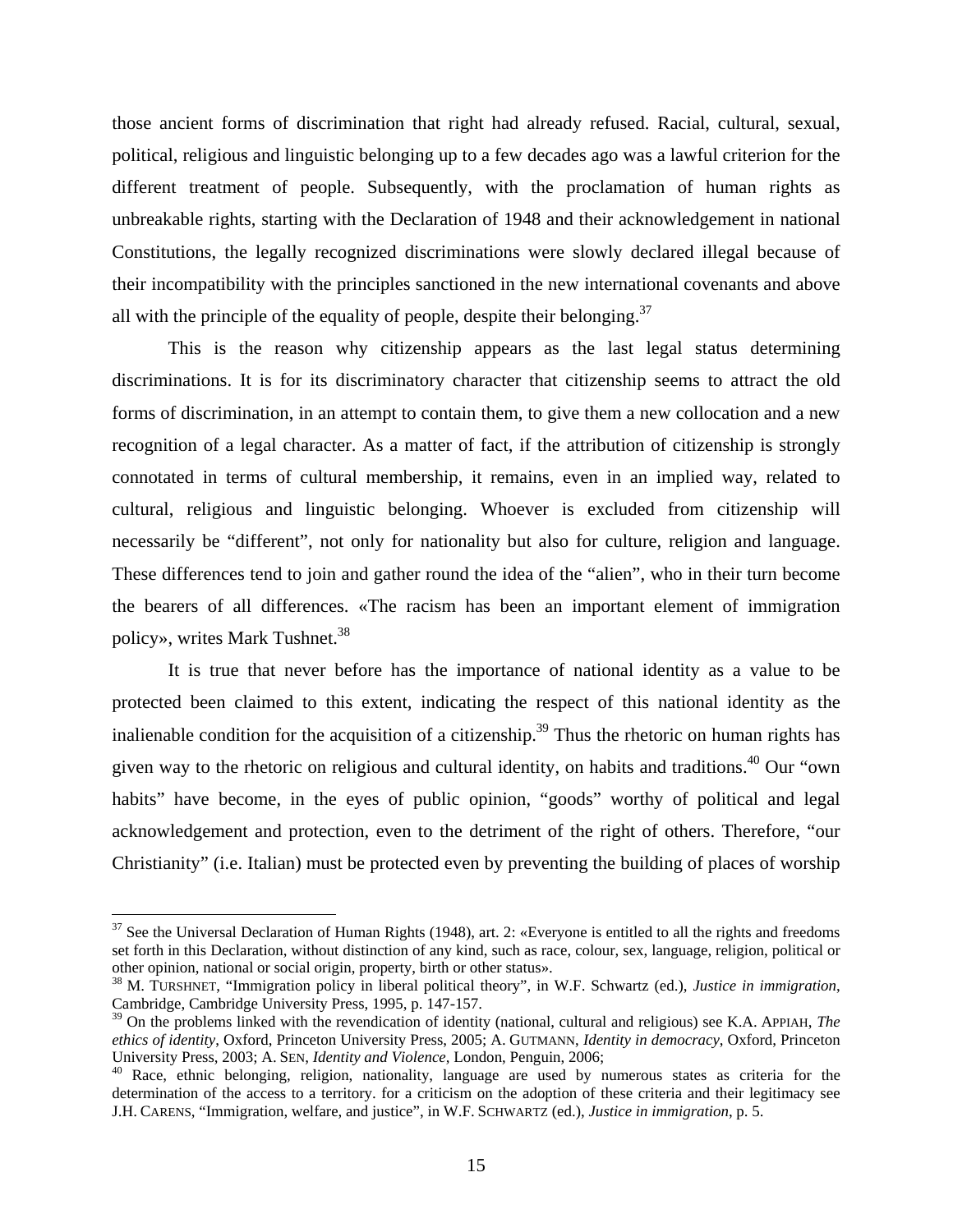for the Muslims, or by imposing the crucifix in school rooms, in the same way as our "laity" (i.e. French) must be defended by not wearing religious symbols.

 National governments, in conformity with the dominant public opinion, issue laws which are totally detrimental of human rights towards those subjects who, as migrants, already find themselves in difficult conditions, would more strongly need guarantees for their rights, and would end up worsening their situation of marginalization and subjugation<sup>41</sup>. As we are reluctant to admit that this different treatment is based on mean and less than dignified feelings, we do not establish that these discriminations apply to blacks, Asians, Muslims, Rumanian, on the contrary we prefer to affirm that discrimination is based on a juridical principle, that of citizenship.<sup>42</sup> The final result will necessarily be the same: those people will be necessarily be discriminated. It becomes necessarily true that citizenship also works as discriminating factor on a cultural, ethnic and linguistic basis revealing that the defense of national identity is nothing more that the disguise of a racist feeling attempting to obtain a juridical recognition as well as political<sup>43</sup>.

Now, when this relationship between right and belonging exists, so that the allocation of rights depends on belonging to a given political community (i.e. citizenship) then the rights depend on membership<sup>44</sup>. Would it be possible to overturn this relation? Rather should not the obligation of building this relation of dependence between right and belonging exist yet, so that the former prevail on the latter? As has already been stated in international law rights are attributed to single persons apart from their national belonging. National belonging, that is, cannot determine the enjoyment of rights any more. It is established by law the obligation to separate rights from identities. This implies that being a person must prevail on being a citizen. It cannot be denied that nowadays the opposite applies. Being a citizen prevails on being a person,

<sup>41</sup> On this topic, see E. SANTORO, "La fine della biopolitica e il controllo delle migrazioni: il carcere strumento della dittatura democratica della classe soddisfatta", in P. CUTITTA, F. VASSALLO PALEOLOGO (eds.), *Migrazioni, frontiere, diritti, Napoli, Edizioni Scientifiche Italiane, 2006, pp. 293-321, in particolar at pp. 313-314.*<br><sup>42</sup> Paradigmatic is the case of the taking of fingerprints of Roma children ruled through some injunctions of

Italian Prime Minister (Ordinanze n. 3676 for Lazio, n. 3677 for Lombardia and n. 3678 for Campania, *Gazzetta Ufficiale della Repubblica italiana* n. 127, 31.05.2008). Concerning these injunctions the European Parliament, some European Commissioners, UNICEF, the Secretary of the Council of Europe and the Commissioner for the human rights of the Council of Europe have condemned these acts and denounced the racist inspiration which derives from them. See the proposal of resolution of the European Parliament in http://www.europarl.europa.eu/sides/getDoc.do?pubRef=-//EP//TEXT+MOTION+B6-2008-

<sup>0348+0+</sup>DOC+XML+V0//EN

 $\frac{43}{43}$  On the contrary, see above (pp. 9 ss), the explicit reference to the race and the cultural identity as a sufficient reason to exclude some persons to the American citizenship.

<sup>&</sup>lt;sup>44</sup> On the relationships between racism and nationalism see E. BALIBAR, I. WALLERSTEIN, *Race, nation classe. Les identités ambigues*, La Découverte, Paris, 1988 and V. SCALIA, *Migranti, devianti, cittadini. Uno studio sui processi di esclusione*, Milano, FrancoAngeli, 2005, pp. 50 ss.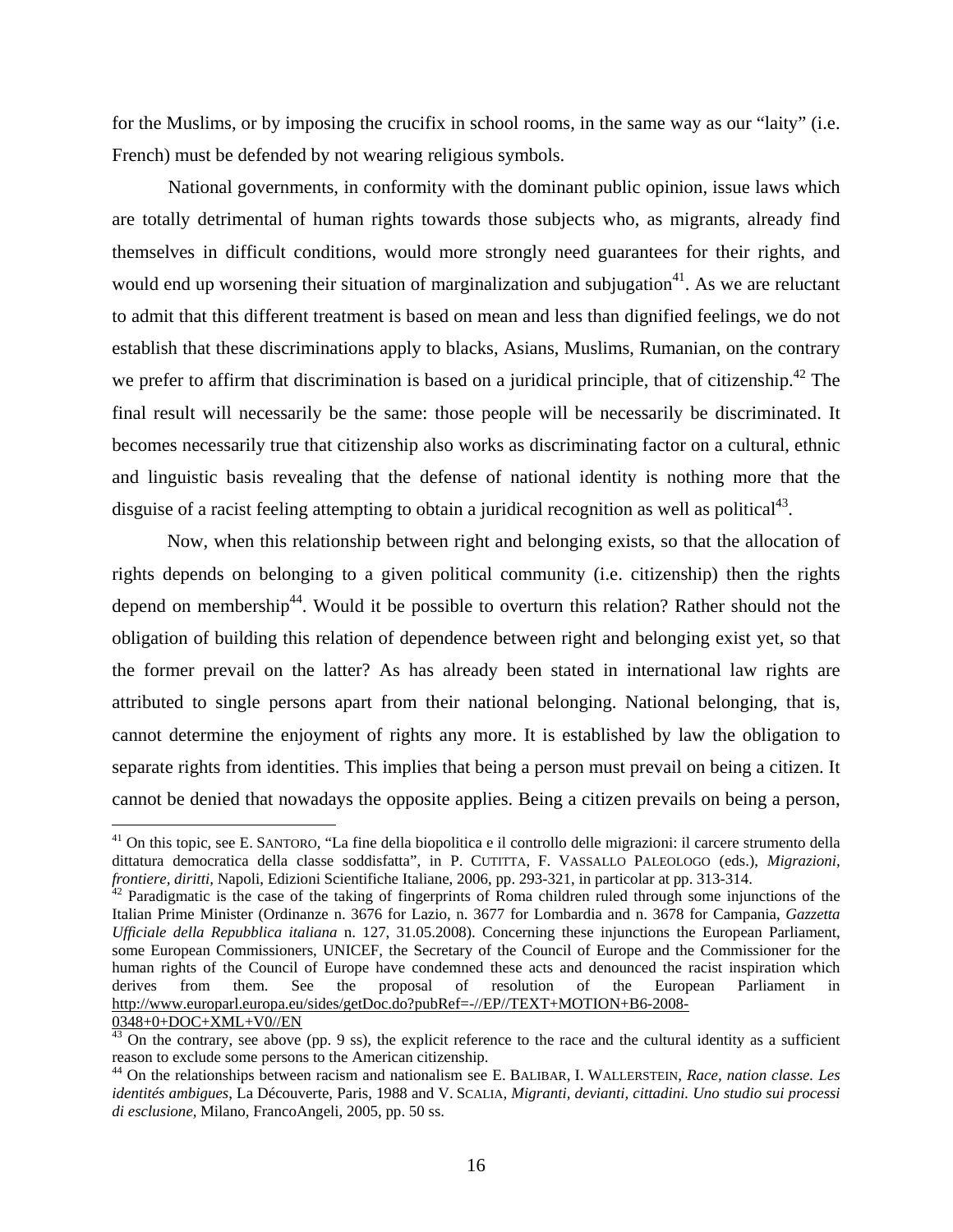as individual rights depend on their citizenship, as if the order of the words in the Declaration of 1789 had been subverted: the *Déclaration des droits de l'homme et du citoyen* has now become the *Déclaraton de droits du citoyen e de l'homme*. So, it is necessary to reaffirm the supremacy of the human being on the citizen, in obedience with the idea of 1789 and the international legal obligation which has sprung from it. In reaffirming the supremacy of the human being upon the citizen we will not even need to untie the Gordian knot of the conflict between right and belonging which characterizes citizenship, as national belonging will not be relevant in order to enjoy the rights.

 Emphasizing the condition of the "person" would determine a sort of new belonging, which, by the way, would coincide with the most ancient and perceptible belonging: to be a human being. This concept, as a criterion for the attribution of rights, would allow us to eliminate the rule that has always been a part of the discourse on citizenship and draws on the strong link which medieval culture found between subject and organized social group<sup>45</sup>: this is the rule that has always determined the "inside" or "outside", the "us" and "them", the "similar" and "different". On the other hand, as Luigi Ferrajoli reminds us:

«uguaglianza e garanzia dei diritti non sono soltanto condizioni necessarie, ma sono la sola cosa che si richiede alla formazione di identità collettive che si vogliano fondate sul valore della tolleranza anziché sulle reciproche esclusioni generate dalle identità etniche o nazionali, o religiose o linguistiche $\frac{1}{6}$ .

So, we should redefine the legal concept of "citizen" and, as a consequence, we should redefine the legal concept of "alien". If it is politically possible to maintain that there are diverse cultural and national belongings from which the acknowledgement of the persons as belonging or not to one political community (thus as citizens or foreigners), it is not legally plausible nor is it conceivable to maintain the existence of the "alien before the rights".

1

<sup>45</sup> P. COSTA, *Civitas. Storia della cittadinanza in Europa*. vol. 1. *Dalla civiltà comunale al Settecento*, Roma-Bari, Laterza, 1999, p. XX.

<sup>46</sup> FERRAJOLI, *Diritti fondamentali,* p 156.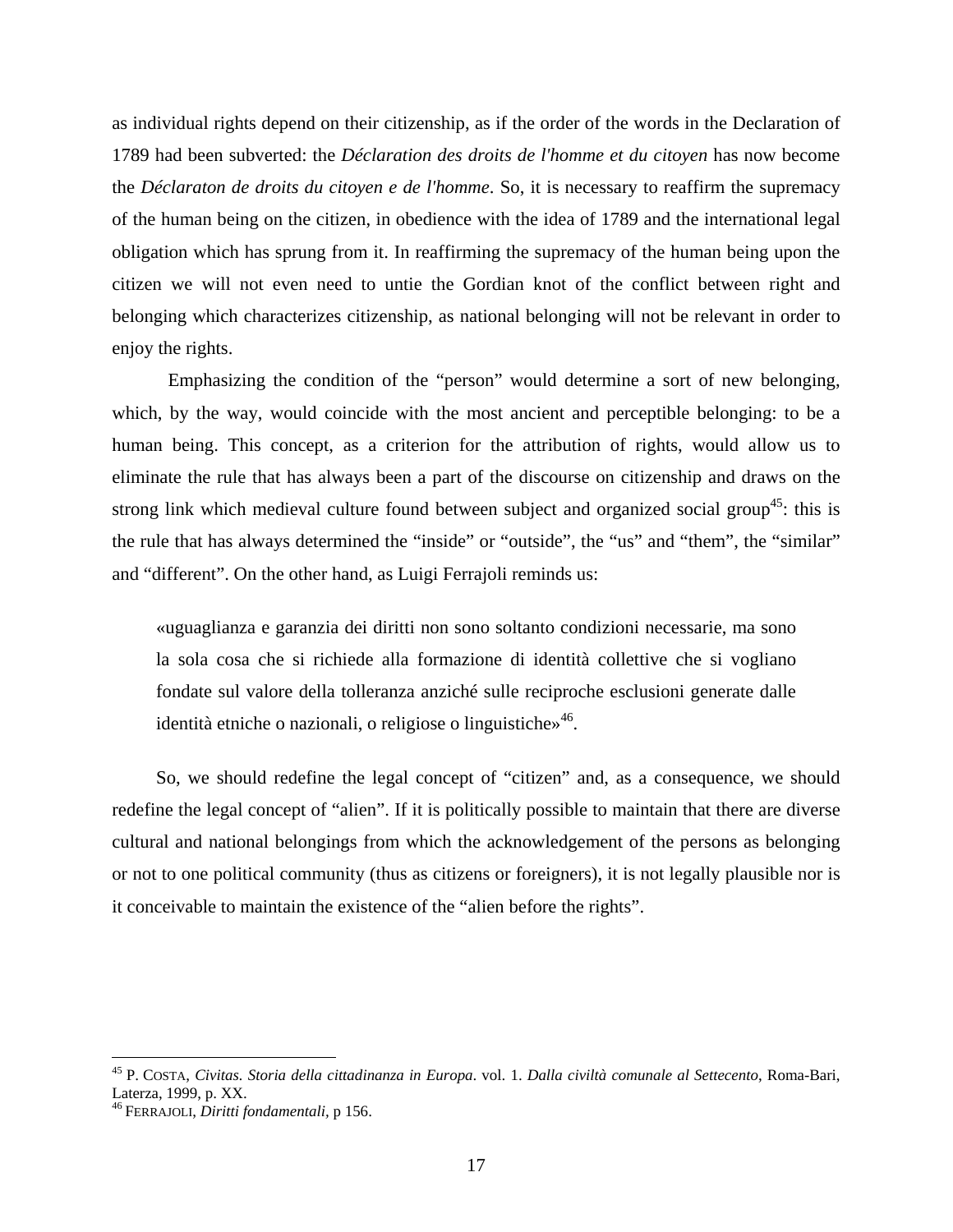### **II. 3. No one is illegal: no one is alien**

 $\overline{a}$ 

Subjects "wear" their frontier. $47$  In the era of diffuse mobility human beings move, travel taking their frontier with them: migrants, even though residing in a given European or American territory, maintain the original citizenship, taking their difference with them, a sort of differenceexclusion in the enjoyment of rights<sup>48</sup>. Paradoxically, people travel but they are not followed by their rights: rights stop at borders, not state borders, but legal ones. These legal borders are defined by national belongings, by citizenships<sup>49</sup>. The juridical notion of alien is not legally as clear as it can intuitively be in terms of belonging or not to a given political and cultural community. As far as Europe is concerned the notion of alien has become even more complex with the invention of the European citizenship, since at first the difference was between EU citizens and extra EU citizens, avoiding a uniform regulation for the status of EU citizens, as there are different regulations if we talk of citizens from countries of the "old" Europe or countries only recently admitted to the Union, or else from countries about to enter the Union.<sup>50</sup> For the time being, several different forms of citizenship can be distinguished and, correlatively, several forms of strangeness.<sup>51</sup> Similarly, in the United States, the American Bill of Rights does not reflect an identifiable theory of the rights of aliens: as we explain afterwards, resident aliens constitutional status has thus been judicially constructed.<sup>52</sup>

 Although the idea of alien as a legal category has met with great fortune over the last years thanks to its recovery in both political and legal language, it seems worth to consider its legitimacy, especially if we think that with transnational acknowledgement of human rights the

<sup>&</sup>lt;sup>47</sup> See F. VASSALLO PALEOLOGO, "Frontiere interne, cittadinanza negata ed esclusione degli immigrati" and DAL LAGO "Fronti e frontiere. Note sulla militarizzazione della contiguità", in P. CUTITTA, F. VASSALLO PALEOLOGO

<sup>(</sup>eds.), *Migrazioni, frontiere, diritti*, Napoli, Edizioni Scientifiche Italiane, 2006, pp. 217-244 and pp. 201-213.<br><sup>48</sup> The "difference-exclusion" notion is used by Letizia Gianformaggio, as opponent to two different not difference: "difference-merit" and "difference-peculiarity"; see L. GIANFORMAGGIO, *Eguaglianza, donne e diritto*, (ed. by A. Facchi, C. Faralli, T. Pitch), Bologna, il Mulino, 2005, pp. 52 ss.

<sup>49</sup> See S. MEZZADRA, *Diritto di fuga. Migrazioni, cittadinanza, globalizzazione*, Verona, Ombre corte, 2006, pp. 57 ss.

 $50$  Many problems have arisen after the entry of Romania in the European Union: some states have adopted transient regimes ad hoc for the entry of neo-communitary citizens. See italian administrative regulation: Circolare amministrativa congiunta, 28 dicembre 2006, Ministero dell'Interno e Ministero della solidarietà sociale.

 $<sup>51</sup>$  On the different statuses the European legislations have instituted on the theme of immigration (aliens, workers,</sup> citizens, humans) see the analysis of S. PERES, "Aliens, Workers, Citizens or Humans? Models for Community Immigration Law", in E. GUILD, C. HARLOW (eds.), *Implementing Amsterdam. Immigration and Asylum Rights in EC Law*, Oxford, Hart Publishing, 2002, pp. 291-308.<br><sup>52</sup> R. RUBIO-MARIN, *Immigration as a Democratic Challenge. Citizenship and Inclusion in Germany and the United* 

*States*, Cambridge, Cambridge University Press, 2000, p. 131; see. G. L. NEUMAN, "Immigration and Judicial Review in the Federal Republic of Germany", *Journal of International Law and Politics*, 23, 1, 1990, pp. 35-86.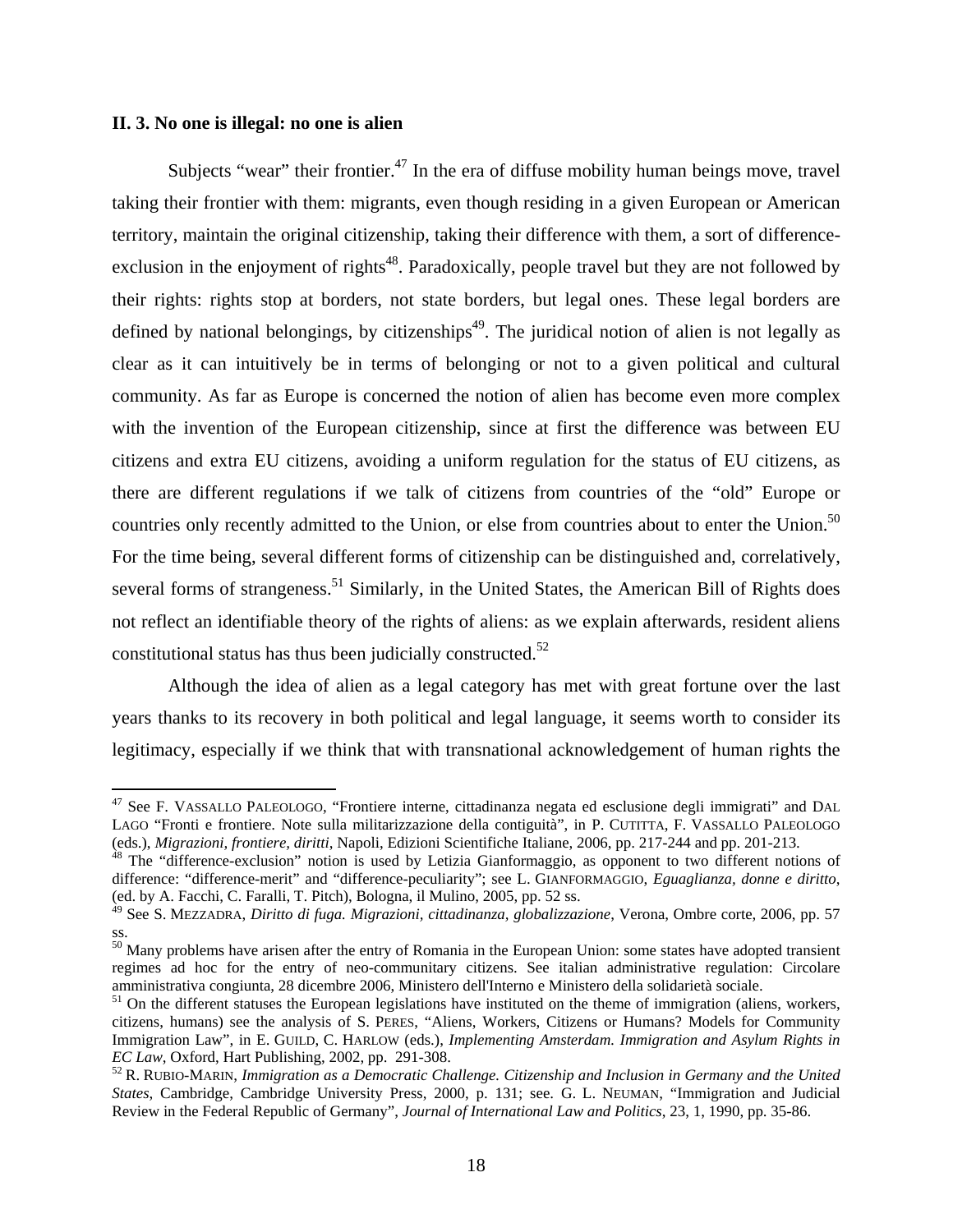traditional concept of alien has still further changed. Now, related to fundamental human rights, there is no relation of belonging or non-belonging to a legal system. Indeed there is a group of international regulations which recognizes all human beings as holders of rights and in relation to these regulations it is not possible to discriminate between subjects holding different rights.<sup>53</sup> We are all human beings, we all hold the same rights, no one is excluded, no one is an alien in relation to international law<sup>54</sup>. Thus we cannot be "aliens before the rights".

 As a further consequence the same juridical notion of alien should cease to exist. We become aliens only in relation to a citizenship different from ours but we cannot be aliens to mankind: if enjoying rights is separated from citizenship, it becomes devoid as a productive category for the attribution of fundamental legal situations. Otherwise, we will constantly find the same tension towards differentiation-exclusion which is still recognizable in present national legislations on immigration.

 The radical change of paradigm introduced by the internationalization of the fundamental rights has already had some meaningful consequence in the definition of citizenship in the European and Americans contexts. The European citizenship, the status of complementary and additional citizen which the citizens of member states are entitled to, is one based not on belonging but on its juridical definition, as these European cultural, political and religious identities are too different, to the extent that a European identity does not share the same principles. Yet one cannot maintain that this type of citizenship is less pregnant and meaningful than national ones – above in perspective – given the growing relevance of the European juridical system and above all seen the role that human rights play in its legitimization and foundation (thanks to the European Convention and Charter of Nice)<sup>55</sup>. On the other hand, the American citizenship itself springs not from a given identity, but from residing within a certain

<sup>&</sup>lt;sup>53</sup> We must underline, after all, that both in Europe and in the United States many fundamental rights are already recognized to all human beings, regardless their citizenship. See RUBIO-MARIN, *Immigration as a Democratic Challenge*, p. 132.<br><sup>54</sup> On the notion of the human rights "without borders" as they mark the separation of rights from the past when no

other territory than that of the States was recognized and because the intrinsic boundlessness of their content and their task, as they want to symbolize and preside a sort of untouchable essence of human beings, see M. R. FERRARESE, *Diritto sconfinato. Inventiva giuridica e spazi nel mondo globale*, Roma-Bari, Laterza, 2006 pp. 103 ss.<br><sup>55</sup> The European citizenship has an "ancillary" character, as a complement of the member State citizensh

rights of the EU citizen are allowed to «Any citizen of the Union, and any natural or legal person residing or having its registered office in a Member State» (art. 194 EC); see M. CONDINANZI, A. LANG, B. NASCIMBENE, *Cittadinanza dell'Unione e libera circolazione delle persone*, Milano, Giuffré, 2006, pp. 6 ss.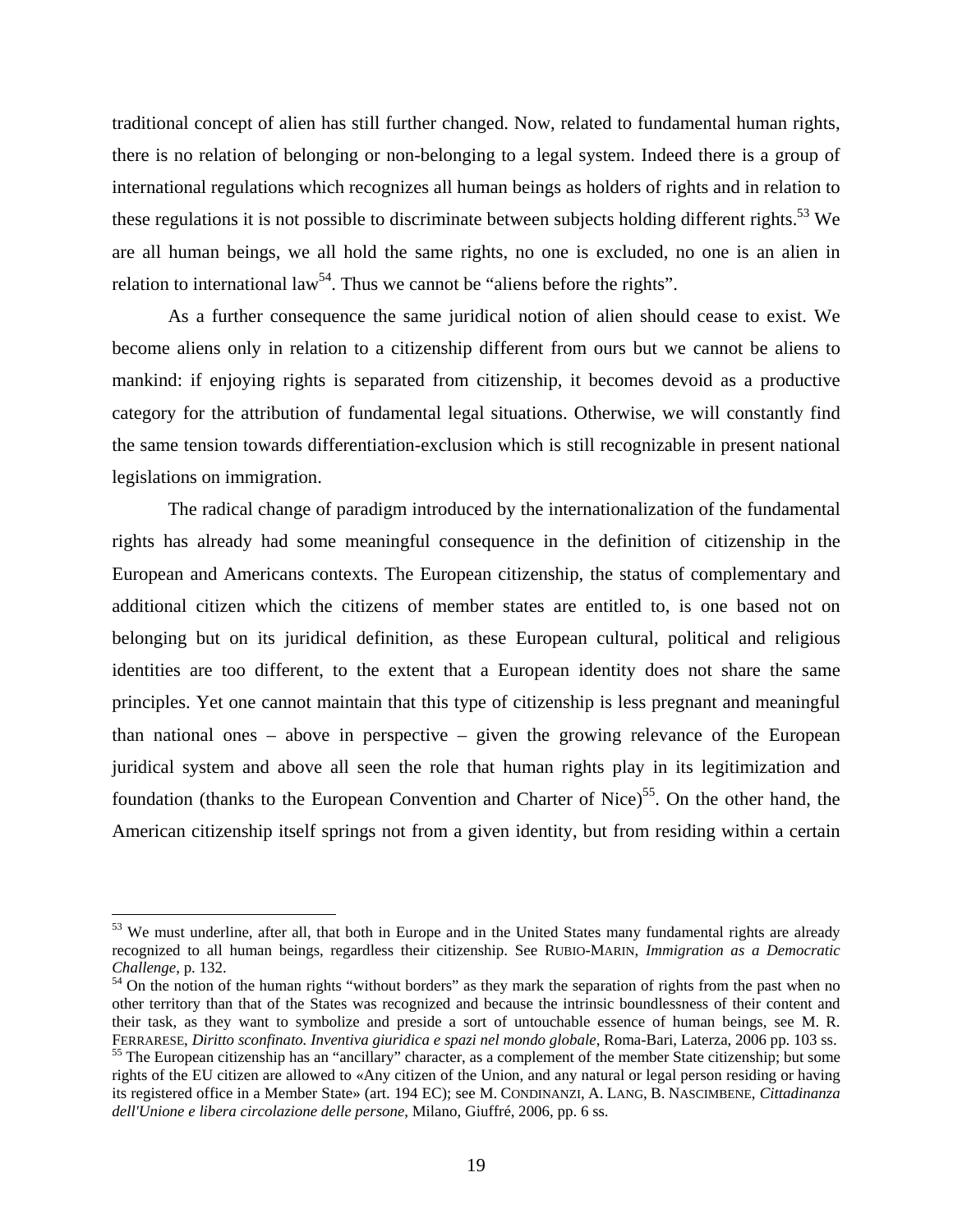territory, and only in a second time has the steady closing of frontiers begun, upheld by the will to build a sense of belonging to the American nation based on race, language and religion.

 The design of ideals and forms of European citizenship, in order to avoid the same path of growing exclusion which the American experience has produced, can become an instrument for the experimentation of new types of "belonging in rights" capable of including, rather than excluding, each and every person who resides, even on a temporary basis, on the European territory.

### **II. 4. A 'Silent' Law: the Condition of Migrants in the United States in the XIX Century**

In our analysis of the American changes in migrant rights history since the XIX century, the decisions of the Courts represent a remarkable point of view. The courts' ruling on immigration leading cases is like a lens which, on the one hand, allows us to recognize the balancing between the individual rights and the public interests, and, on the other, shows the distance between central or federal Courts and state legislation. In American history, as well as in present EU experience, it is possible to affirm as a matter of principle that while state immigration laws have been oriented towards restrictive policies and discriminatory rules of aliens admission, High Courts decisions have paid little more attention to migrants' rights<sup>56</sup>.

During the XIX century in the United States the first problem was to affirm the exclusive power of the Congress in regulating immigration, forbidding each State to pass different laws. At the beginning it was resolved as an economic matter concerning with the constitutional commerce clause: in *Gibbons v. Ogden* (1824), in the course of invalidating the New York steamboat monopoly, the power of Congress to regulate commerce was extended to navigation carried on by vessels exclusively employed in transporting passengers. Then some States started to promulgate acts concerning foreigner passengers coming to their ports: the Legislature of the New York State required the master, within twenty-four hours after the arrival of the vessel in the port of NY after a transatlantic journey, to make a report in writing to the mayor or recorder of the name, place of birth, and last legal settlement, age, occupation of every landed person. In *Mayor of New York v. Miln* (1837) the Court upheld this power of the state which was excepted by the commerce clause and was «clearly embraced within the general power of the states to

<sup>&</sup>lt;sup>56</sup> On the "immigration anomaly" in the history of the American legislation «where normal constitutional reasoning does not necessarily apply», see G. L. NEUMAN, *Strangers to the Constitution. Immigrants, Borders, and Fundamental Law*, Princeton, Princeton University Press, 1996 (quotation p. 13).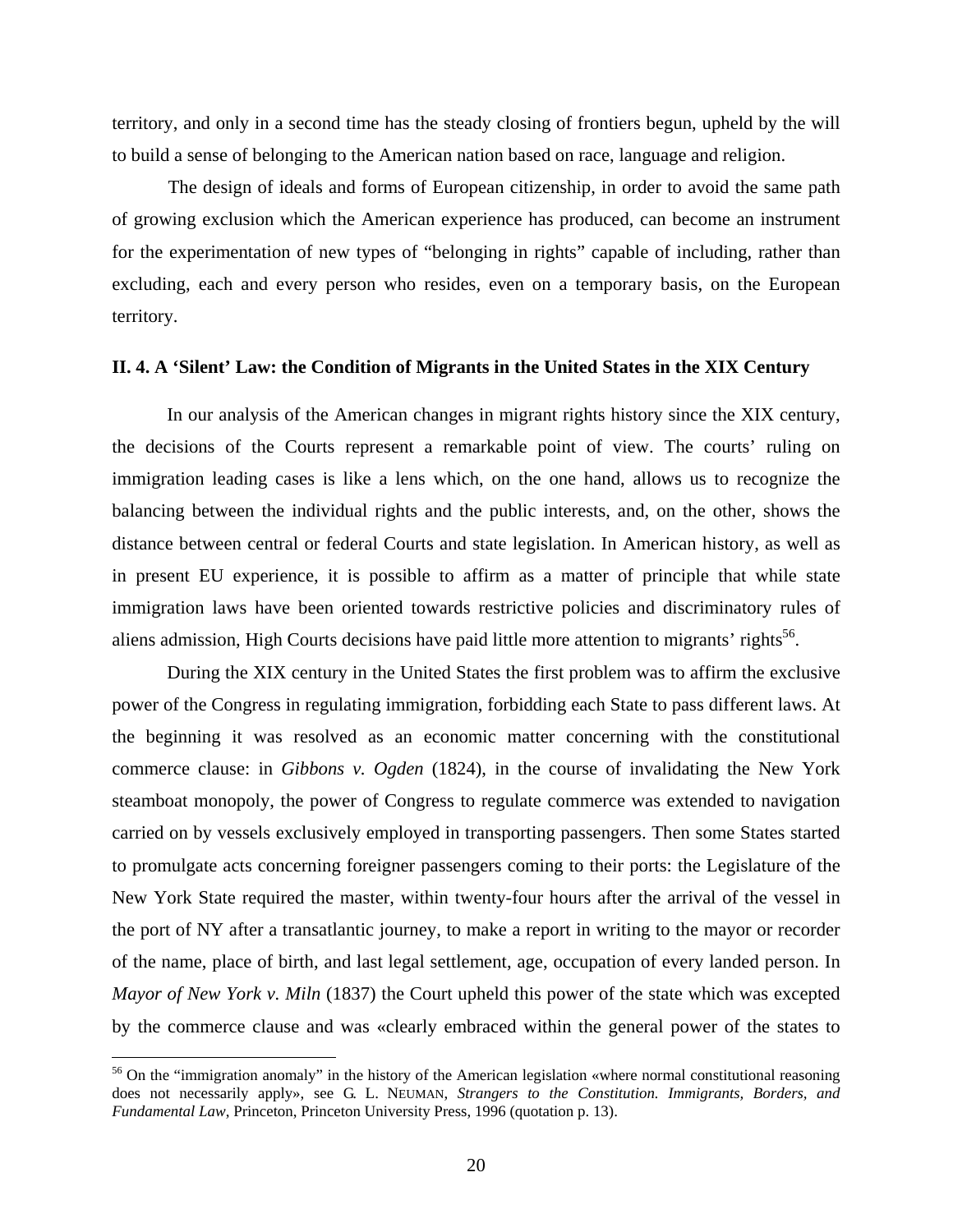regulate their own internal police and to take care that no detriment come to the commonwealth», so that was considered «as competent and as necessary for a state to provide precautionary measures against the moral pestilence of paupers, vagabonds, and possibly convicts as it is to guard against the physical pestilence which may arise from unsound and infections articles imported or from a ship the crew of which may be laboring under an infectious disease»<sup>57</sup>. Passengers were completely associated to goods in bulk and the right of the importer, secured by the Constitution and the acts of Congress, was regarded as subjected to the restraints and limitations of the police laws of a state, and was submitted to inspection, health and quarantine  $laws<sup>58</sup>$ .

In the *Passenger Cases* (1849) the Court expressed a different opinion and declared that the statutes of the states of New York and Massachusetts imposing taxes upon alien passengers arriving in the ports were unconstitutional and therefore null and void. After these decisions the State of New York enacted a law that required the master of every ship or vessel arriving at the port of the city, besides recording the data about all passengers, also to give a bond for every passengers landed to indemnify the commissioners of emigration and every county, city and town in the State against any expense for the relief or support of the person named in the bond for four years thereafter; but the owner could commute for such bond by paying, within twentyfour hours after the landing of the passengers, the sum of \$ 1,50 for each one of them. In *Henderson v. Mayor of New York* (1875) this act was still considered as an imposition of a tax upon immigrants and so unconstitutional because in violation of the Constitution art. 1 sect. 8 and sect. 10 subd. 2. But beyond the conflict between federal or state competence, in this case the Court recognized that immigration had become a social problem which could not be solved only with commercial rules: «it has become a part of our commerce with foreign nations, of vast interest to this country, as well as to the immigrants who come among us to find a welcome and a home within our borders. In addition to the wealth which some of them bring, they bring still more largely the labor which we need to till our soil, build our railroads, and develop the latent resources of the country in its minerals, its manufactures, and its agriculture. Is the regulation of this great system a regulation of commerce? $\mathbb{R}^{59}$ .

<sup>57 36</sup> U.S. 102 at 142-143 (1837).

<sup>58</sup> On the image of emigrants as 'article of commerce' see M. S. BILDER, "The Struggle over Immigration: Indentured Servants, Slaves, and Articles of Commerce", *Missouri Law Review*, 61, 4, 1996, pp. 743-824. 59 92 U.S. 259, 270.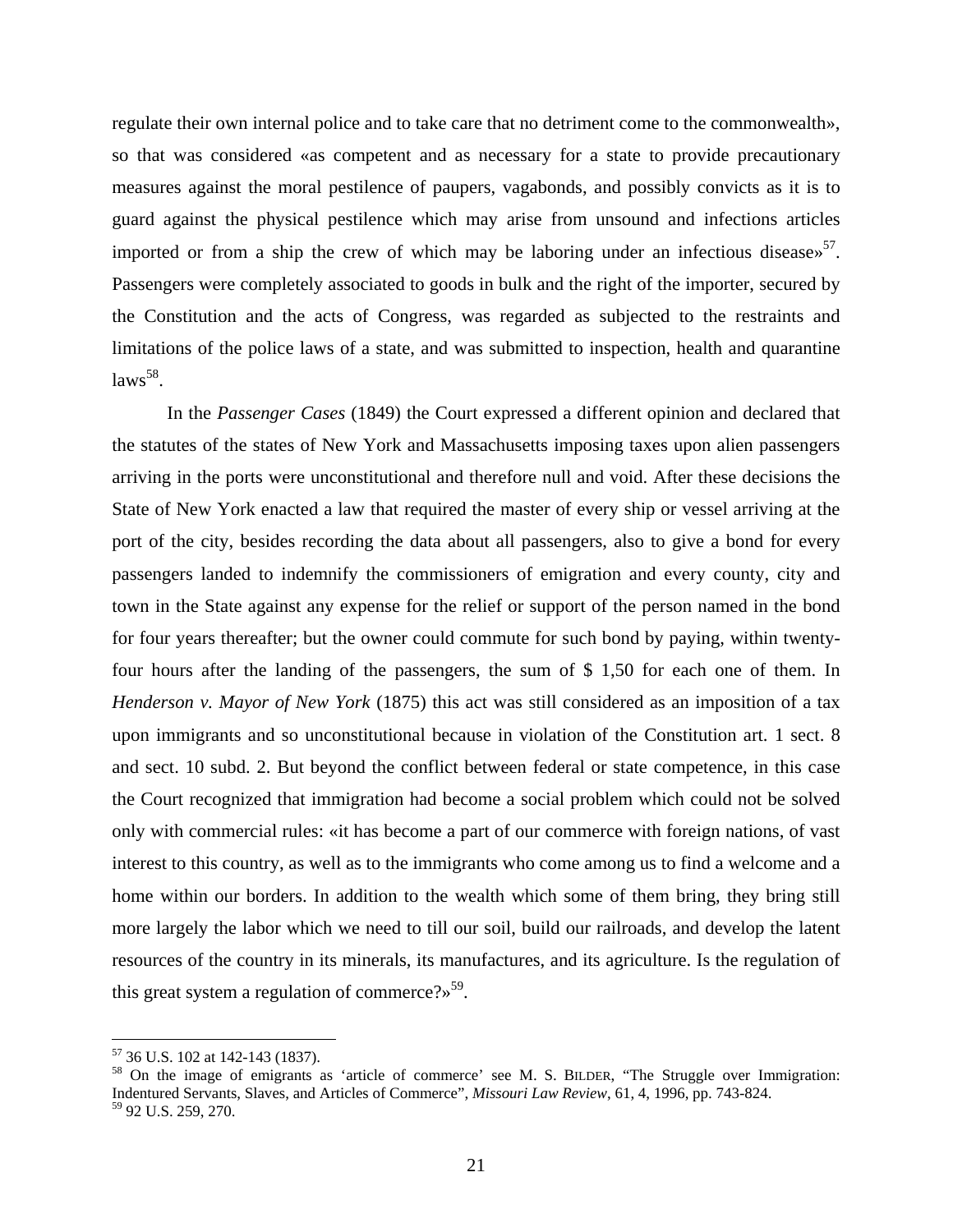The magnitude and importance of immigration increased the necessity for a specific regulation and aroused restrictionist movements invoking immigration laws by the Congress: the core of the matter was to find a common strategy to satisfy both the federal commerce regulation and the states police activity. In fact the Court had never denied the police power of the States for the preservation of good order, of the health and comfort of the citizens, and their protection against pauperism and against contagious and infectious diseases. Migrants could lawfully be damaged by this kind of acts on condition that the commerce clause was not violated: the problem of the rights of the migrants did not exist yet, and, 'in the silence of the law', they could be discriminated or excluded by police measures against poverty, crime and disease. As Neuman has written «the nineteenth-century search for the mysterious line between the exercise of the police power and the regulation of commerce left indeterminate room for state control of immigration»<sup>60</sup>: so in this «complex hybrid of state and federal policy»<sup>61</sup> the Court did not offer real guarantees to new comers, but only excluded head taxes on immigrants or avoided prohibition not well-founded on rightful police statute.

## **II. 5 Designing American Citizenship and the Rights of Migrants: the Courts' Leading Cases**

In the 1840s and early 1850s the anti-immigrant movements coalesced in the American or Know-Nothing party, whose aim was to tighten the naturalization laws which required any free white person over the age of twenty-one to reside for at least five years in the U.S. to be naturalized and barring the foreign-born from holding any local offices<sup>62</sup>. This party, supported on economics and religious grounds, made a common sentiment of fear or anger against aliens explicit, and invoked on legislative reforms to protect the Americans. Even if the Know-Nothings did not reach their political purpose, they obtained important outcomes in some state legislations and raised the political debate between supporters of nativist ideals and advocates of free immigration, inspired both by the myth of America as a land of asylum for the poor of Europe where ethnic integration was possible and by the economic needs of foreign-born

1

<sup>60</sup> See G. L. NEUMAN, "The Lost Century of American Immigration Law (1776-1875)", *Columbia Law Review*, 93, 8, 1993, pp. 1885-1901 (quotation p. 1893).

 $61$  See id. p. 1896.

<sup>62</sup> See M. F. HOLT, "The Politics of Impatience: The Origins of Know-Nothingism", *Journal of American History*, 60, 2, 1973, pp. 309-331 and L. D. SZUCS, *They Became Americans: Finding Naturalization Records and Ethnic Origins*, Salt Lake City, Ancestry Inc., 1998, pp. 22-48.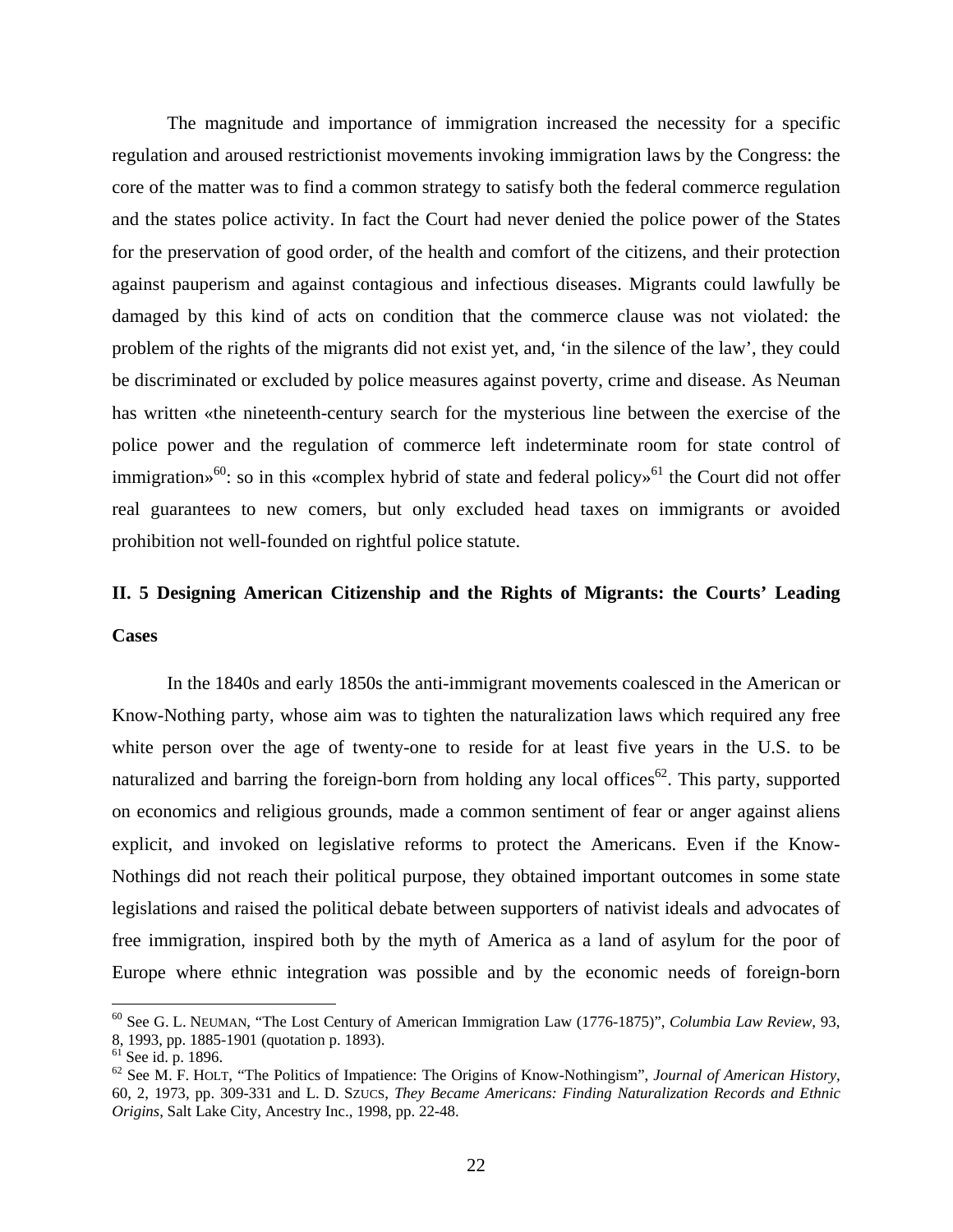labour<sup>63</sup>. In 1868 Congress changed the Constitution and the naturalization statute with the ratification of the XIV Amendment, which for the first time established a uniform national citizenship granting that «All persons born or naturalized in the United States, and subject to the jurisdiction thereof, are citizens of the United States and of the State wherein they reside. No State shall make or enforce any law which shall abridge the privileges or immunities of citizens of the United States; nor shall any State deprive any person of life, liberty, or property, without due process of law; nor deny to any person within its jurisdiction the equal protection of the laws». Just thanks to this rule the Court introduced other arguments to avoid State acts discriminating or excluding foreign-born persons: in the unending judicial conflicts about the exclusive federal power on immigration, and after the enactment of the first Immigration Act in the 1880s, the Court played an important role to contrast (or rather to hinder) the pressure for a closure of the national borders and to design the shape of American citizenship in a continuing floating population.

In fact, after the Immigration Act of 1875 which barred prostitutes and criminals, in 1882 Congress passed both the Chinese Exclusion Act which made Chinese labourers inadmissible and the first general Immigration Law, which introduced a head tax of 50 cents on each passengers who was not a citizen of the U.S. and provided that foreign convicts (except those convicted of political offences), lunatics, idiots, and persons likely to become public charges should not be permitted to land. In 1885 with the Contract Labor Act the contract labour admissions were prohibited and, with another Act the Chinese exclusions were extended; the Immigration Act of 1891 created a federal immigration bureaucracy, and authorized the deportation of illegal aliens at the expense of the transportation company or of the persons bringing such aliens into the country (any alien becoming a public charge within one year after arrival was considered to have come in violation of law too). The Act of 1903 barred also polygamists and anarchists and strengthened the provisions of the Contract Labor Act, by dropping the word "contract" and inserting in its place the words "offer, solicitation, promise",

<sup>63</sup> See, e.g., J. H. ST. JOHN DE CREVECOEUR, *Letters from an American farmer* (1782), *Letter III*: «He is an American, who leaving behind him all his ancient prejudices and manners, receives new ones from the new mode of life he has embraced, the new government he obeys, and the new rank he holds. He becomes an American by being received in the broad lap of our great *Alma Mater*». On the early immigration policy see R. TOTTEN, "National Security and U.S. Immigration Policy*, 1776–1790*", *Journal of Interdisciplinary History*, XXXIX, 1, 2008, pp. 37– 64: «The evidence indicates that, in an effort to find ways to protect the nation, America's early leaders looked to immigrant manpower as a possible resource to generate the wealth needed to establish the military in case of war and to occupy and protect the land, especially the frontier» (p. 46).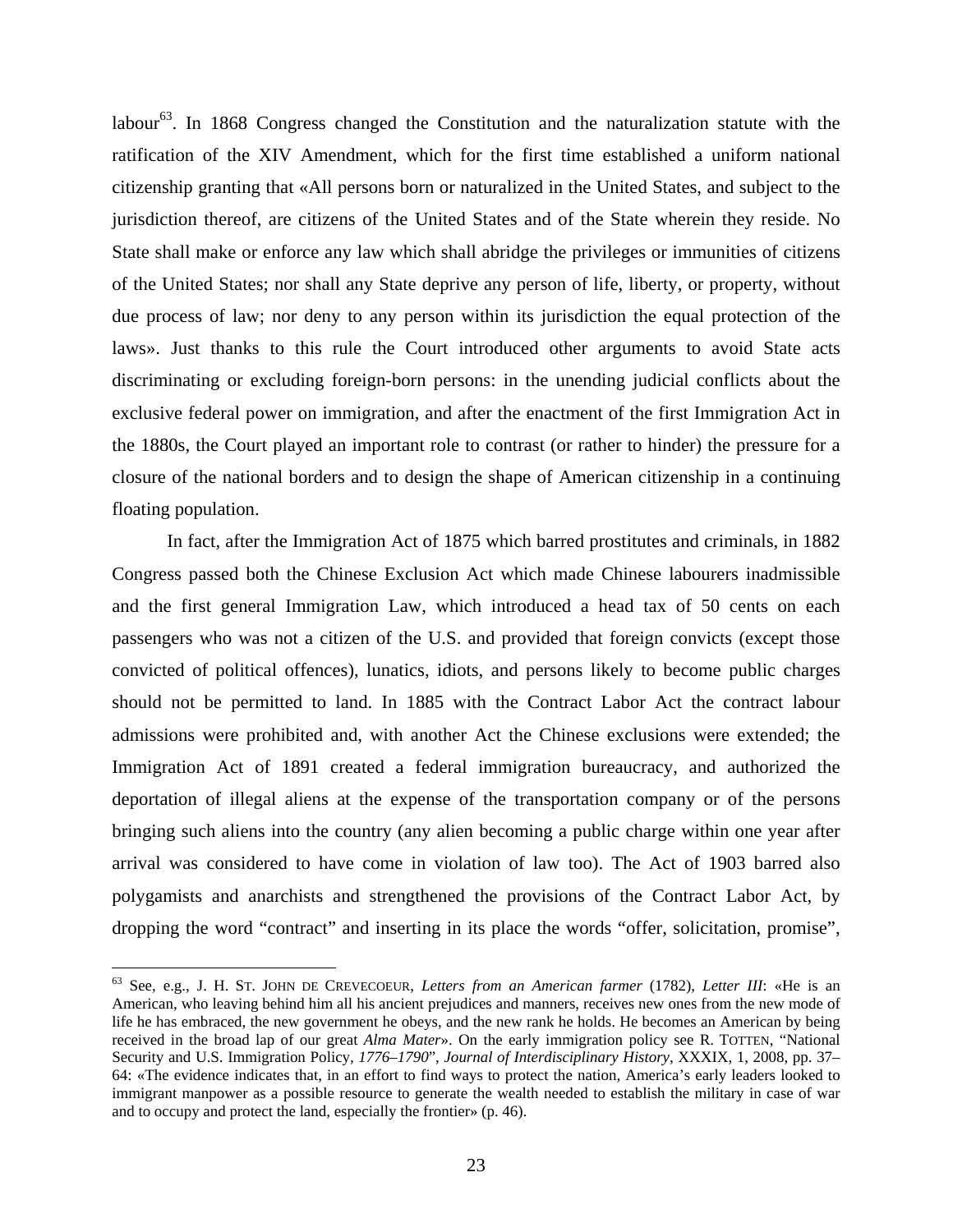and by affording that any alien rejected contract labourer could be detained, if such detention was necessary to be used as a witness in behalf of the Government in any suit against the contractor inducing his unlawful immigration to the United State. Further, extended from one to three years the time within which an alien who had become a public charge could be deported $64$ and set out the punishment of the owners of vessel who took on shipboard diseased persons, imposing a more careful examination at the port of embarkation<sup>65</sup>.

All these Acts were the outcome of a rising anti-immigration movement, excited both by periods of economic depression or wage struggles and by growing racial arguments<sup>66</sup>. The most influential group was the Immigration Restriction League (IRL), whose chief political spokesman Henry Cabot Lodge, delegate of Massachusetts in Congress from 1887 to 1924, became the most obstinate supporter of the literacy test and of the quota system<sup>67</sup>. In this changing climate against foreigners, in *Fong Yue Ting v. United States* (1893), the Court resolutely affirmed the absolute competence of Congress in expelling or deporting any aliens whenever in its judgment their removal was «necessary or expedient for the public interest»<sup>68</sup>: the power to exclude aliens and to expel them, «rest upon one foundation, are derived from one source, are supported by the same reasons, and are, in truth, but parts of one and the same power», that was the power of Congress. It had to be exercised entirely through executive officers or with the aid of a judge who was to ascertain any contested facts on which depended an alien's right to be in the country. So Congress, «having the right, as it may see fit, to expel

 $64$  This provision, confirmed in another Act of Congress in 1907 with reference to the importation into the U.S. of any alien woman or girl for the purpose of prostitution or for any other immoral purpose, was applied by the Court in *Keller v. United States*, 213 U.S. 138 (1909).<br><sup>65</sup> See C. C. FOSTER, "The Development of the United States Immigration Law Selection System and the

Immigration Bar", *Houston Journal of International Law*, 5, 2, 1983, pp. 193-202 and R. DANIELS, *Guarding the Golden Door. American Immigration Policy and Immigrants Since 1882*, New York, Hill and Wang, 2004, pp. 3-26. As a result of the 1886 Contract Labor Law started the U.S. officials' efforts to extend the border control directly into European ports, with the aim to restrict the undesirable migrants in the countries of origin and to diminish the cost of rejection at the U.S. border; about this see D. SCHNEIDER, *The United States Government and the Investigation of European Emigration in the Opened Door Era*, in N. L. Green and F. Weil (eds.), *Citizenship and Those Who Leave. The Politics of Emigration and Expatriation*, Urbana and Chicago, University of Illinois Press, 2007, pp. 195-210.

<sup>&</sup>lt;sup>66</sup> For a critical description of the escalation in restrictive laws, see E. ABBOTT, "Federal Immigration Policies, 1864-1924, II", *The University Journal of Business*, 2, 3, 1924, pp. 347-367. See also K. CALAVITA, *U.S. Immigration Law and the Control of Labor: 1820-1924*, London etc, Academic Press, 1984, pp. 51-71, and A. M. KRAUT, *The Huddled Masses. The Immigrant in American Society, 1880-1921*, 2<sup>nd</sup> ed., Wheeling, Harlan Davidson, 2001, pp. 173-213.

<sup>67</sup> About the political activity of the IRL, see D. J. TICHENOR, *Dividing lines: the politics of immigration control in America*, Princeton, Princeton University Press, 2002, pp. 114-146. 68 149 U.S. 698, 724.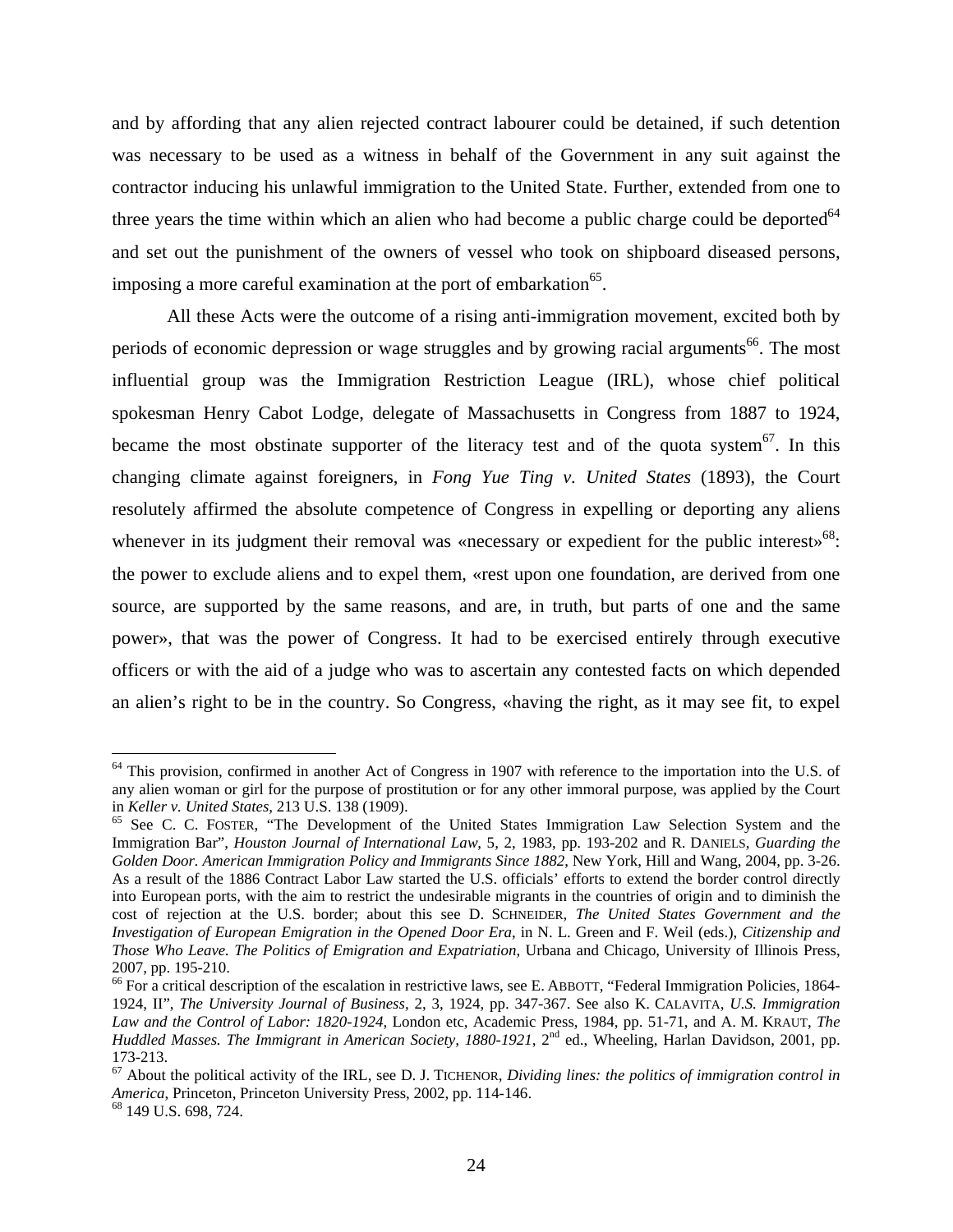aliens of a particular class or to permit them to remain, has undoubtedly the right to provide a system of registration and identification of the members of that class within the country, and to take all proper means to carry out the system which it provides» $69$ . This case, in spite of the dissenting opinion of Justice Brewer who criticized the constitutional power of the Congress to remove resident aliens and to deprive them of their liberty without a due process of  $law^{70}$ , asserted that immigrants had no rights under Constitution against the federal power to forbid aliens or classes of aliens from coming within national borders and expel aliens or classes of aliens from United States.

But three years later, this unlimited supremacy of Congress over immigrants was tempered by a decision of the Supreme Court (*Wong Wing v. United States*) which distinguished the legal provisions of a law which contemplated only the exclusion or expulsion of Chinese persons and of those laws which provided for their imprisonment at hard labour: as far as the last ones were concerned, it was not a problem of restraint of the Congress competence about aliens, but a problem of constitutional right to be accused in a legal judicial trial to prove the guilt. Everyone, migrants included, could not be punished without a due process of law: «No limits can be put by the courts upon the power of Congress to protect, by summary methods, the country from the advent of aliens whose race or habits render them undesirable as citizens, or to expel such if they have already found their way into our land, and unlawfully remain therein. But to declare unlawful residence within the country to be an infamous crime, punishable by deprivation of liberty and property, would be to pass out of the sphere of constitutional legislation unless provision were made that the fact of guilt should first be established by a judicial trial $\frac{1}{2}$ <sup>71</sup>.

In *Yick Wo v. Hopkins* (1886) and in *Traux v. Raich* (1915), the Court avoided statutory provisions discriminating aliens because they were in contrast with the XIV Amendment. The constitutional rights must be granted to "any persons" within the jurisdiction of the United States, included aliens: the due process of law and the equal protection, said the court, «are universal in their application to all persons within the territorial jurisdiction, without regard to

<sup>69</sup> See id. 713 and 714.

<sup>70</sup> See id. 746; about this, see L. DINNERSTEIN, "The Supreme Court and the Rights of Aliens", *This Constitution*, 8 (Fall 1985), pp. 24-35, and R. J. VECOLI, *Immigration, Naturalization and the Constitution*, Etudes Migrations, 1987, 85, pp. 82-83.

<sup>71 163</sup> U.S. 228, 237. On this case, see also L. P. MCGEHEE, *Due Process of Law Under the Federal Constitution*, Northport, New York, 1906, pp. 192-193.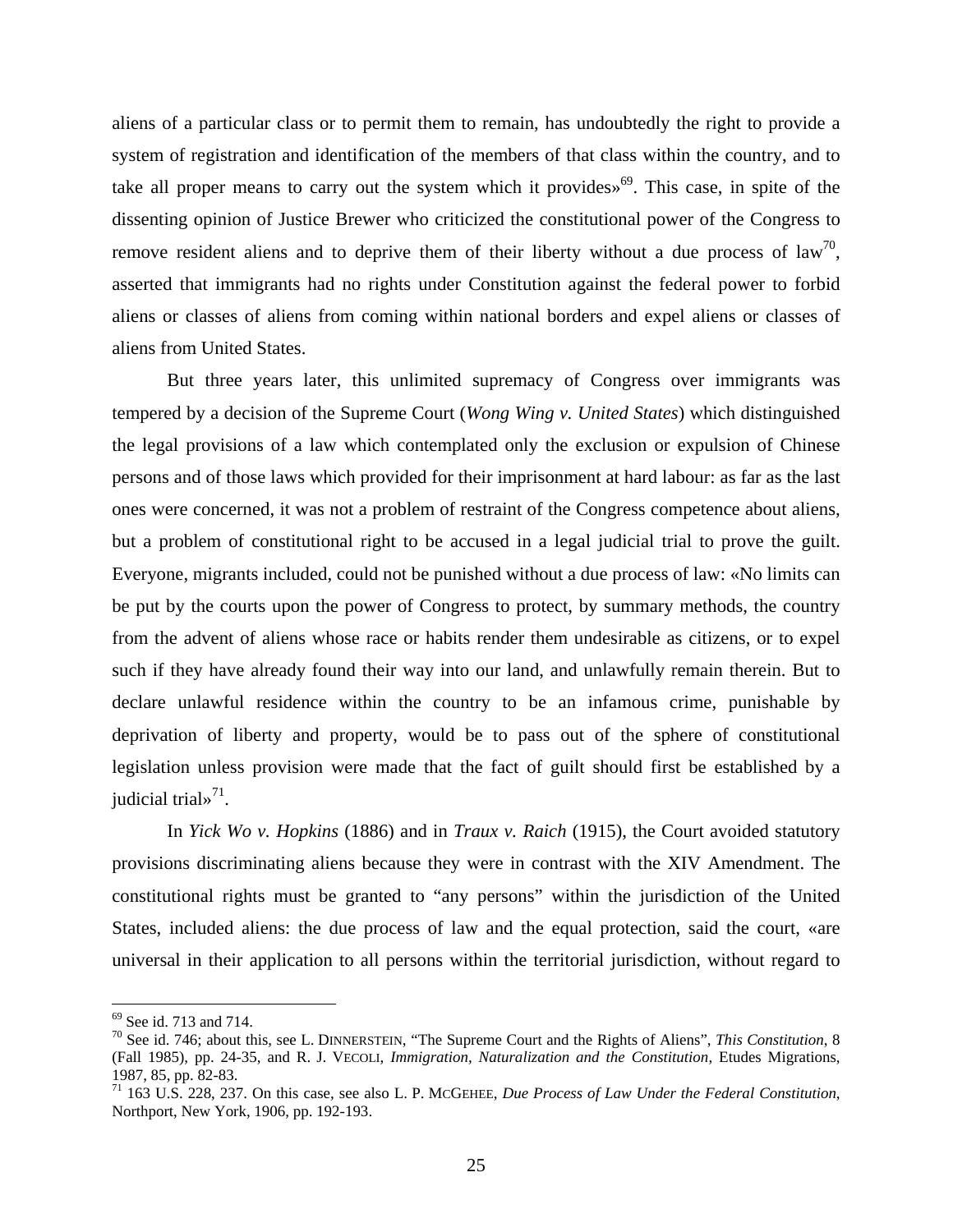any differences of race, of color, or of nationality, and the equal protection of the laws is a pledge of the protection of equal laws»<sup>72</sup>. So the statutory police power, «does not go so far as to make it possible for the State to deny to lawful inhabitants, because of their race or nationality, the ordinary means of earning a livelihood»<sup>73</sup>, neither gives the State the authority to discriminate aliens denying them the right to look for a good employment, because this «is of the very essence of the personal freedom and opportunity that it was the purpose of the Amendment to secure»<sup>74</sup>. It was evident in the argument of the Court the risk to betray the spirit of the amendment, because the immigrants lawfully admitted to the country under the authority of the acts of Congress «instead of enjoying in a substantial sense and in their full scope the privileges conferred by the admission, would be segregated in such of the States as chose to offer hospitality»<sup>75</sup>.

Notwithstanding these minimal protections accorded by the Court to migrants, the federal sovereignty on restriction strategies still persisted and resulted in the Immigration Acts of 1917 and 1924, with the adoption of the literacy test and of the quota system.

### **II. 6. The Creation of a National Identity: Biological Determinism, Literacy Test and Quota System**

 At the beginning of the XX century the anti-immigration movement, in both its political and cultural approaches, stirred the idea of the American national identity as the basis for alien discrimination. The "new" problem was the creation of a pure American race to set against the diversity of people coming from foreign nations: it was necessary to distinguish the old immigrants from the new comers, because the formers were the founding fathers, the others the undesirable aliens. The criterion to select migrants became the perfect correspondence to the "Good Americanism", early presented not as a racial matter but as an individual choice, but then used to exclude specific types of immigrants. As Theodor Roosevelt said in his Presidential Message to Congress on December 6, 1904, «Good Americanism is a matter of heart, of conscience, of lofty aspiration, of sound common sense, but not of birthplace or of creed. (…) There is no danger of having too many immigrants of the right kind. (…) But the citizenship of

<sup>&</sup>lt;sup>72</sup> Yick Wo v. Hopkins, 118 U.S. 356, 369.<br><sup>73</sup> Traux v. Raich, 239 U.S. 33, 41.<br><sup>74</sup> Id. 41.

 $^{74}$  Id. 41.<br> $^{75}$  Id. 42.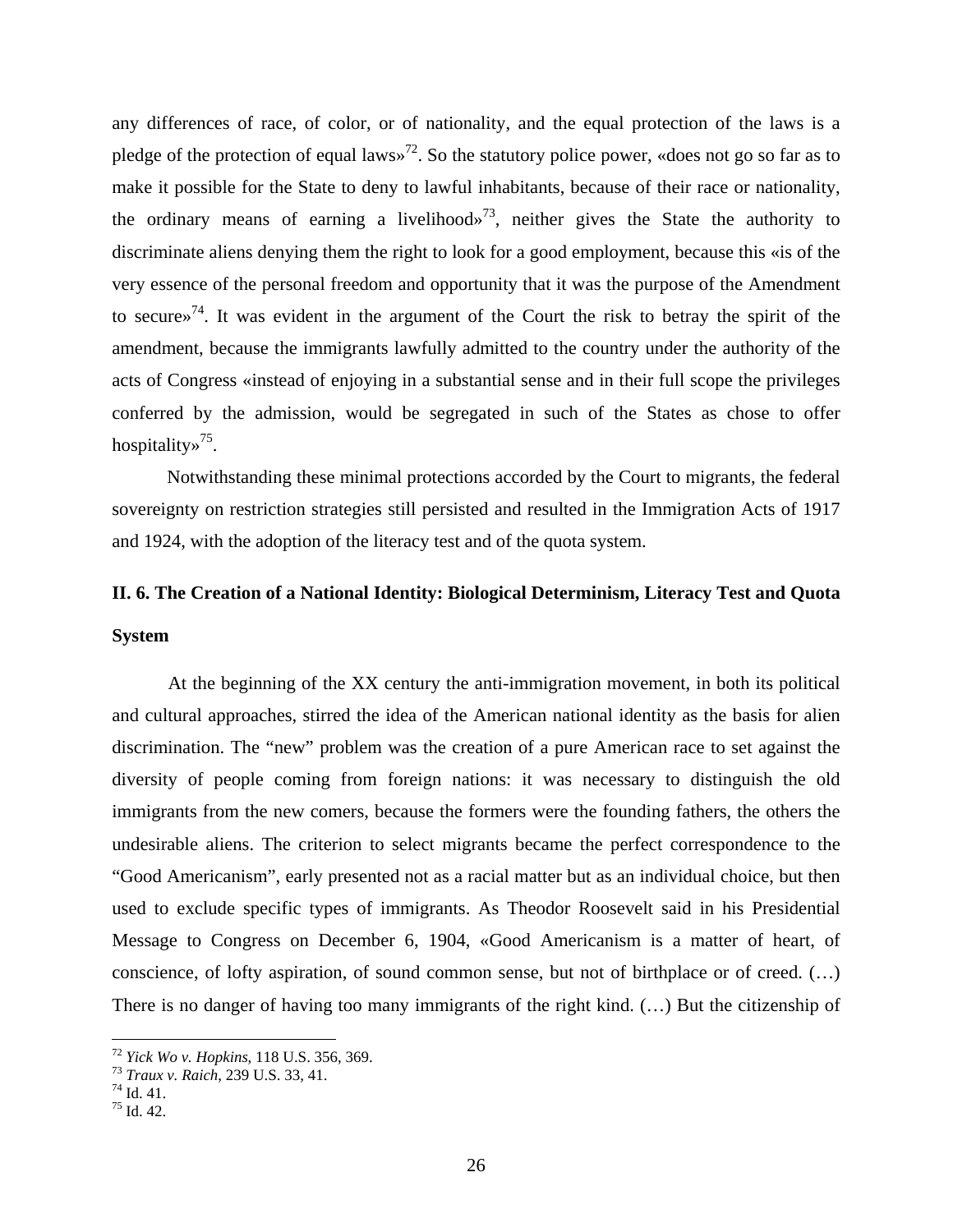this country should not be debased. (…)., and therefore we should not admit masses of men whose standard of living and whose personal customs and habits are such that they tend to lower the level of the American wage-worker, and above all we should not admit any man of an unworthy type, any man concerning whom we can say that he will himself be a bad citizen $\frac{1}{6}$ .

 The conviction of finding the solution of immigration problems in a selective method, to choose the individual quality of individual men, met with a cultural nationalism, based on the respect for the old American tradition and for the Anglo-Saxon race myth, with the growing faith in biological determinism. The national character was 'naturalized' and transformed in a physical type: under the influence of Darwinism, the battle for the survival of the Anglo-Saxon American race became a biological struggle, and the common anti-immigrant feeling against aliens found a scientific basis in the anthropological theories<sup>77</sup>. European immigrants were classified into three race lines, conformed not to national groups but to physical characters: the Nordics of northern Europe corresponding to the old immigration, the Alpines of central Europe and the Mediterraneans of the southern countries corresponding to the new ones. So eugenic implications in Progressive Era modified also the immigration policy, with the aim to avoid a 'race suicide' keeping out Italians, Poles, Turks etc: economists and scientists asserted that the racial superior stock (the 'natives') was being outbred by a more prolific, but racially inferior stock  $\rm (immigrants)^{78}$ . The industrial capitalism with a higher living standards tended to promote the survival of the unfit and the consequent gradual elimination of the fit, fiddling with the Darwinian rules of the struggle for life. The eugenic solution implied «the substitution of state selection for natural selection of the fittest», barring the degenerated immigrants, setting a minimum-wage and a 'low-wage race'<sup>79</sup>.

1

<sup>76</sup> *A Compilation of the Messages and Papers of the Presidents*, by J. D. Richardson, New York, Bureau of National Literature, vol. XVI [continuation of XV], n.d., pp. 6915-6916.

 $77$  About the influence of biological determinism on immigration policy, see J. HIGHAM, "American Immigration Policy in Historical Perspective", *Law and Contemporary Problems*, 21, 2, 1956, pp. 213-235 (spec. pp. 223-226) and ID., *Strangers in the Land. Patterns of American Nativism*, 1860-1925, pp. 149-157. In corroboration of the antiimmigration climate, in the Dillingham Commission Reports, there is a *Dictionary of Races or Peoples* (Serial set no. 5867, Senate document 662, session 61-3, session-date: 1910, 1911, vol. no. 5).

<sup>&</sup>lt;sup>78</sup> The "race suicide" is expounded, e.g., by E.A. ROSS, *The Old World in the New. The Significance of Past and Present Immigration to the American People, New York, The Century Co., 1914, pp. 299-304.* 

<sup>&</sup>lt;sup>79</sup> See T. C. LEONARD, "Eugenics and Economics in the Progressive Era", *Journal of Economic Perspectives*, 19, 4, 2005, pp. 207-224.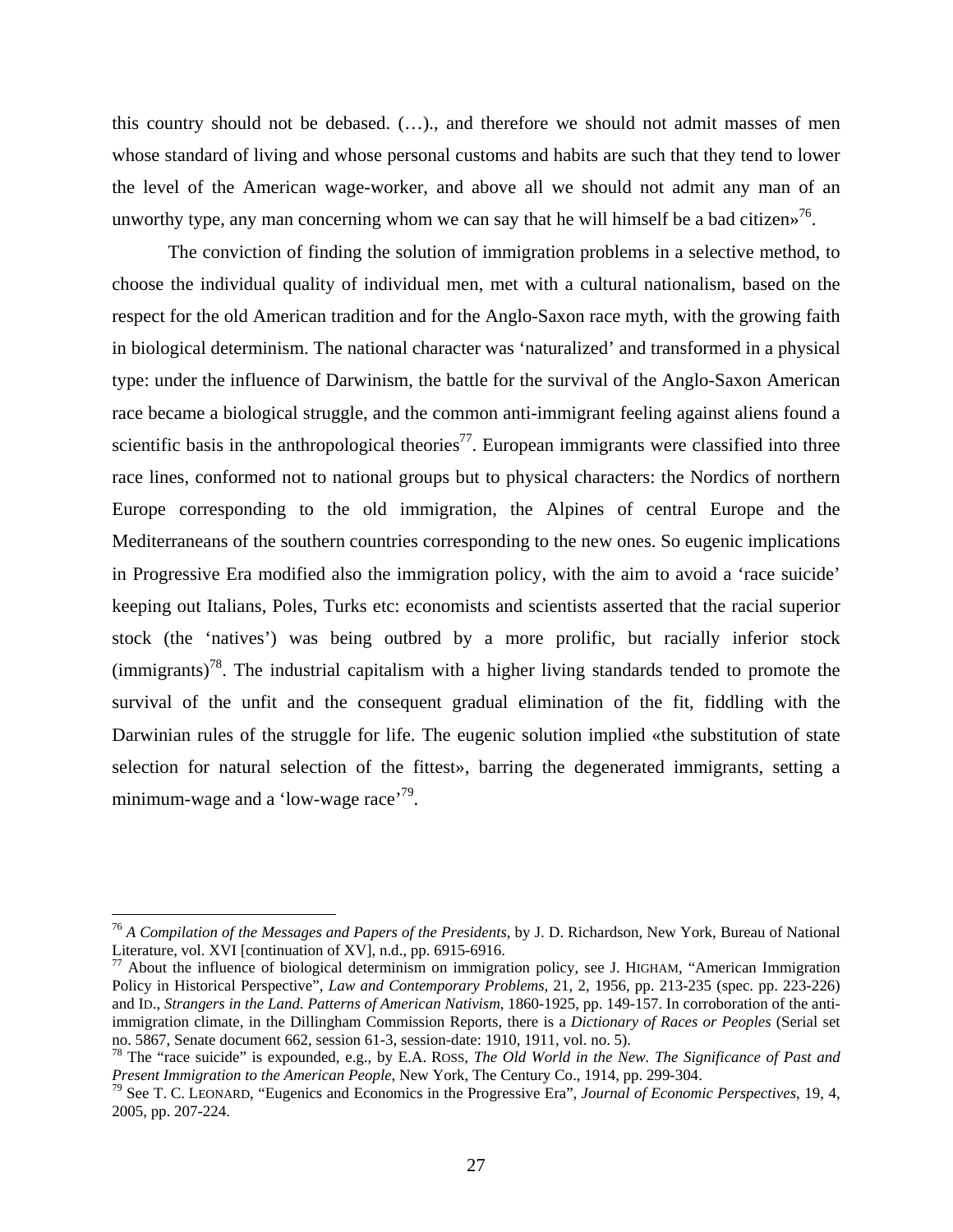Criminal anthropology, mostly imported by the Italian Positive School of Enrico Ferri, and the 'Lombrosian myth', contributed to bring forth prejudice against immigrants<sup>80</sup>. The immigrant was a pauper and therefore one of the principal cause of the increase of criminality: he was seen as a 'indigestible' food for the American stomach. Congress was invoked to enforce a discrimination in the admission criteria and to restrict naturalization laws; the legal literature also spread the coincidence between immigrant and criminal, asserting «the right and duty of the nation to preserve itself and protect itself from injury, in whatever way this danger may threaten it».<sup>81</sup> The popular sentiment against immigrants was echoed by simplistic analyses on the growth of foreign born convicts made by prison officials or by the Commissioner-General of Immigration, who emphasizing the alarming increase of the number of lawless, illiterate and defective alien criminals, recommended as a remedy «the exclusion of this undesirable class of immigrants»<sup>82</sup>. Although the true statistical records showed a completely different situation, attesting that «the wave of criminality coincided with the lowest ebb of immigration while the high tide of immigration was contemporaneous with a decrease of crime»<sup>83</sup> and that «the immigrants are less prone to commit crime than are native Americans $\frac{84}{3}$ , on the contrary the common opinion associated the urban criminality with the rise in arrivals.

The new proposal of the restrictionist supporters was to enforce the expulsion of the aliens, because the exclusion-barriers were not enough: «Expulsion offers an alternative to

<sup>&</sup>lt;sup>80</sup> About the influences of Lombrosian and Italian Positive School theories on American criminal system, see C. PETIT, "Lombroso en Chicago. Presencias europeas en la Modern Criminal Science Americana", *Quaderni fiorentini per la storia del pensiero giuridico moderno*, 36, II, 2007, pp. 801-900, and M. PIFFERI, *Exporting Criminology: the Individualization of Punishment in Europe and America*, in L. Beck Varela, P. Gutiérrez Vega, A. Spinosa (eds.), *Crossing Legal Cultures*, *Yearbook of Young Legal History/Jahrbuch Junge Rechtsgeschichte, 3,* Munich, Martin Meidenbauer, [forthcoming], pp. 439-457.

<sup>81</sup> H. M. BOIES, *Prisoners and Paupers. A Study of the Abnormal Increase of Criminals, and the Public Burden of* 

*Pauperism in the United States; the Causes and Remedies, New York, G.P. Putnam's Sons, 1893, p. 49.*<br><sup>82</sup> So the superintendent of the state prison of the state of New York in his report for the year 1909 (p. 12), quoted

<sup>1.</sup> A. Hourwich, *management and crime*", *The Lamingration and Crime", <i>The American Journal of Sociology*, 2, 3, 3, <sup>83</sup> Id. pp. 479, 485. See also H. H. HASTINGS, "Immigration and Crime", *The American Journal of Sociolo* 1896, pp. 369-377.

<sup>84</sup> *Reports of the United States Immigration Commission* (1907-1910) vol. 36, *Immigration and Crime*, (S. Doc. No. 750, 61st Cong., 3d sess.), Washington, D.C., USA, Government Printing Office, 1911, chapter I, *Introduction*, p. 1. The Dillingham Commission in its investigation recognized that «from the data gathered it is evident that immigration has had a marked effect upon the nature of the crimes committed in the United States» (p. 2), as an increase in the commission of offences of personal violence (abduction, kidnapping, assault, homicide, rape) and of offences against public policy (drunkenness, vagrancy, violation of corporation ordinances), whether the offences of pecuniary gain were committed in most cases by Americans. Trying to trace the character of crimes to racial traits and to the immigration from specific countries, the Commission associated the offences of personal violence to south Europeans and observed that Italians specially committed homicide, abduction and kidnapping, even if the data showed that «the native (or American born) exhibited in general a tendency to commit more serious crimes than did the immigrant» (p. 5).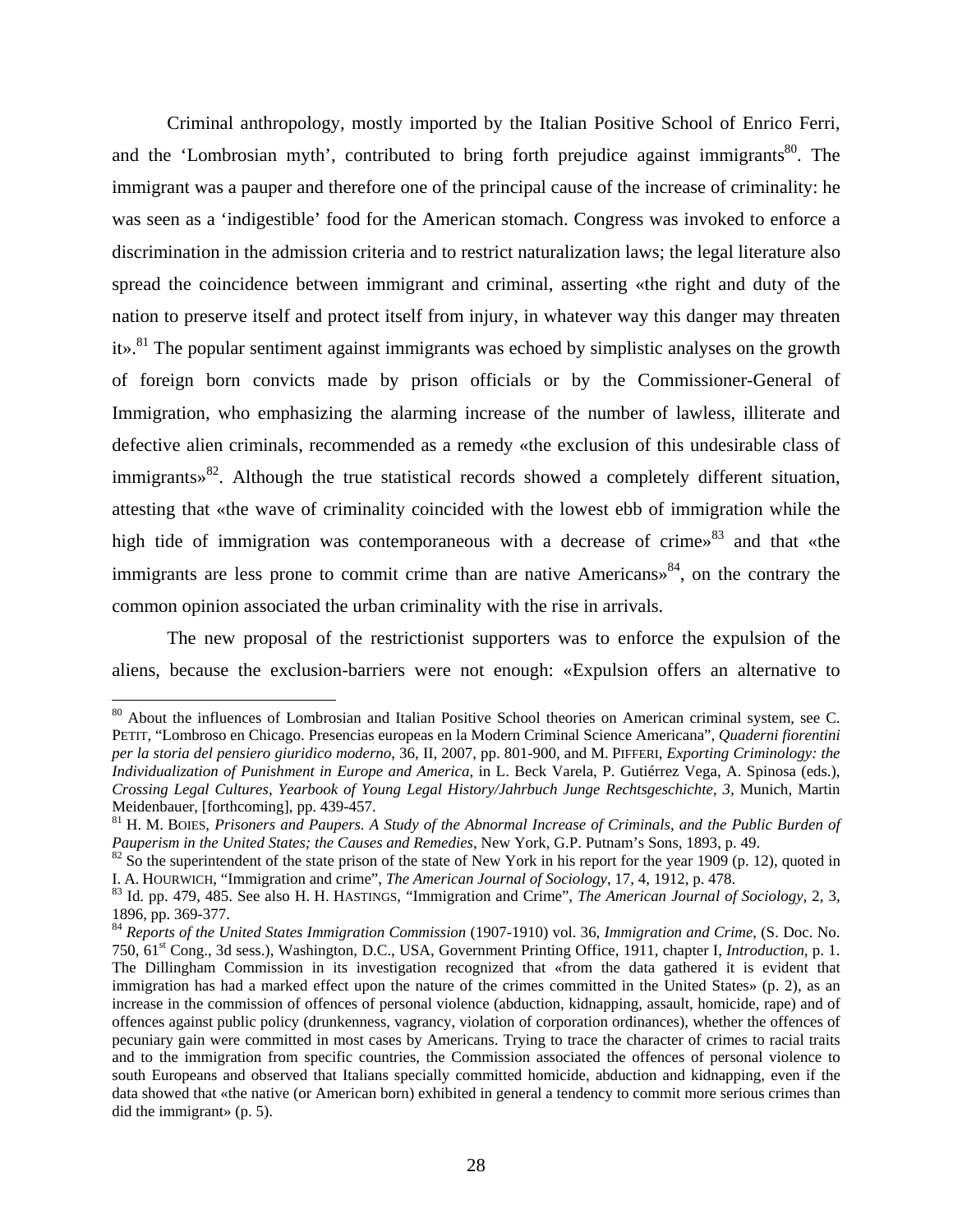exclusion. It is an alternative, I would suggest, more effective, more workable, and less costly $\frac{85}{5}$ . There were also dissenting opinions. The anthropologist Franz Boas, e.g., measured the head forms of second generation immigrants, and concluded that the American environment seemed to be having a positive influence on immigrants and their children, rather than affecting the "pure race" negatively; his analysis was the scientific proof of the rapid assimilation of all European strains to a common 'American type' with an uniform 'American face'<sup>86</sup>. But, even though the Franz Boas' physiological and craniometric studies had demonstrated that immigrants were not a peril for the pure American race, the scientific and legal arguments walked hand in hand towards a denial of the rights of migrants. «No political scientist nowadays believes in the doctrine of natural rights»<sup>87</sup>: this was the 'breakthrough' of the legal theories at the beginning of the century; the problems of immigration were not regulated by the idea that every restriction was *a priori* forbidden. It was a lawful right of the Nation to discriminate between the desirable comers and the undesirable ones, and the options introduced were the educational or literacy test and the quota system.

 Thanks to both the great deal of reports issued by the Dillingham Commission (1907- 1911)<sup>88</sup>, and to the pressure of nativist and restrictionist movements, the Immigration Act of 1917 denied the admission to Asians (except for Japanese and Filipinos), criminals, persons who failed to meet certain moral standards, persons with various diseases, paupers, assorted radicals (due to the so called 'Red Scare'<sup>89</sup>) and introduced the literacy test (literacy was defined as being able to read in any recognized language, including Yiddish and Hebrew). The literacy test, the strong point of the Immigration Restriction League, represented a radical change in the immigration policy, because with the wish to contrast the new immigration danger consisting in the too large number of aliens, aimed at substituting the principle of selection, that was the basis of the American legislation to keep out the undesirables, with the principle of restriction. The illiterate emigrant was considered as a menace to American institution not only because they could not read, but also because there was the conviction that they contributed to crime,

<u>.</u>

<sup>&</sup>lt;sup>85</sup> H. SAMUEL, "Immigration", *The Economic Journal*, v. 15, n. 59, 1905, pp. 317-339, quotation p. 327. <sup>86</sup> See HIGHAM, *Strangers in the Land*, p. 125. <sup>87</sup> Id., p. 320.

<sup>88</sup> See R. F. ZEIDEL, *Immigrants, Progressives, and Exclusion Politics. The Dillingham Commission, 1900-1927*, DeKalb, Northern Illinois University Press, 2004.

<sup>89</sup> See S. COBEN, "A Study in Nativism: The American Red Scare of 1919-20", *Political Science Quarterly*, 79, 1, 1964, pp. 52-75.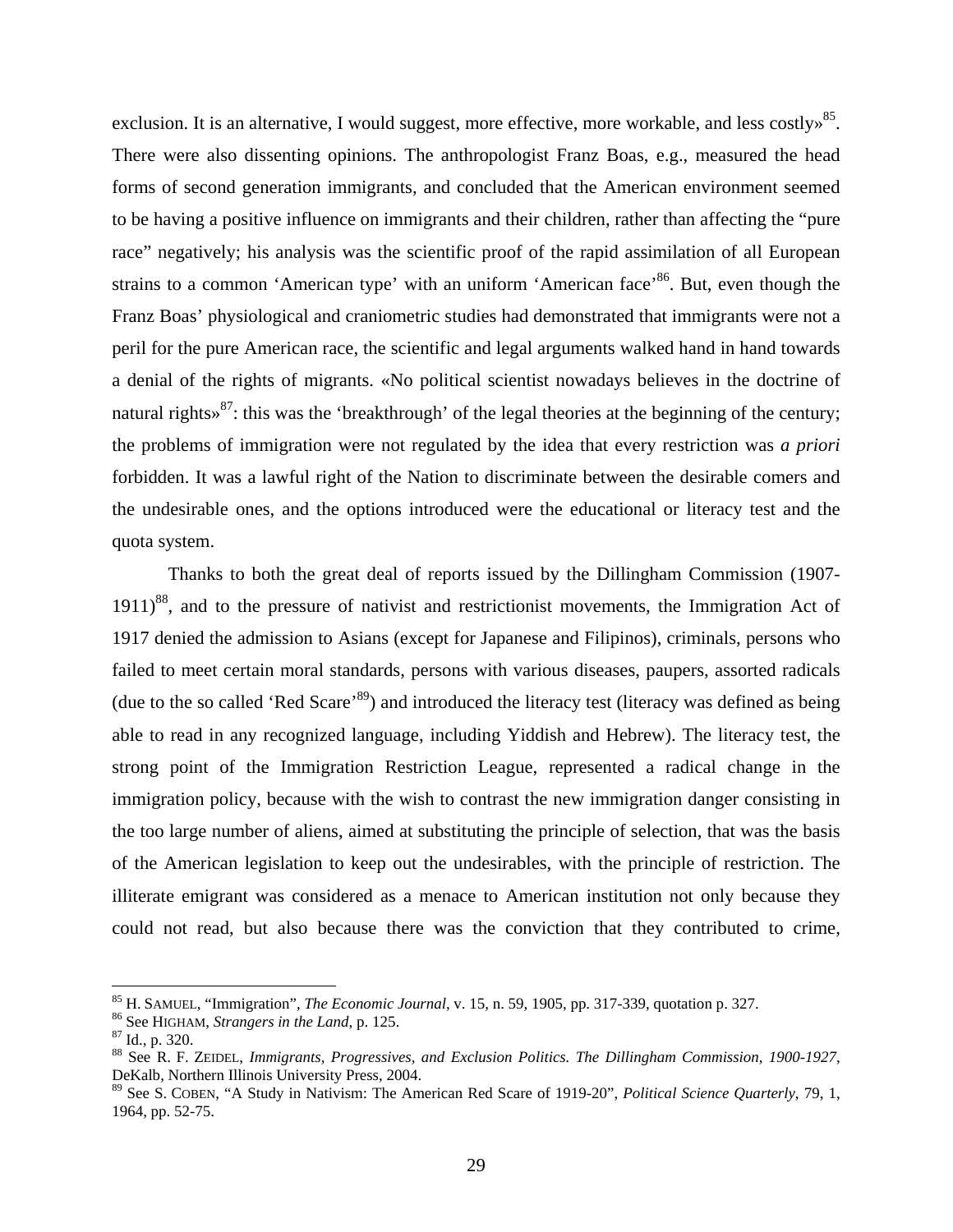pauperism and degeneracy to a greater extent, being potentially more dangerous and less susceptible to Americanizing influences.

Nevertheless, the relationship between illiteracy and crime and pauperism was not sufficiently convincing and the strong supporting argument was the apparent need for the restriction of the volume of new arrivals, because statesmen and public opinion thought that the saturation point of the American melting pot had been reached. Moreover, the literacy test was justified by the idea that a selective restriction of the entries would ease the assimilation process, aiding the work of Americanizing the unassimilated immigrants already in the country but living as 'undissolved' elements in the society. The real purpose of the test was, however, «to determine the general mental status of the immigrant» and to introduce a racial selection criterion to bar the newcomers from south-eastern Europe. But this attempt to found the exclusion on a scientific and sociological basis had a methodological weakness because it indicated «merely the lack of opportunity or the presence of political oppression and not the lack of intelligence». In fact the standards for appraising the general intelligence of the individual immigrant did not take into account of «the immigrant's home environment», particularly compulsory education and school facilities<sup>90</sup>.

Before its passing, the educational test was presented in several bills, all vetoed by the Presidents: in March, 1897 President Cleveland returned the bill explaining in his veto message that it was a «radical departure from our national policy relating to immigration»; in January, 1913, after a long debate and many modifications a bill satisfactory to both Houses was vetoed by President Taft who recommended distribution as a preferable means of correcting the evils of immigration and was opposed to a restrictive measure; in January, 1915, President Wilson vetoed the bill clarifying in his message that the literacy test as a way «to limit the number of immigrants by arbitrary test» would «reverse the policy of all the generations of Americans that have gone before». Finally, on February 5, 1917, the test became law, because both Houses passed the bill notwithstanding Wilson's second veto<sup>91</sup>.

<sup>&</sup>lt;sup>90</sup> About this clear analysis of the literacy test, even if considered «worthy of adoption», see H. HOYT, "The Relation of the Literacy Test to a Constructive Immigration Problem", *The Journal of Political Economy*, 24, 5, 1916, pp. 445-473 (quotation pp. 455-456). For other criticisms on the economic benefits of enacting merely restrictive measures as the literacy test, see E. G. BALCH, W. F. WILLCOX, J. W. JENKS, M. J. KOHLER, "Restriction of Immigration – Discussion", *The American Economic Review*, 2, 1, *Supplement*, 1912, pp. 63-78.

<sup>&</sup>lt;sup>91</sup> On this slow process to enact the test see H. P. FAIRCHILD, "The Literacy Test and Its Making", *The Quarterly Journal of Economics*, 31, 3, 1917, pp. 447-460 (quotation of Presidents' speeches pp. 454, 457-458). Commenting on the passing of the law on literacy test with enthusiasm, the American sociologist observed the general difference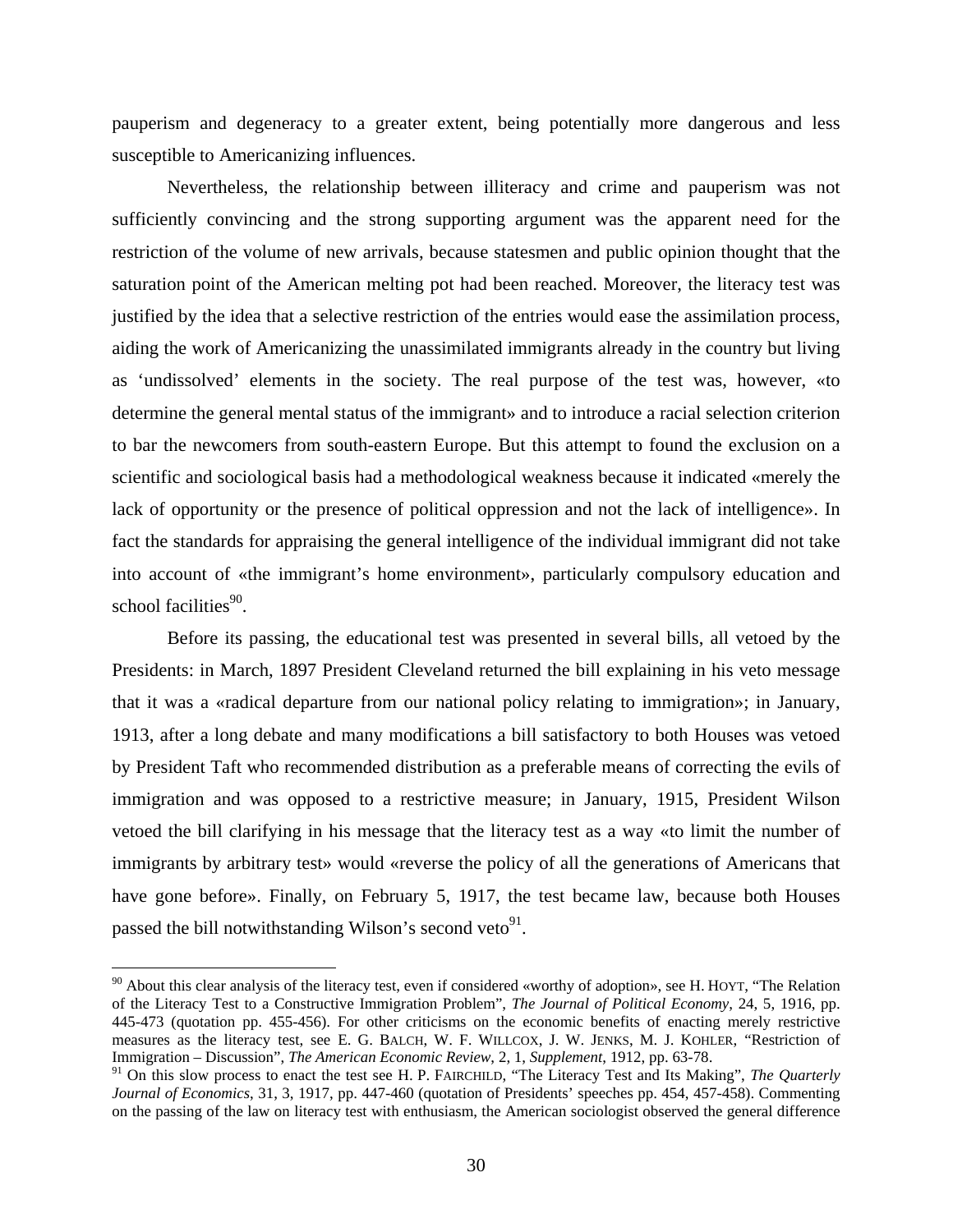The quota plan, based on the notion to limit the total number of immigrant per year and to assign percentages of that total to particular nationalities on the basis of the number of people from that nation already in the US, was enacted in the 1920s. The National Quota Law of 1921 limited the immigration of each nationality to 3% of the number of foreign-born of that nationality living in the U.S. in 1910, and the Immigration Act of 1924 introduced more restrictive criteria, setting the annual quota for each nationality at 2% of the number of persons of that nationality in the U.S. as determined by the 1890 census (so that southern Europeans immigration was strictly reduced). As Daniel J. Ticheno writes, «if economic and national security were important concerns of early-twentieth-century immigration reformers, the primary intent and effect of their national origins quota system were manifestly racists<sup>92</sup>; there was the idea of an ethnic and racial hierarchy beyond this measure, supported by the scientific arguments based on sociology, criminology, biology and eugenics widespread during the Progressive Era.

### *III. Contrasting Perspectives: Those Who Leaves, Those Who Receives*

### **III. 1.** *Jus Migrandi* **in the Modern Legal Experience: the Denied Emigration**

 The *Jus migrandi* is nowadays sanctioned in at least three fundamental international documents: the Universal Declaration of Human Rights (1948), art.13 par. 2 «Everyone has the right to leave any country, including his own, and to return to his country»; the fourth Additional Protocol, European Convention on Human Rights (ECHR), art. 2 par. 2 «Everyone shall be free to leave any country, including his own» and International Covenant on Civil and Political Rights, art. 12 «Everyone shall be free to leave any country, including his own».

 The right to emigrate has received protection on a supranational level but such recognition has not induced the state to adopt legislations which are aware of the rights and interests of their migrants. Paradoxically, in the past, despite the absence of substantial and complex legislation regarding human rights, the right to emigrate enjoyed a certain political and legal protection, to the extent of raising discussions around its foundation (state or natural).

in attitude toward this question between the Executive and the Legislative power, arguing that «possibly a partial explanation may be that the regulation of immigration is a technical matter, and the President, having little time to inform himself, is more impressed by tradition and the superficial "liberality" of free admission than is Congress, which has ample opportunity to become conversant with the facts» (p. 460).

<sup>92</sup> TICHENOR, *Dividing lines*, p. 147. See also C. SHANKS, *Immigration and the Politics of American Sovereignty, 1890-1990*, Ann Arbor, The University of Michigan Press, 2001, pp. 55-95. Likewise, see Elizabeth Cohen, *Carved from the Inside Out*, p. 41: «It was a law driven by sociobiology rather than sovereignty».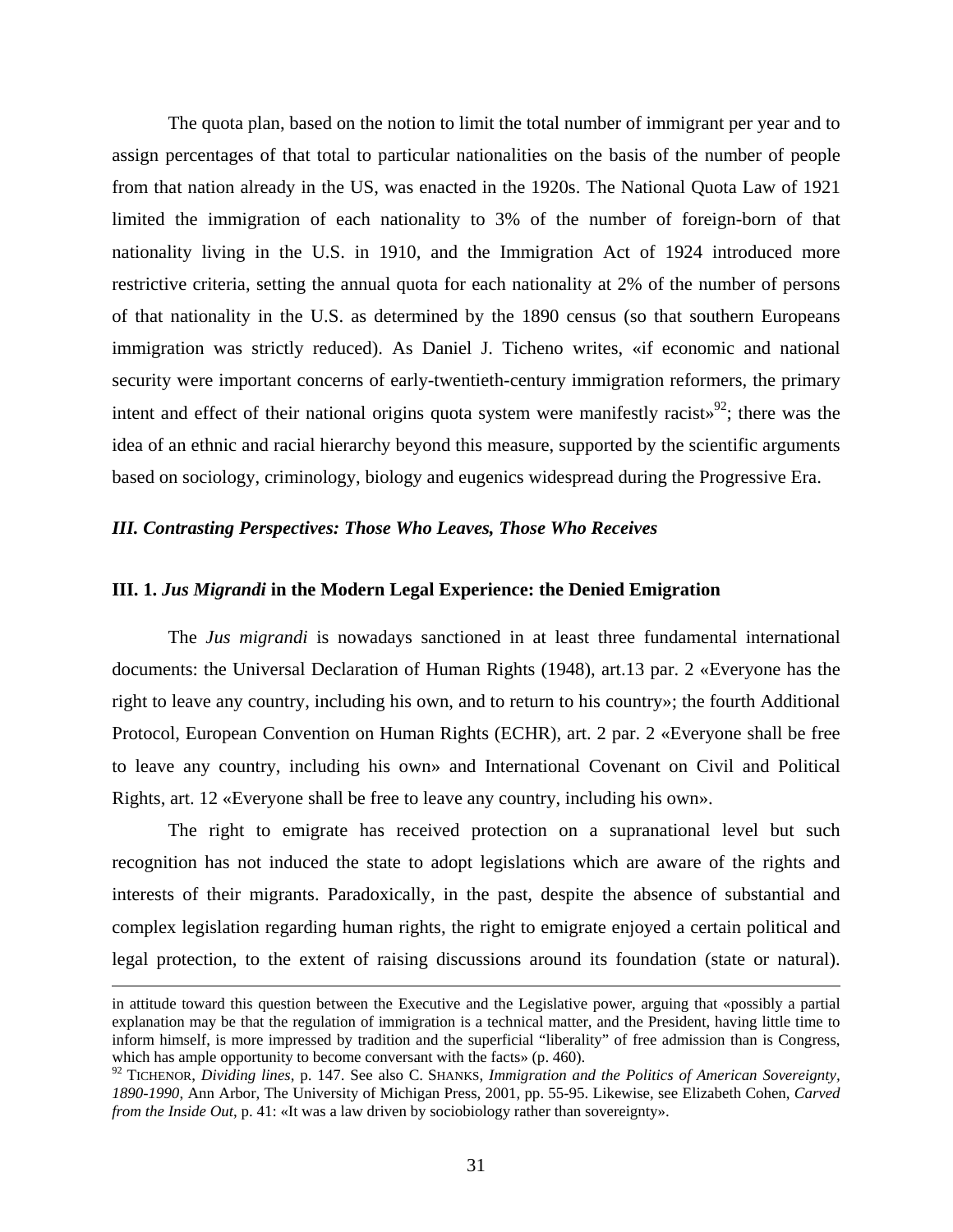Today, even though the *jus migrandi* has been recognized, there are many barriers that each state has raised to the exercise of this right, in addition to the more and more diffused lines against the process of emigration in the receiving societies. The firm opposition to emigration is also demonstrated by the support that is normally shown (in both institutional seats and not) toward the so called readmission agreements and the praxis of the so called externalization of European borders control.<sup>93</sup> As far as the European experience is concerned, the European member states have been stipulating agreements with other countries with the aim of demanding the States of emigration to contribute to the check and repression of illegal immigration. It is equally clear that, as there are few chances of access to legal immigration procedures, the cooperation to the repression of illegal immigration entails participating to the repression of the entire stream of migrants trying to reach the shores of Europe. This necessarily means that the migrants' countries of origin institute local detention centers, provide to the identification of whoever passes through those territories, send back to other countries unidentified citizens.<sup>94</sup>

 In this way, the positive right to emigrate loses its specific connotation of positive and negative expectation attributed a subject by means of a legal law (in this case more several laws contained in supranational documents). Indeed, the right to emigrate finds its form in both ways: in a positive expectation as it requires the state to set up all the activities to safeguard the migrant in the exercise of their right (as in Italy at the beginning of the XX century); in a negative expectation, as the exercise of a freedom which implies the other's abstention, the direct nonintervention to prevent the realization of the choice of an individual. The positive expectation is largely violated as the countries of origin hinder the practice of the right to emigrate both for its citizens and for the "passing" migrants, upon explicit invitation of European countries (which is also supported by massive "incentives"). The negative expectation is equally disregarded as the countries of emigration, instead of abstaining, operate with the aim of hindering the exercise of this freedom.

 $93$  For more informations on the "readmission agreement" see P. M. COSSU, "Gli accordi di riammissione nel quadro della politica comunitaria", in *Migrazioni frontiere diritti*, cit., pp. 109-122; see also S. PEERS, "Irregular immigration and EU external relations", in *Irregular migration and Human Rights,* cit., pp. 193-217.

<sup>94</sup> AMNESTY INTERNATIONAL, *Lampedusa: ingresso vietato. Le deportazioni degli stranieri dall'Italia alla Libia*, Torino, EGA, 2005.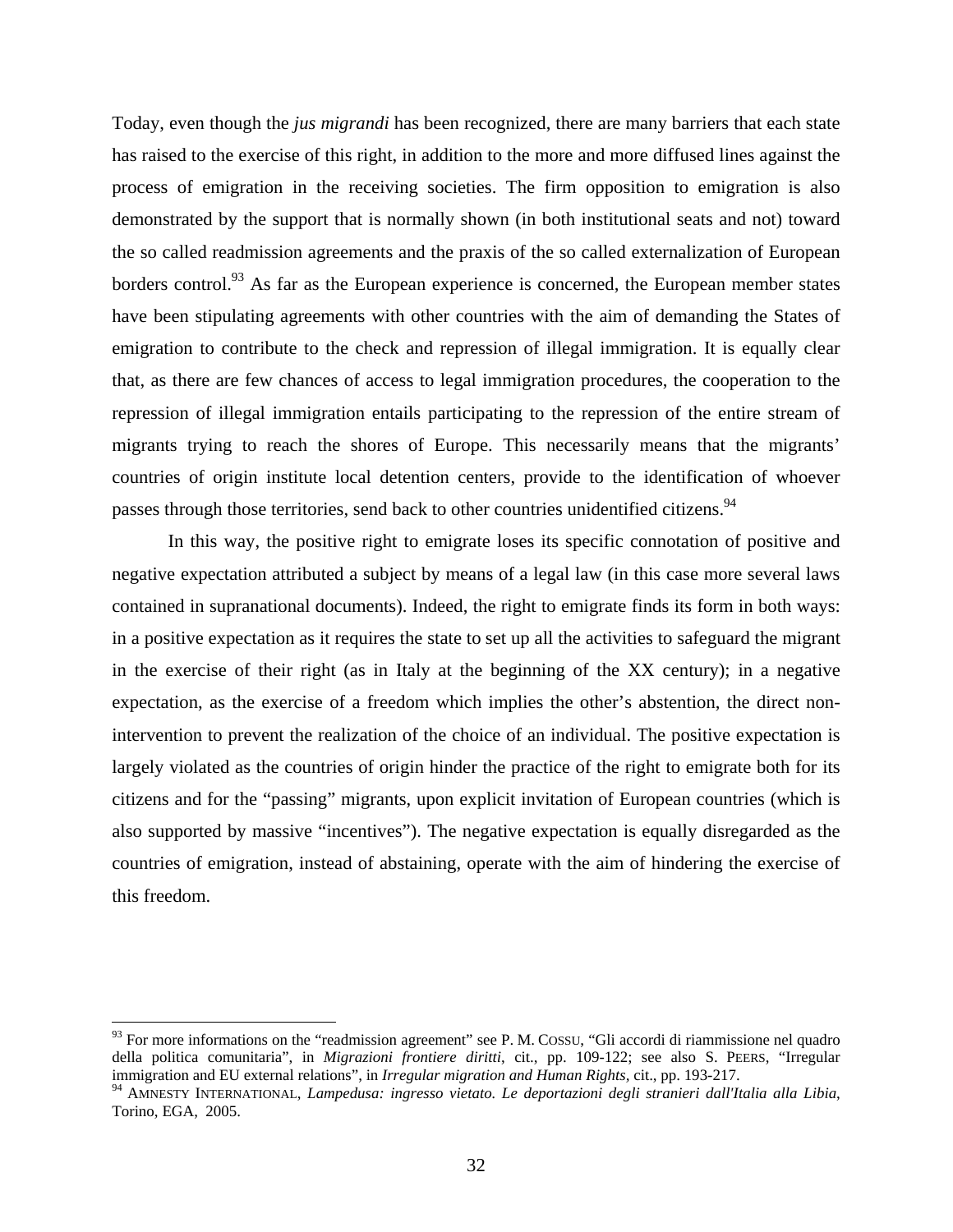### **III. 2. The Right to Emigrate Seen From the South. Documents of North-African NGOs**

 The point of view so far adopted is the western, that is to say the one of the countries or societies of arrival of migrants. So, it is worth reversing the perspective and cast a look at it from south to north to evaluate, at least, referring to the sole European experience, what the ongoing reflection are in the countries of Maghreb on the right to emigrate and on European policies about emigration.

 As many studies now confirm, over the past ten years civil associationism has been raising exponentially in the countries of North Africa and Middle East, the number of activists has centuplicated and there are numerous NGOs specializing on rights of migrants.<sup>95</sup> Maghreb and middle eastern societies are experiencing a very difficult situation, held in a tight grip between the authoritarianism of their governments and the integralist drifts of political Islam, yet there is room for attention toward migrants and their denunciations are against national government, international community and in particular the member states of the European Union.

 The documents which are drafted by Maghreb NGOs for the European and global international summits or the Social Forums are examples of their revendications. These are interesting texts through which the NGOs show that the reflections on these issues are not only fed by the debates in the receiving countries, on the contrary they are widely discussed also in the countries of origin albeit in different tones and underscores.

 In the *Manifeste non gouvernemental euro-africain sur les migrations, les droits fondamentaux et la liberté de circulation* (Rabat, 07/01/2006) is written:

*"Nous, acteurs des sociétés civiles d'Afrique subsaharienne, d'Afrique du Nord et d'Europe, réunis en Conférence non gouvernementale euro-africaine les 30 juin et 1er juillet 2006 à Rabat, indignés par la guerre aux migrants qui s'amplifie d'année en année le long des côtes méditerranéennes et atlantiques, refusons la division de l'humanité entre* 

<sup>95</sup> On the contemporary arab-muslim societies see, among others, S. AMIN, A. EL KENZ, *Le monde arabe. Enjeux sociaux – Perspectives méditerranéennes*, Paris, L'Harmattan, 2003; S. BEN NEFISSA (ed.), *Pouvoirs et association dans le monde arabe*, Paris, CNRS Editions, 2002; Id., "ONG et gouvernance dans le monde arabe: l'enjeu démocratique", *Working paper* , (2004), 10, Le Caire, CEDEJ; M. CAMAU, "Sociétés civiles "réelles" et Téléologie de la démocratisation", *Revue Internationale de Politique Comparée*, (2002), 2; O. GIOLO, "*L'associazionismo civile nel Mediterraneo arabo-islamico*", in F. Cassano, D. Zolo (eds.), *L'alternativa mediterranea*, Milano, Feltrinelli, 2007, pp. 148-178; Id., "I diritti umani e le società civili nei paesi arabo-musulmani", *Parolechiave*, 37, 2007, pp. 47-63; F. MERNISSI, *Les Sindbads Marocains. Voyage dans le Maroc Civique*, Editions Marsam, 2004.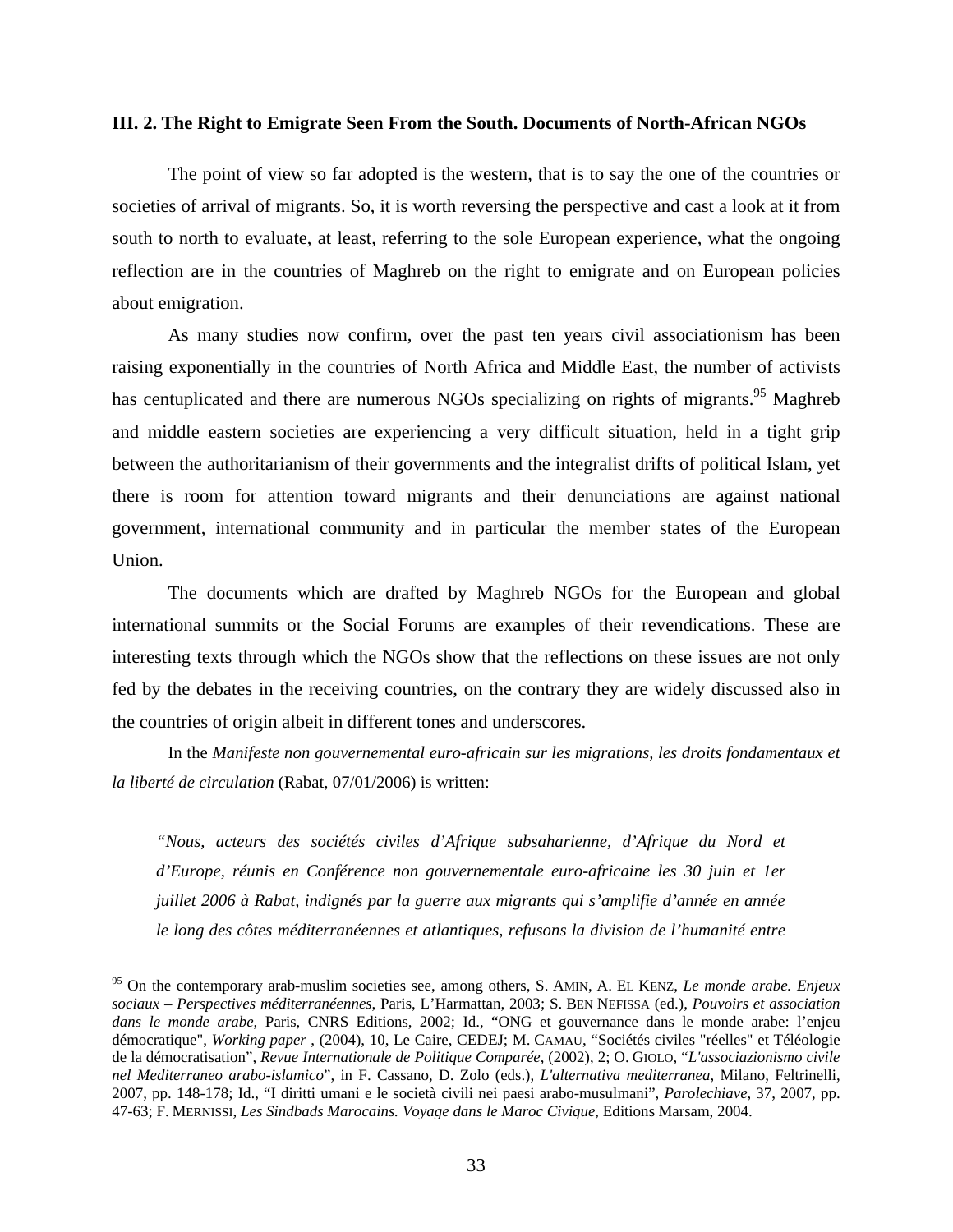*ceux qui peuvent circuler librement sur la planète et ceux à qui cela est interdit, refusons également de vivre dans un monde aux frontières de plus en plus militarisées qui segmentent nos continents et veulent transformer chaque groupe de pays en forteresse. Considérant que le respect de ce droit fondamental qu'est la liberté de circulation telle qu'énoncée dans l'article 13-1 de la Déclaration Universelle des Droits de l'Homme de 1948 est une condition préalable à l'exercice des autres droits fondamentaux, et que cet article 13-1 posant comme un droit fondamental celui de pouvoir quitter son pays signifie nécessairement celui de pouvoir s'installer dans un autre pays;[...] Considérant que les restrictions actuelles à la liberté de circulation restreignent uniquement celle des plus pauvres et reflètent non seulement la montée en puissance des nationalismes xénophobes mais aussi la peur élitiste des populations défavorisées;[...]Considérant que les politiques sécuritaires font croire que les migrations sont un problème et une menace alors qu'elles constituent depuis toujours un phénomène naturel et que, loin d'être une calamité pour les pays développés, elles constituent un apport économique et culturel inestimable;* 

*Nous exigeons: le renoncement à l'idéologie sécuritaire et répressive qui oriente aujourd'hui les politiques migratoires, notamment à «l'externalisation» de l'asile et des contrôles aux frontières, à la criminalisation des migrations, ainsi qu'à toute loi raciste, xénophobe ou discriminatoire; la refondation des politiques migratoires sur la base du respect des droits humains, d'une réelle égalité des droits des personnes vivant sur un même territoire et, dans l'immédiat, de la régularisation de tous les migrants sans papiers; la dépénalisation du délit de séjour irrégulier et de l'aide aux personnes contraintes à ce type de séjour; l'annulation des accords de réadmission de personnes expulsées et l'abandon de toute négociation en ce sens par les Etats;[...] que toute négociation euroafricaine repose sur le principe d'égalité des interlocuteurs et que les dirigeants africains, qui ont si peu défendu les intérêts de leurs populations, assument pleinement leurs responsabilités, tout particulièrement en remettant en cause les accords de partenariat euro-africains[...]*. *96*

These quotations recall the international law concerning human rights in a stronger and more precise way than the arguments in many western debates, to demonstrate that the allegiance to the rights – often sold as a typical expression and product of modern western culture – is deeply rooted somewhere

<sup>&</sup>lt;sup>96</sup> In http://www.migreurop.org/rubrique188.html. To see documents and learn about the activism of Maghreb and middle-eastern societies concerning immigration see also *Portail de la société civile au Maghreb-Machrek civil society portail*, in www.e-joussour.net.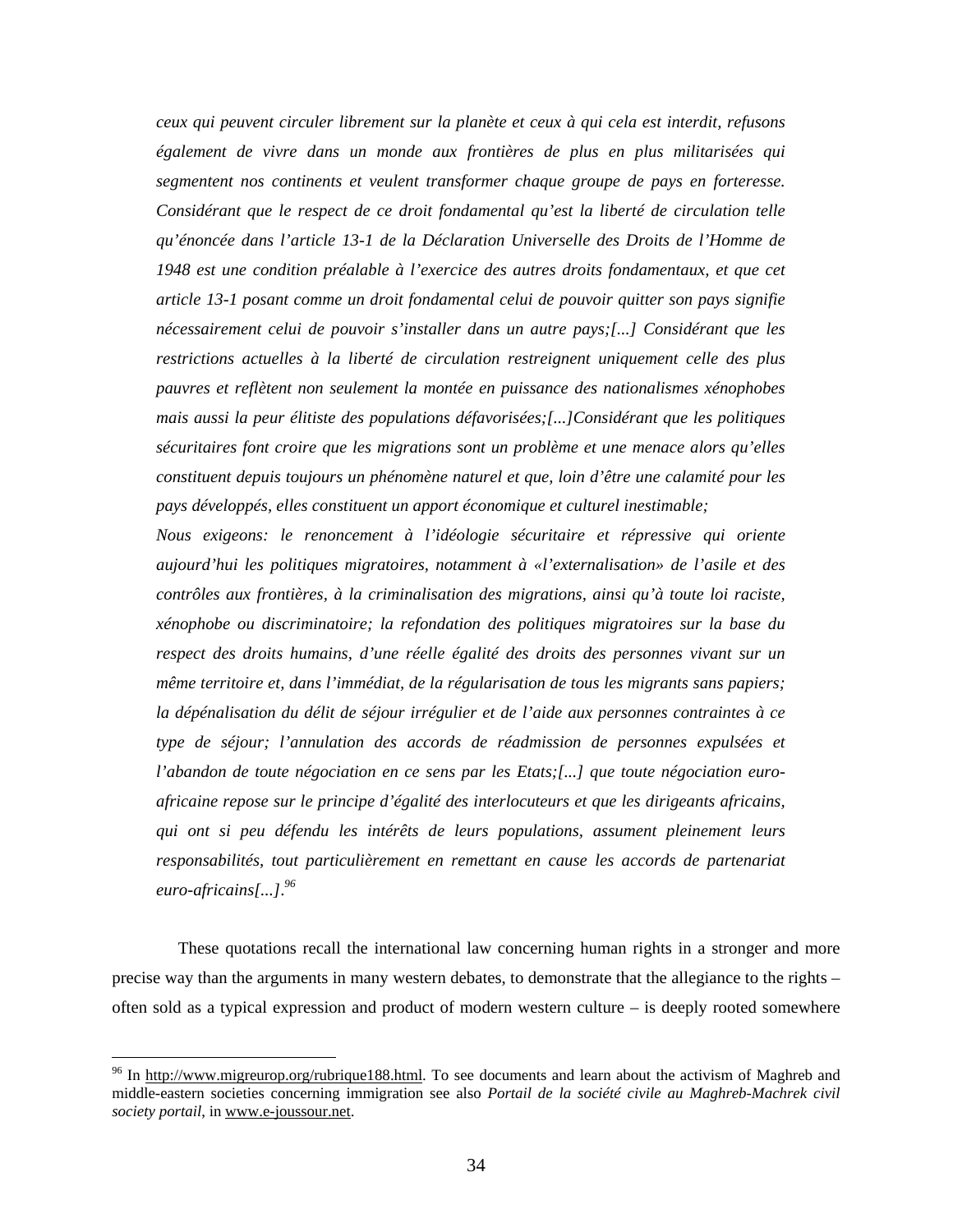else, at least in the common way of feeling of modern societies. The consequence is the downsizing of the theories which doubt the universality of consensus on human rights, the same analyses dating back to the communitarians and scholars like Samuel Huntington, which have offered soma many arguments to the defense of the local or national western identities, of which the rights themselves would constitute the templates.<sup>97</sup>

Yet, according to these texts, there is a consensus on rights which is transversal to cultures and national belongings, and in the south the main problem is found in the perpetrated violations: by the governments, above all through readmission agreements and a legislation which is detrimental to the rights of whoever decides to leave their own countries; by the international community, with its failed prediction of the right of immigration and the adoption of those regulations and practices which end by being strongly discriminatory toward those who do not enjoy the so called "fine citizenships".<sup>98</sup>

The strongest accusations are addressed in particular to the member states of the European Union, with its choice of urging the Maghreb countries "en sous traitant la répression et en sacrifiant les principes fondamentaux des Droits humains".<sup>99</sup> In the Report of 14 May 2008 l'Association des amis et des familles des victimes de l'immigration clandestines writes<sup>: "</sup>En effet, ces politiques se font contre la volonté des peuples, et en connivence avec des régime en faillite: l'Europe sacrifie la démocratie."100

In the Appeal of 11 March 2008 signed by numerous NGOs Euro-Mediterranean it is stressed:

<sup>97</sup> S. HUNTINGTON, *The clash of civilizations and the remaking of world order*, New York, Simon & Schuster, 1996. 98 See also on this matter the articles appeared in *El Watan-Le quotidien indépendant*. They criticize the European Directive adopted on 18 June 2008 on repatriation: N. BOUZEGHRANE, "Ils adoptent la directive sur les sans-papiers: Le mépris des députés européens", 18 juin 2008, in http://www.elwatan.com/ils-adoptent-la-directive-sur-les; R. YACINE, <sup>*"*</sup>Expulsion des sans-papiers: L'Europe se sarko-berlusconise", 9 juin 2008, in http://www.elwatan.com/Expulsion-des-sans-papiers-L. See the document signed from same NGOs (A.T.F - Association des Tunisiens en France ; A.M.F -Association des Marocains en France- ; S.A.E -Solidarité Algérienne en Europe - ; A.T.M.F -Association des Travailleurs Maghrébins en France- ; F.T.C.R -Fédération des Tunisiens pour une Citoyenneté des deux Rives-), *Face à la Directive de la honte, le mutisme coupable des dirigeants maghrébins!*, in

http://www.citoyensdesdeuxrives.eu/index.php?option=com\_content&view=article&id=423:directive-de-la-honte- mutisme-coupable-&catid=105:maghreb&Itemid=112; I. MELANDER, *Les pays africains condamnent la directive retour de l'UE*, http://maghreb.msn.com/Actualites/ViewArticle.aspx?Cat=Monde&Id=2008-July-09\_10\_33\_13. We must remember that the Bolivian President Morales expressed himself against the adoption of such directive (in http://www.cadtm.org/spip.php?article3449).<br><sup>99</sup> Rapport relatif au naufrage de migrants au large des côtes d'Al-Hoceima dans la nuit du 28 au 29 mars 2008, in

www.e-joussour.net/fr/node/1154. 100 Ibidem.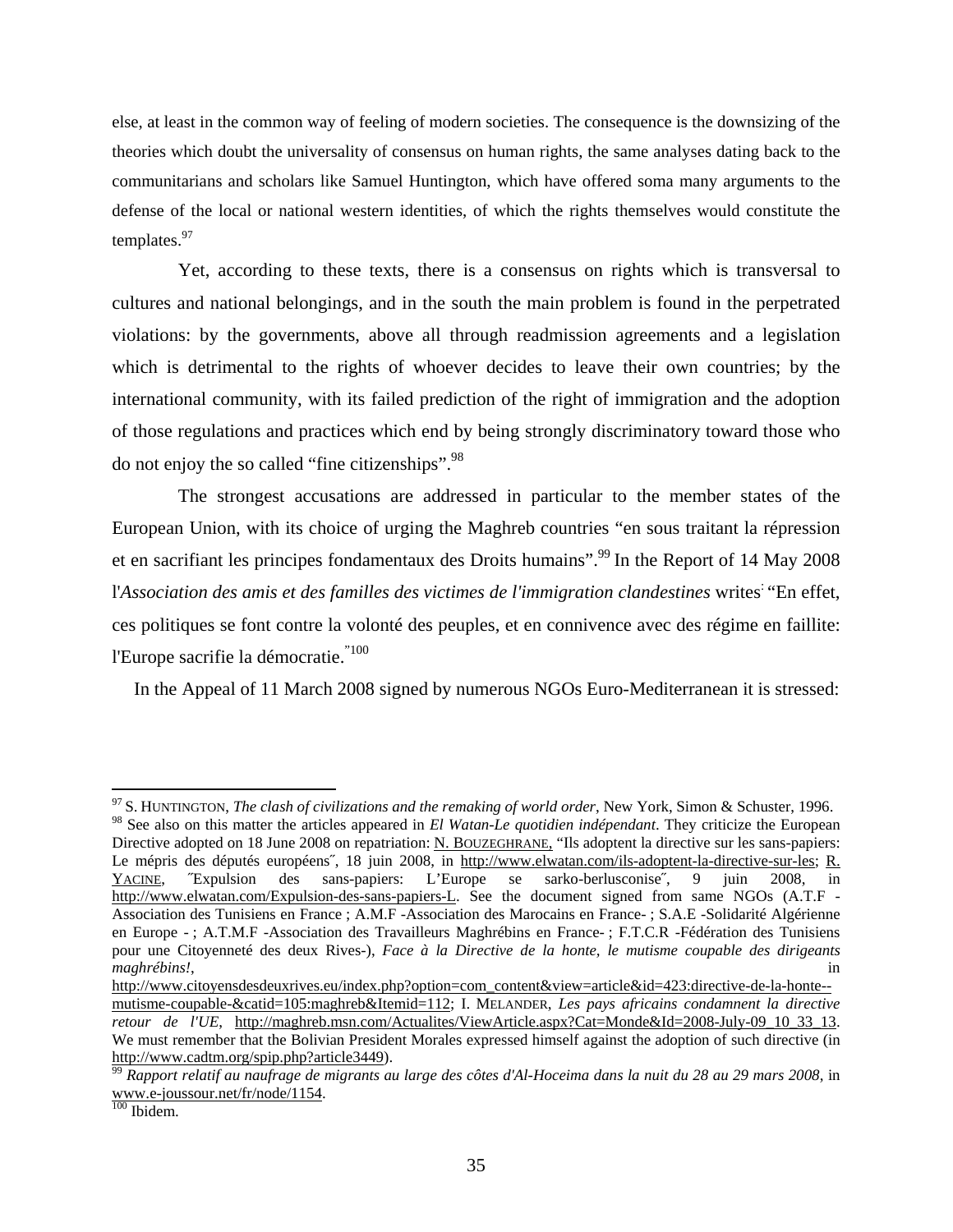"le lien existant entre, d'une part, le durcissement de la politique marocaine en matière de gestion des flux migratoires et de contrôle des frontières et, d'autre part, la pression grandissante de la part de l'UE sur le Maroc en matière de coopération pour la lutte contre l'immigration irrégulière vers ses frontières".<sup>101</sup>

Moreover, the very policy started in the picture of cooperation between the European Union and Morocco is deplored, as it is not aiming to the protection of the rights of migrants and refugees, whereas "toute persone migrante, même irrégulièrement, bénéficie de droits fondamentaux qu'il est impératif de respecter".<sup>102</sup>

## **III. 3. Freedom to Emigrate: the European Debate between the end of 1800s and the World War I**

 The *jus migrandi* has gained a lot more recognition in the past rather than in the present. After the theorization by Francisco de Vitoria at the end of the XVI century<sup>103</sup>, *jus migrandi* received an ample attention by juridical and philosophical-juridical science and the national legislations "took him seriously" giving it protection and administrative provisions $104$ . Since the XIX century, Europe was a land of emigration where the legal problems were, on the one hand, the acknowledgment of the individual right to emigrate leaving the homeland and, on the other, the power of each State to regulate the emigration of citizens with police or social laws.

 The European policy of emigration should be read as a combination both of different economic theories and political strategies adopted by the States to reinforce their nation-building process. Mass migration was not only a social occurrence but also a pawn in the hand of governments which alternatively implemented restrictive or open-border rules, trying to exploit this fact as a stimulus for economic growth, demographic control and design of a national identity. During the mercantilism, the growth of national population was considered as a richness to be preserved and European protectionist policies hindered the emigration with restrictions to

<sup>101</sup> *Rafles massives d'immigrants-Les côtes noirs de la cooperation Maroc-Union européenne*, in www.e- $\frac{\text{jousour.net/fr}/\text{node}/782.}{\text{102}}$  Ibidem.<br>  $\frac{103}{102}$  On the origin of the *jus migrandi*, see FRANCISCO DE VITORIA, *Relectio de Indis*, I, 3, I.<br>  $\frac{104}{104}$  See K. G. BALLESTREM, "Zur Theorie und Geschichte des Emig

*Freiheitsrechte im Wandel von Gesellschaft und Geschichte: Beiträge zur Geschichte der Grund- und Freiheitsrechte vom Ausgang des Mittelalters bis zur Revolution von 1848*, Göttingen, Vandenhoeck und Ruprecht, 1981, pp. 146-161.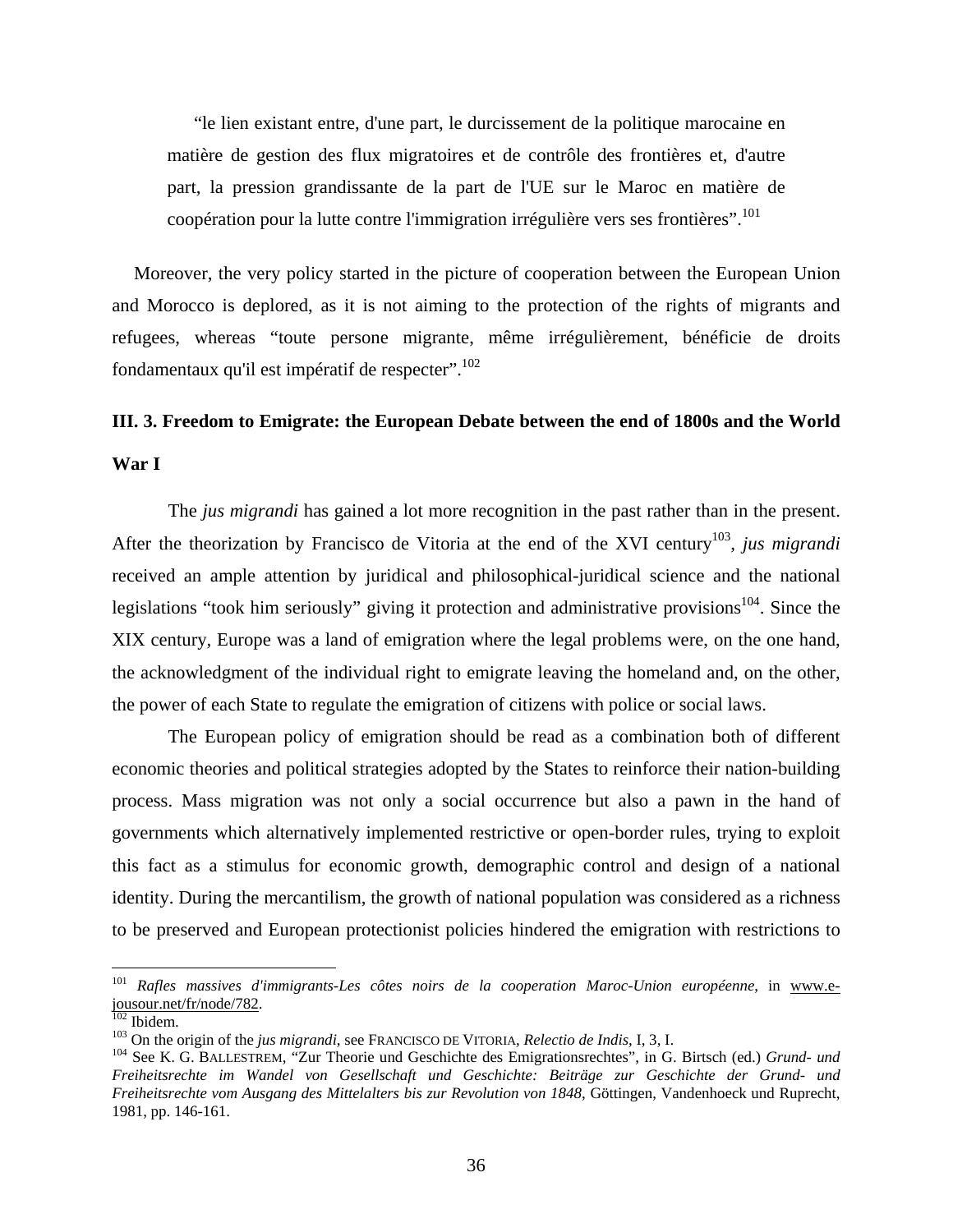exit based on economic and military grounds. At the beginning of the XIX century only the United States promoted the freedom of movement and the right of expatriation as opposed to the European states doctrine of "perpetual allegiance", which indissolubly linked the subject to the sovereign: the American interest in receiving skilled and unskilled workers and the founding myth of America as the welcoming land for all refugees, clashed with European (especially British) acts to deter emigration. The situation changed when the Malthusian thesis induced the governments to consent to the freedom to emigration as a solution to the socio-economic problems of overpopulation. If we except France, many other European states enacted liberal laws based on the laissez-faire principle (United Kingdom) and recognized the right to emigrate (Germany<sup>105</sup> and Italy), setting up an emigration fever which prompted the overseas government to consider the wage-depressing effects of labor importation and to revise its immigration policy in a more restrictive manner $106$ .

When, in the XIX century, the flow of mass departures achieved a notable importance, many Governments started to temper the open-door principle. Two different opinions on freedom of emigration, reflecting two concepts of state and political power, faced each other. The first one asserted that the emigration faculty was a human natural right, strictly inherent to the individual autonomy: it belonged to the public rights catalogue, which the State did not create but only had to recognize. The State had the possibility to regulate and to limit its exercise, imposing conditions or obligations, but always respecting the rule of law: restrictions to migration right, as restrictions to individual freedom, had to be enacted only by law and could never be imposed by any administrative dispositions (e.g. circulars or regulations)<sup>107</sup>. This way every emigration law had to offer guarantees and advantages to the citizens who wanted to leave

<sup>&</sup>lt;sup>105</sup> The 1819 Baden Constitution, § 12, ruled: «Das Gesetz vom 14. August 1817, über die Wegzugsfreiheit, wird als ein Bestandteil der Verfassung angesehen», the 1819 Württemberg Verfassung § 29: «Jeder hat das Recht, seinen Stand und sein Gewerbe nach eigener Neigung zu wählen, und sich dazu im In- und Auslande auszubilden, mithin auch auswärtige Bildungs-Anstalten in Gemäßheit der gesetzlichen Vorschriften zu besuchen»; the 1820 Constitution of the Grand Duchy of Hesse, art 24. Jedem Hessen stehet das Recht der freyen Auswanderung, nach den Bestimmungen des Gesetzes, zu»; the 1831 Constitution of the Kingdom of Saxony. § 29 «Jedem Unterthan steht der Wegzug aus dem Lande ohne Erlegung einer Nachsteuer frei, soweit nicht die Verpflichtung zum Kriegsdienste oder sonst Verbindlichkeiten gegen den Staat oder Privatpersonen entgegenstehen»; the Constitution of the Electorate of Hesse, § 41: «Jedem Einwohner steht das Recht der freien Auswanderung unter Beobachtung der gesetzlichen Bestimmungen zu»; the 1919 Weimar Constitution, art 112.1 «Jeder Deutsche ist berechtigt, nach außerdeutschen Ländern auszuwandern. Die Auswanderung kann nur durch Reichsgesetz beschränkt werden». About the freedom to emigrate in Germany, see K. GERTEIS, "Auswanderungsfreiheit und Freizügigkeit in Deutschland. Das 18. und 19. Jahrhundert im Vergleich", in *Grund- und Freiheitsrechte*, pp. 330-344.

<sup>&</sup>lt;sup>106</sup> About this process, see A. R. ZOLBERG, *The Exit Revolution*, in *Citizenship and Those Who Leave*, pp. 33-60.<br><sup>107</sup> See, e.g., F. P. CONTUZZI, "Emigrazione", in *Il Digesto Italiano*, X, 1895-1898, pp. 369-372.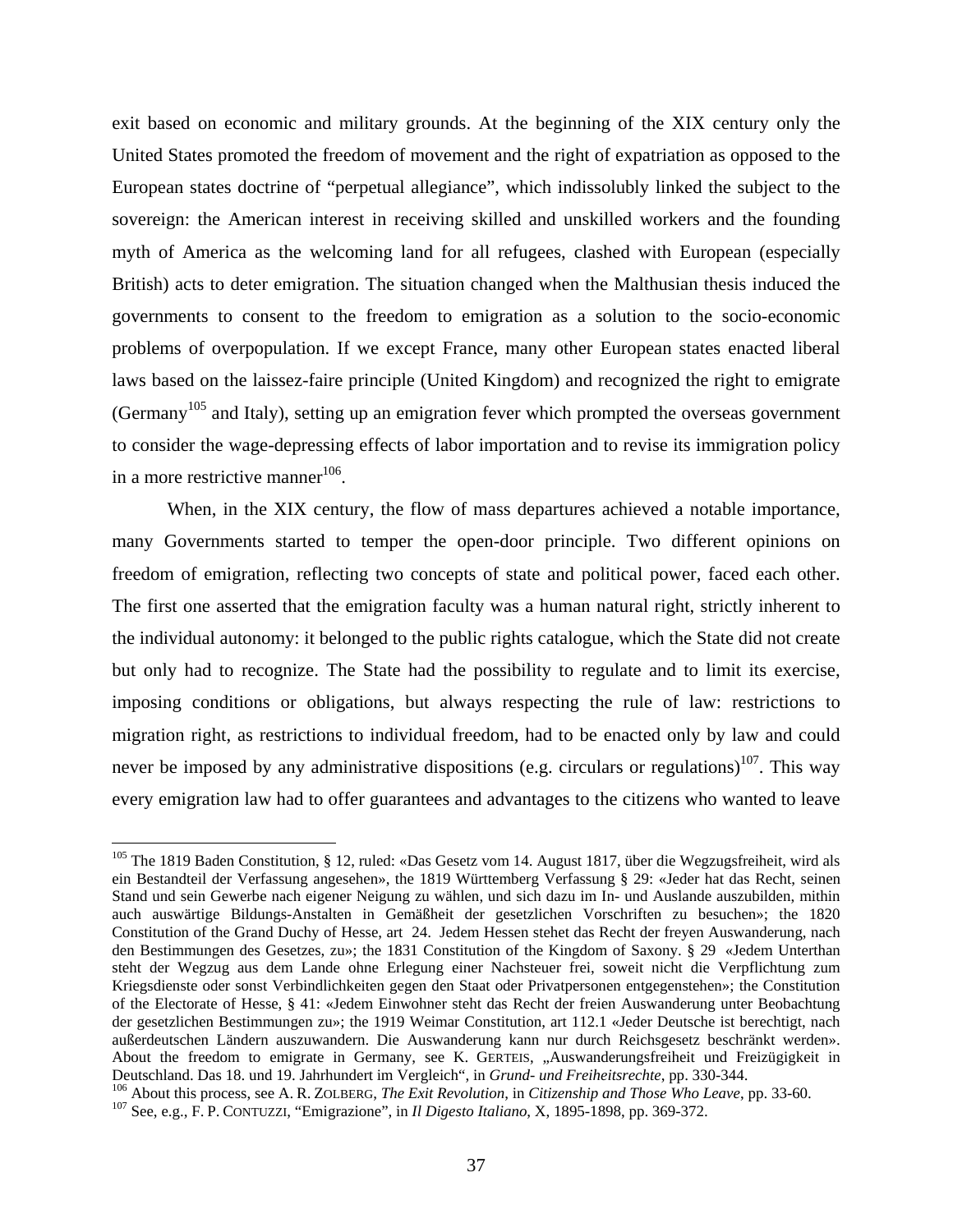the country because the task of the modern State was to act as a 'lightning rod', a perpetual providence for its citizens, a loving father who comforts his weak sons during the struggle for life.

 The second opinion, corresponding to the liberal notion of *Recthsstaat*, denied the existence of subjective natural rights before the existence of the State: every citizen only had the rights vested by the State, the individual rights are nothing more than an auto-limitation of the absolute State sovereignty. As a consequence, no freedom of emigration existed before the State, no unavoidable right to leave the country, but this right could lawfully be determined, restricted or extended by the State power, whose interest always prevailed upon citizens' demands to emigrate<sup>108</sup>. This way, the State could control and regulate the national emigration both with laws and with policy provisions, because emigration must not to disrupt the progress and the ordinary life of the community at all. More than an individual right, the emigration was a social occurrence which needed to be governed.

In the XX century the dispute over the right of emigration enriched with new positivistic matters, which mixed the growing nationalism of European states with a racial sentiment biologically motivated. The public debate on the freedom of movement was strictly connected with the nation-building policies and the emigrant citizens became more and more a value to protect even abroad because they represented the symbol of a voluntary free colonization. This approach had effect on the concept of citizenship too: the idea (or rather the aim) of a strong national identity, based on the conviction of the belonging to a racial group, prompted the lawmakers to base the citizenship on the *jus sanguinis* instead of on the *jus soli* (Germany 1913, Italy 1912), granting to the migrants and their sons a strong link with the motherland<sup>109</sup>.

But, in this continuing variation of political approaches and of juridical regulation of migration, if we adopt the migrants point of view it's difficult to recognize a concrete betterment in their situation. They experienced a double administrative and criminal regulation during their voyages, in the country of origin and in the country of destination. The macro-history of migrations always shows a Janus-faced profile, because when the United States enacted an 'immigrationist' legislation the European states, fearing for the loss of population and of

1

<sup>108</sup> See e.g. L. RAGGI, *L'emigrazione italiana nei suoi rapporti con il diritto*, Città di Castello, Lapi, 1903, pp. 45-50. 109 See D. GABACCIA, D. HOERDER, A. WALASZEK, *Emigration and Nation Building During the Mass Migrations from Europe*, in *Citizenship and Those Who Leave*, pp. 63-90, and, with specific focus on German legislation, A FAHRMEIR, *From Economics to Ethnicity and Back: Reflections on Emigration Control in Germany, 1800-2000*, in *Idem*, pp. 176-191.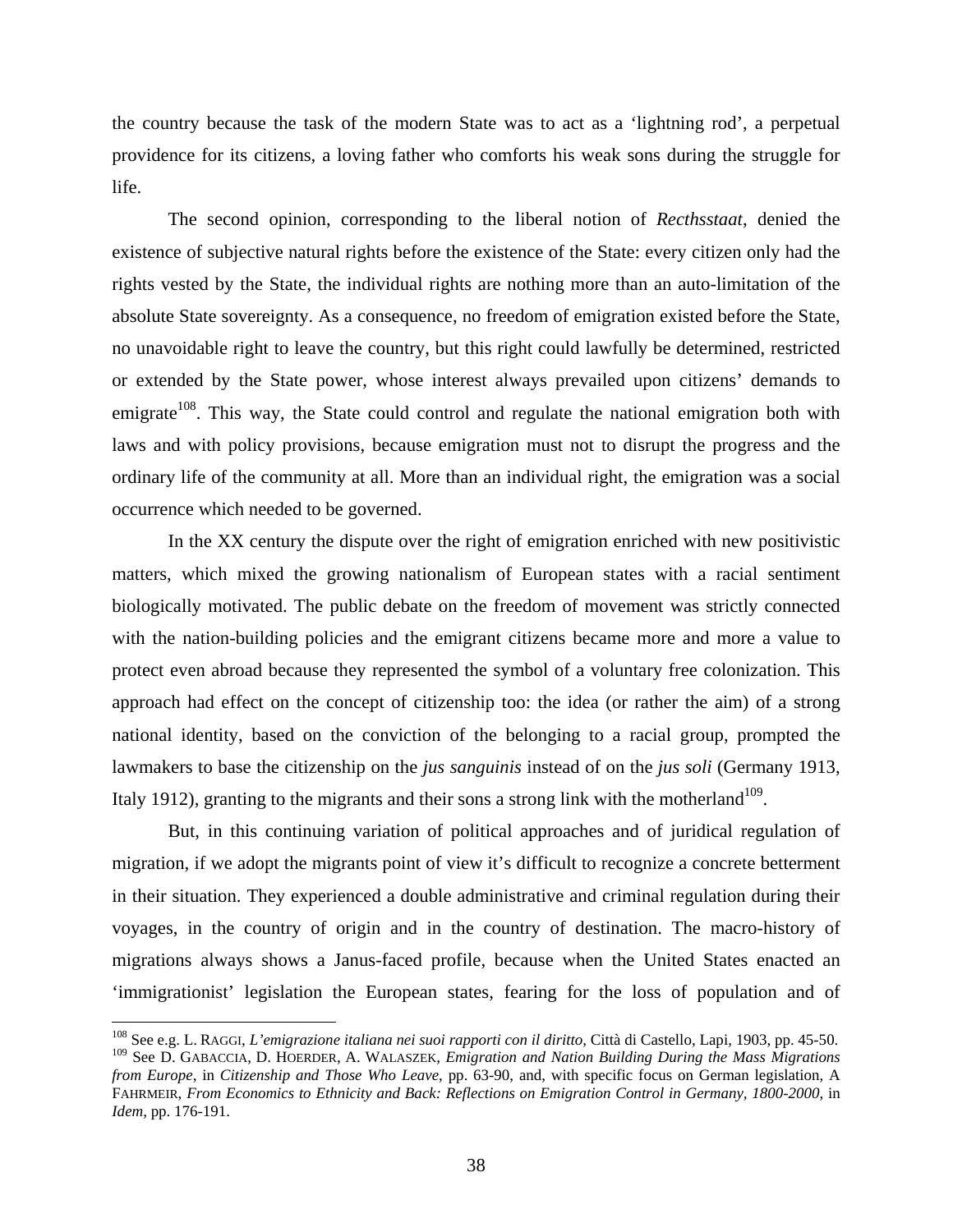economic resources, opposed a restrictive system with restraints to the freedom of movement, and vice versa, when European governments recognized the benefits of emigration and implemented protective and social laws for their migrant citizens, the Unites States on the wave of nativist movement contrasting the rise in 'undesirable' aliens, shifted to more and more restrictionist policies. So each migrants' micro-history, made of family desertions and returns, of illiteracy and unskilled labour, of escape from pauperism and racial prejudices, run into a complicated bureaucratic procedure on both side of the Atlantic, ever living in the borderline between legality and illegality.

 The same theoretical contraposition is nowadays characterizing the European debate on irregular migration and on the legal basis of a common immigration policy; in fact, the national laws of the member States, based on the distinction between regular, irregular and clandestine immigration, move from the premise that doesn't exist any individual right to emigrate, but that each non-EU migrant has before the entry State only a 'diminished' right to be accepted.

### **III. 4. From a Police Law to a Social Law: the Italian Experience**

1

With a realistic approach, Italian politicians in the 1880s recognized that emigration was like a rivulet turned into a river and was 'a fact' which nobody had neither the right to wipe out nor the resources to  $bar<sup>110</sup>$ . The emigration was presented as a historical and natural relentless occurrence because it was aroused by the dream of the poor people to get a better life. As the spokesman De Zerbi said in Parliament in 1887, to forbid emigration would be like to abolish the sexual intercourse by law, and any state law had neither the power nor the must to obstruct this event for several reasons: because it was a voluntary resource to temper the population rise, because each country was indivisible from the entire world, because emigration was a providential law of "human circulation" and of human progress, because the modern concept of homeland was a spiritual unity connected to the flag rather than to the soil. Emigration was described as a "law of harmony", a natural favourable event with useful effects on economic, politic, ethnographic and social features. All these optimistic portrayals of migrants were the necessary premise to justify the full freedom of migration, as the face of an individual right

<sup>110</sup> See the opinion of Francesco Crispi in *Atti Parlamentari. Camera dei Deputati*. Legislatura XVI, II sessione 1887-88, *Documenti – Disegni di legge e relazioni*, n. 85: *Provvedimenti relativi all'emigrazione*. Introduzione al disegno di legge Crispi, p. 9: «Io stimo inutile di esaminare se la emigrazione sia un bene, oppure se in essa prevalga il danno sul beneficio o avvenga il contrario; la emigrazione è un fatto che non si ha il diritto di sopprimere e che non si hanno i mezzi di impedire»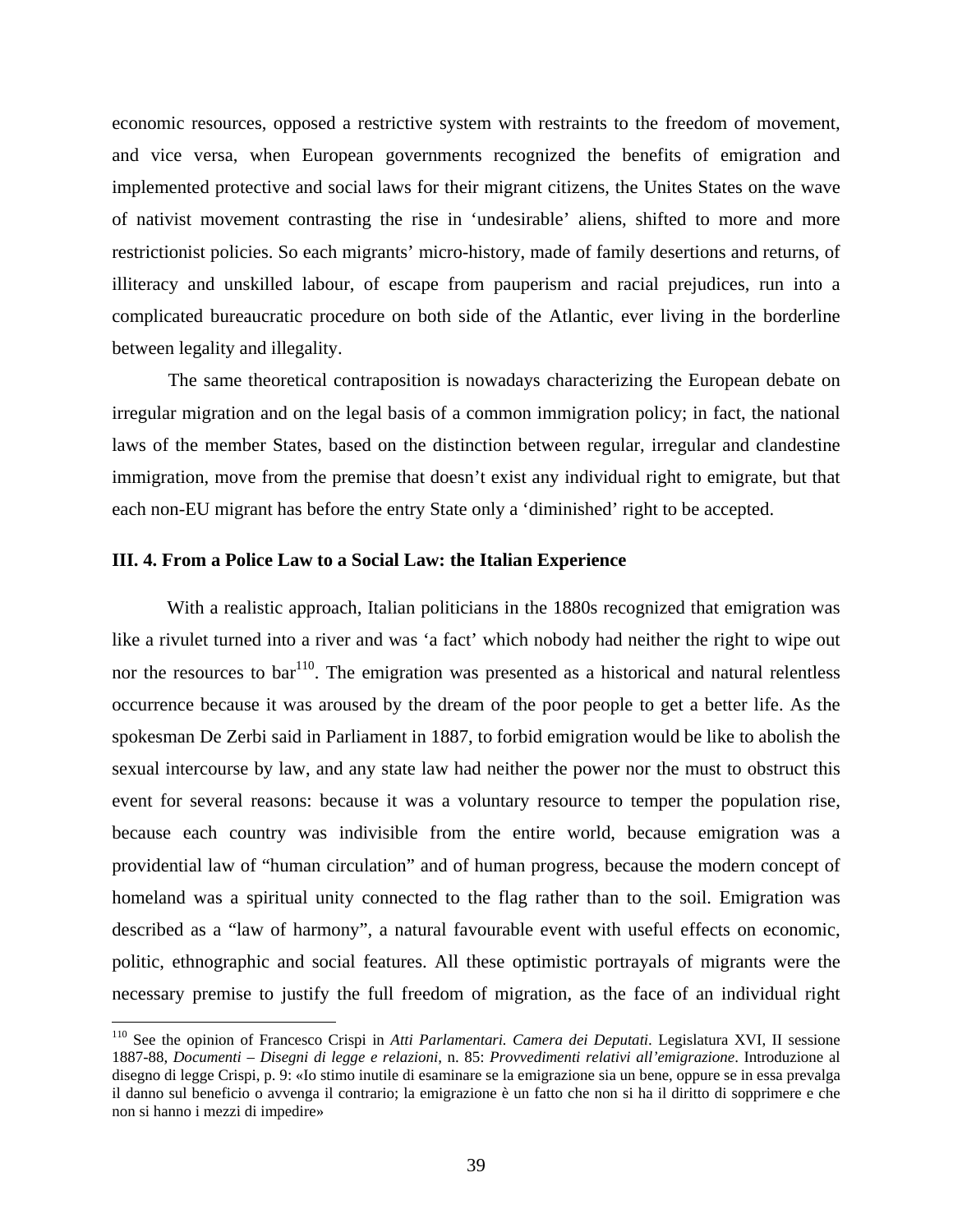which could never be restricted due to collective interests or to economic benefits of the Nation<sup>111</sup>. But the Italian Government had the responsibility to direct this 'fact', to make citizens' emigration more risk-free, orienting their voyages towards the countries which were looking for foreign labourers and preventing the frauds by the emigration agencies.

The first Italian emigration law was passed on December  $30<sup>th</sup>$ , 1888, and, like other European legislations, was a police law whose main reach was the fact regulation rather than the direct migrants assistance. Art. 1 ruled that «the emigration is free, excepting the duties imposed to the citizens by law», and that the conscript soldiers in discharge from the army could go overseas only if they had a licence given by the Minister of War. It was the end result of a compromise reached in the Parliament between the faction of the absolute individual freedom of migration and the more conservative politicians worried about the loss of military forces. As De Zerbi said, the Government wanted to enact a law of liberty, «but each liberty is hindered by the need»: in this case the right of the State, expressed by the duty of the military service, had to prevail on the individual unrestricted right. This was the specific and limited aim of the act, a police law passed to prevent evils within the limits of the possible and to protect the weakest when and where it was possible $112$ .

This moderate liberal idea of the role of the State in regulating emigration proposed by the Crispi's Government was passed in both Houses of Parliament in spite of the criticism of some powerful socialist Congressmen. Enrico Ferri asserted that even if they were debating on a police law, the subject was typically a social problem; he was favourable to the emigration because, from the criminal point of view, it was like an "emergency valve" for the society, and from the economic one, it was profitable to both the owners (it meant a new wider market) and the employees (it meant better wages and greater savings with the possibility to improve their status). But the mass emigration of poor people required more protections by the State in every

<sup>111</sup> See *Atti Parlamentari. Camera dei Deputati*. Legislatura XVI, II sessione 1887-88, *Documenti – Disegni di legge e relazioni*, n. 85-A, Relazione della Commissione. *Sulla emigrazione*, pp. 7-8. As De Zerbi said in his speech, the freedom of emigration had to be absolute («Piena ed intera adunque la libertà di emigrare») and to forbid the emigration, it would have been necessary to surround Italy with an army («circondare l'Italia di gendarmi»). About this, see G. CAZZETTA, "Predestinazione geografica e colonie degli europei. Il contributo di Attilio Brunialti", *Quaderni Fiorentini per la storia del pensiero giuridico moderno*, 33-34, 2005, pp. 162-165. The importance of the right of emigration was likened to the inviolable right of free movement, to the right of conscience and the right to think (see the speech of Francesco Guicciardini in *Atti Parlamentari. Camera dei Deputati*. Legislatura XVI, II sessione, *Discussioni*. Tornata del 6 dicembre 1888, p. 5772).<br><sup>112</sup> Atti Parlamentari. Camera dei Deputati. Legislatura XVI, II sessione, *Discussioni*. Tornata del 7 dicembre 1888,

pp. 5826-27.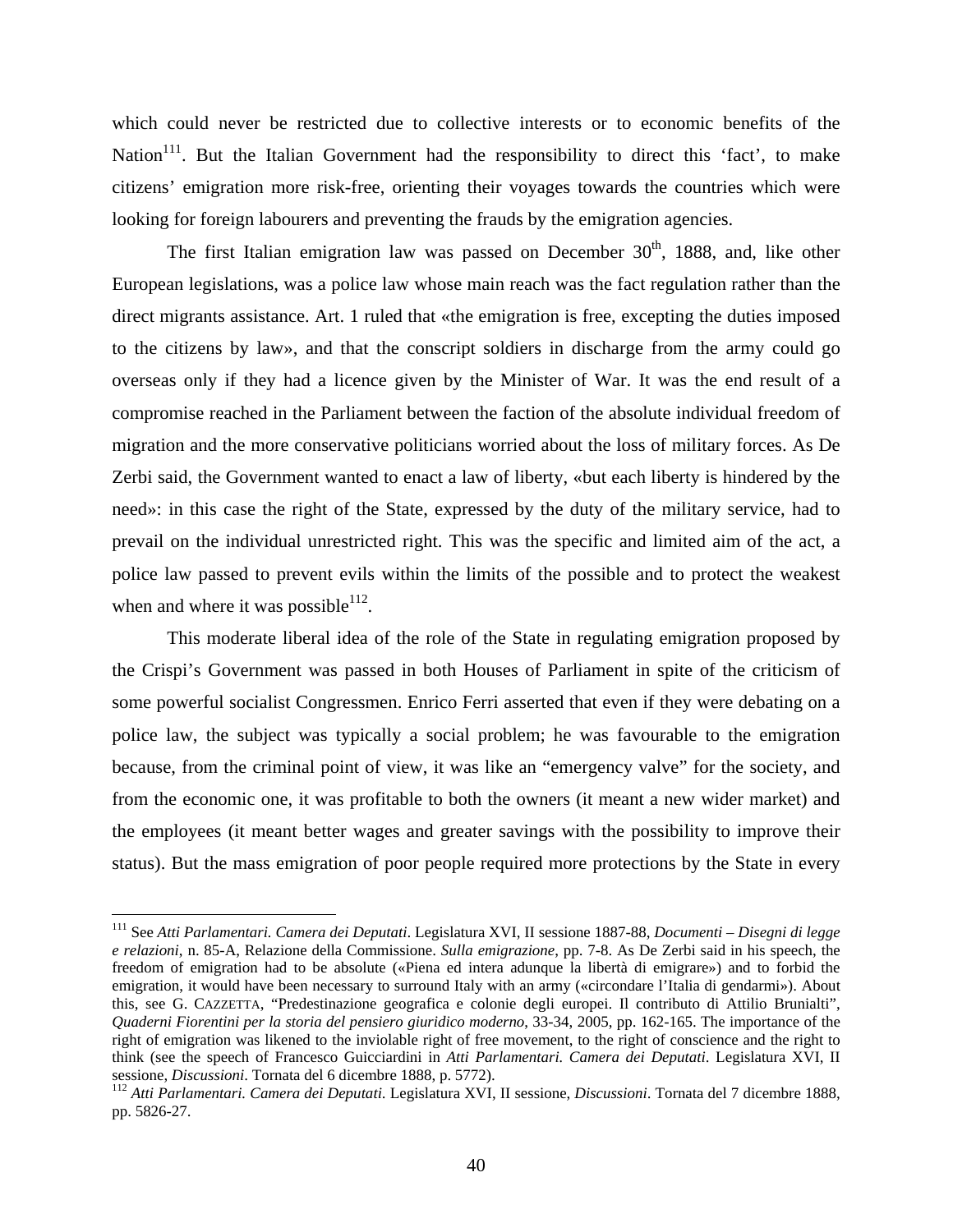moment, the departure, the journey and the stay in the new country too: so Ferri proposed to give special powers to the shipboard doctors, to reform the Italian Consuls' tasks and invited the Government to contract mutual protection Conventions with other States of destination. He considered the solemn assertion in art. 1 useless and impracticable, because the full individual freedom was already ruled in the Constitutional Law (*Statuto Albertino*, 1848, art. 26) and because the formula «excepting the duties imposed by law» was too undetermined and risked to become an indirect restraint to the freedom of emigration<sup>113</sup>.

Also the preventive authorization of the Minister of War was condemned by many members of the Parliament, who accused the Government of militarism. This ruling virtually forbade the emigration to all males between 20 and 33 years and stimulated the illegal migration, because poor people, in the hope of reaching a better standard of life and of surviving the poverty, were open to everything in order to be able to emigrate. So, as Sidney Sonnino said, the excess of bureaucracy was forcing the emigrants to illegal choices and was uselessly increasing the number of crimes committed by harmless paupers $114$ . The solution to the wide wave of Italian emigrants could not be found in their criminalization, but the Government real task was to set up a whole system of social reforms, to enact a social security law with the aim to contrast the emigration rise in a country full of cultivable lands and in need of land reclamations<sup>115</sup>.

Besides the so controversial art. 1, the law was based on two provisions, already enacted in almost all other European countries: the first one was that all the emigration agencies and their brokers were under the obligation to catch a government licence, given only to those who proved to have specific qualifications (art. 2). The aim of the law was to control the emigration business preventing illusory promises and frauds on ignorant migrants. The second one was the payment of a compulsory bond by the emigration agencies or by the masters of the vessel (art. 4), as an indemnity bond in case of any troubles with the travel (art. 16).

<sup>&</sup>lt;sup>113</sup> The same opinion was expressed in the Senate by Majorana-Calatabiano, in *Atti Parlamentari. Senato del Regno*.<br>Legislatura XVI, II sessione, *Discussioni*. Tornata del 22 dicembre 1888, pp. 3045-46.

Legislatura XVI, II sessione, *Discussioni*. Tornata del 22 dicembre 1888, pp. 3045-46. 114 *Atti Parlamentari. Camera dei Deputati*. Legislatura XVI, II sessione, *Discussioni*, Tornata del 6 dicembre 1888, p. 5797.

<sup>&</sup>lt;sup>115</sup> These were the subjects of the Andrea Costa's speech, in *Idem*, Tornata del 7 dicembre 1888, pp.5807-09. About the parliamentary debate on the freedom to emigrate and 'freedom to let emigrate', regarding the rights and duties of the recruiting agents, see F. MANZOTTI, *La polemica sull'emigrazione nell'Italia unita (fino alla prima guerra mondiale)*, Milano, Società Dante Alighieri, 1962, pp. 86-95, and A. ANNINO, "La politica migratoria dello stato postunitario", *Il Ponte*, 1974, II, 10-11, pp. 1229-1268.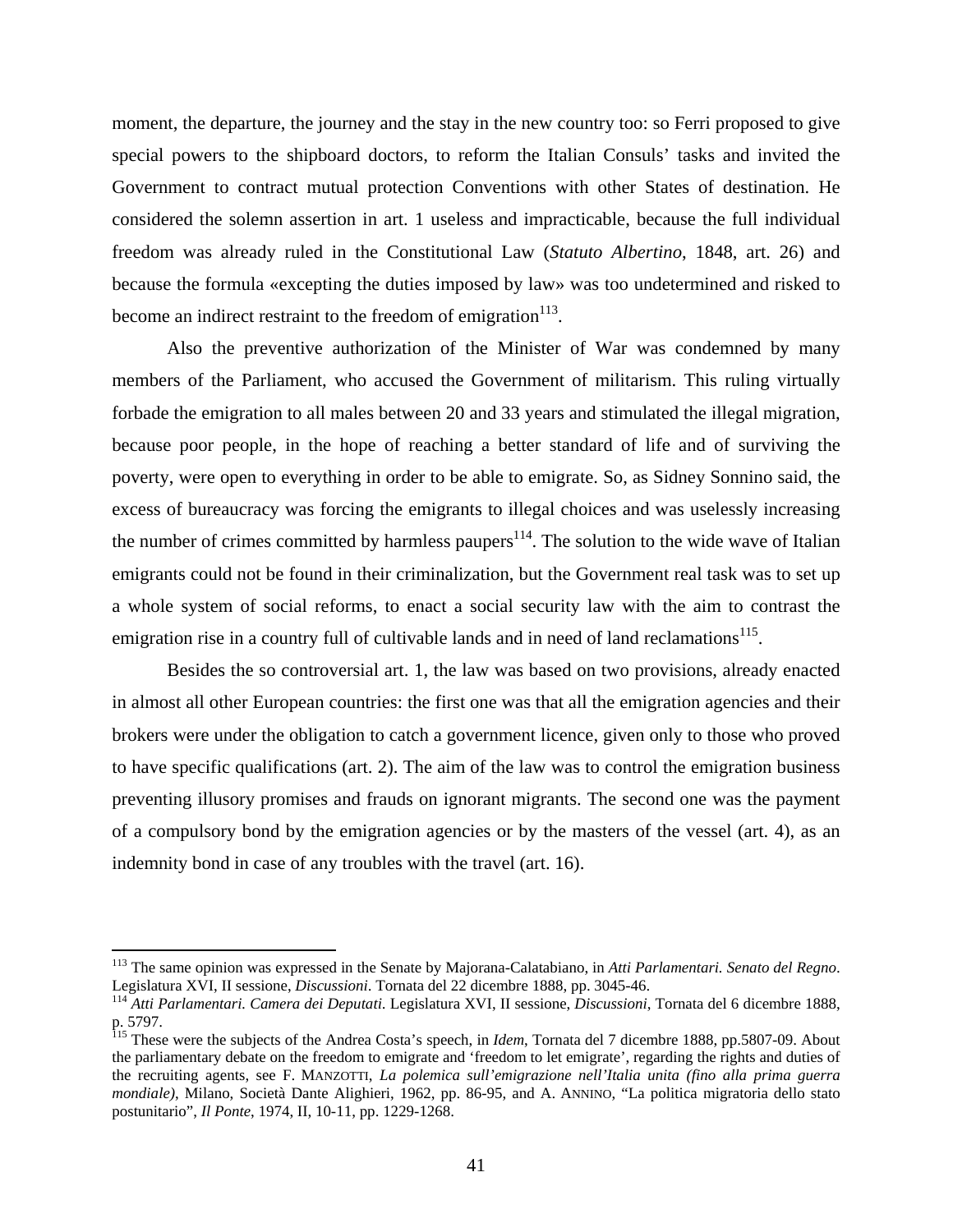Soon this law turned out to be virtually ineffective and totally inadequate to the migration problem. At the *First Italian Geographical Congress* in 1892, Giuseppe Carerj railed against the law, defined as a "monument of ignorance", an "infringement of the individual right", a "contradiction with the colonial expansion principle": he bashed the restrictive provision against the emigration agents and the constraints connected with the compulsory military service, asserting that emigration was not free. The Crispi law had tried to control or decrease the consequences without modifying the causes of the phenomenon: but the real liability of the mass emigration was due to the appalling fiscal policy of the Government which was compelling many families to leave the country. In the era of global free trade and of free international competition, the state defence of the borders was a nonsense, because people, as goods, run where they found the best price and the higher wage; so, Carerj said, "today, the will to bring the emigration into question is more or less as the will to deny the sunshine" and, moreover, "the emigration represents the present type of the occupation"<sup>116</sup>.

Public opinion and Parliament asked for a new legislation: times were radically changed, the emigration had became a significant social problem and in place of the 'old' police law of 1888 it was necessary to enact a 'social law'. The State had the duty to protect its emigrant citizens not only in their homeland, but also during the journey and, above all, in the land of destination. Italians could not be left alone in their troubles and called for the aid of the Government like a child with his mother. The Giolitti period, with its gradual creation of a welfare state, modified the emigration policy; besides being a natural occurrence or a problem of public order, Italian emigration was seen as a global circulation of labour force beyond borders and as well as a social issue.

On January  $31<sup>st</sup>$ , 1901 a new law was passed, with much more guarantees for the emigrants and, as the proposer Lampertico said, with two main purposes: to protect the emigrants from the hollow promises of the recruiting agents and to safeguard the emigrants healthiness<sup>117</sup>. First of all, there was a definition of emigrant («the citizen who voyages towards transoceanic country with a steerage-class ticket», art. 6 par. 1), and also non-Italian citizens who boarded in

<u>.</u>

<sup>116</sup> G. CARERJ, *La legge sull'Emigrazione al cospetto della critica*, in *Atti del primo Congresso geografico italiano*, vol. II, p. II, Genova, tip. R. Istituto sordo-muti, 1894, pp. 322-51 (quotation pp. 324, 345).<br><sup>117</sup> See, e.g., Atti Parlamentari. Senato del Regno. Legislatura XXI. I sessione. Discussioni. Tornata del 22 gennaio

<sup>1901,</sup> p. 878. About the political discussion on this reform, which thanks to its provisions on the military service and the citizenship fortified the link between emigrants and their motherland, see MANZOTTI, *La polemica sull'emigrazione*, pp. 132-141 and C. FESTA, *L'emigrazione nella legislazione comparata*, Castrocaro, tip. Moderna, 1904, pp. 92-117.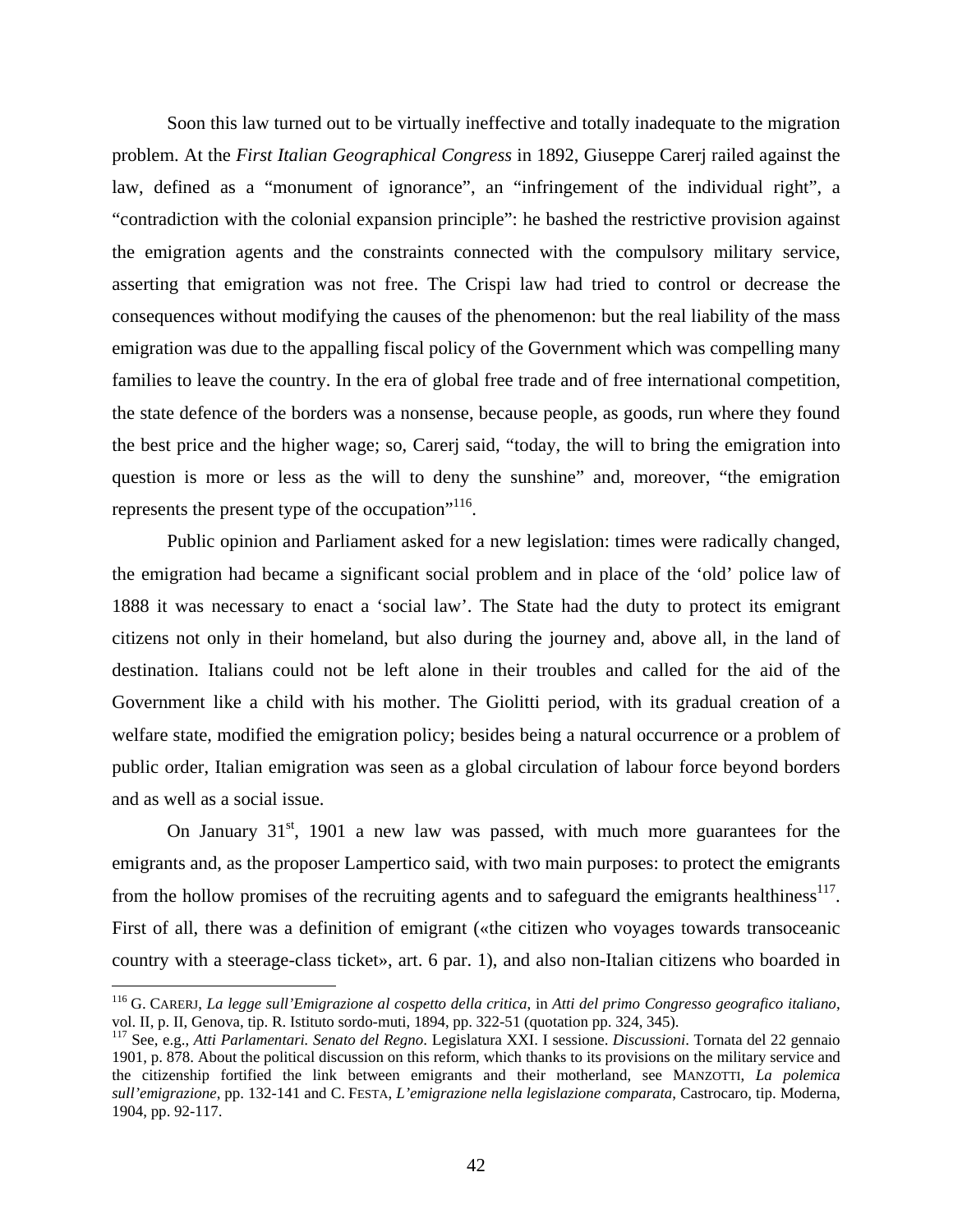any Italian port had the same protections of citizens (art. 6 par. 2). In art. 1, essentially the same as in the previous law, was added a paragraph which vested the Foreign Minister of the power to suspend the emigration towards a specific country because of public order grounds or when the emigrants life, freedom or goods were in danger. It was set up a national emigration bureau and an emigration surveyor in each relevant seaport; on each vessel had to be present a doctor of the Italian navy with the task to watch over the passengers (art. 11). In the destination countries the Government opened protection offices, information offices and employment bureaus (art. 12). The hygienic conditions of the vessels and the minimum standard of food for the steerage passengers were clearly fixed and was also created an emigration found for all the expenses correlated with the emigration policy and offices. Some years later, provisions to favour the remittances of the emigrants from America to Italy were enacted<sup>118</sup> and to assist the deported or expelled Italian emigrants in their return journeys (L.  $17/07/1910$  n. 538, art.  $13<sup>ter</sup>$ ).

This 'progressive law' reflected a new idea of emigration and expressed what has recently been defined as a «striking paradox», made manifest «in the coexistence of a policy for integrating and valorizing emigration as an ineluctable fact (which the state knows to be indispensable, facilitates, and even uses) and a discourse that, by vehemently refusing to accept the *fait accompli*, ultimately conveyed an image of emigrants not as active citizen-workers but victims of exploitation»<sup>119</sup>. The European States with a mass emigration, and Italy among these, realized that their citizens in the world could also be an important economic resource and that their nation building effort passed also through the 'hidden colonialism' of the emigrants.

### **III. 5. The right of immigration**

 $\overline{a}$ 

As it is widely known and already been stressed by many authors there is no direct correspondence between the right to emigrate and the right to immigrate: while to emigrate is decreed in several legislative texts on an international level, the right to immigrate has not yet obtained this kind of recognition. Obviously, there are several questions that hinge around this failed recognition and there are several ways to tackle them; here it will suffice to stress two aspects that have to do with the "nature" of the right to emigrate and the reasons for its failed enactment.

<sup>118</sup> See G. MASSULLO, "Economia delle rimesse", in *Verso l'America,* pp. 85-107.

<sup>119</sup> See C. DOUKI, *The Liberal Italian State and Mass Emigration, 1860-1914*, in *Citizenship and Those Who Leave*, pp. 91-113 (quotation p. 107).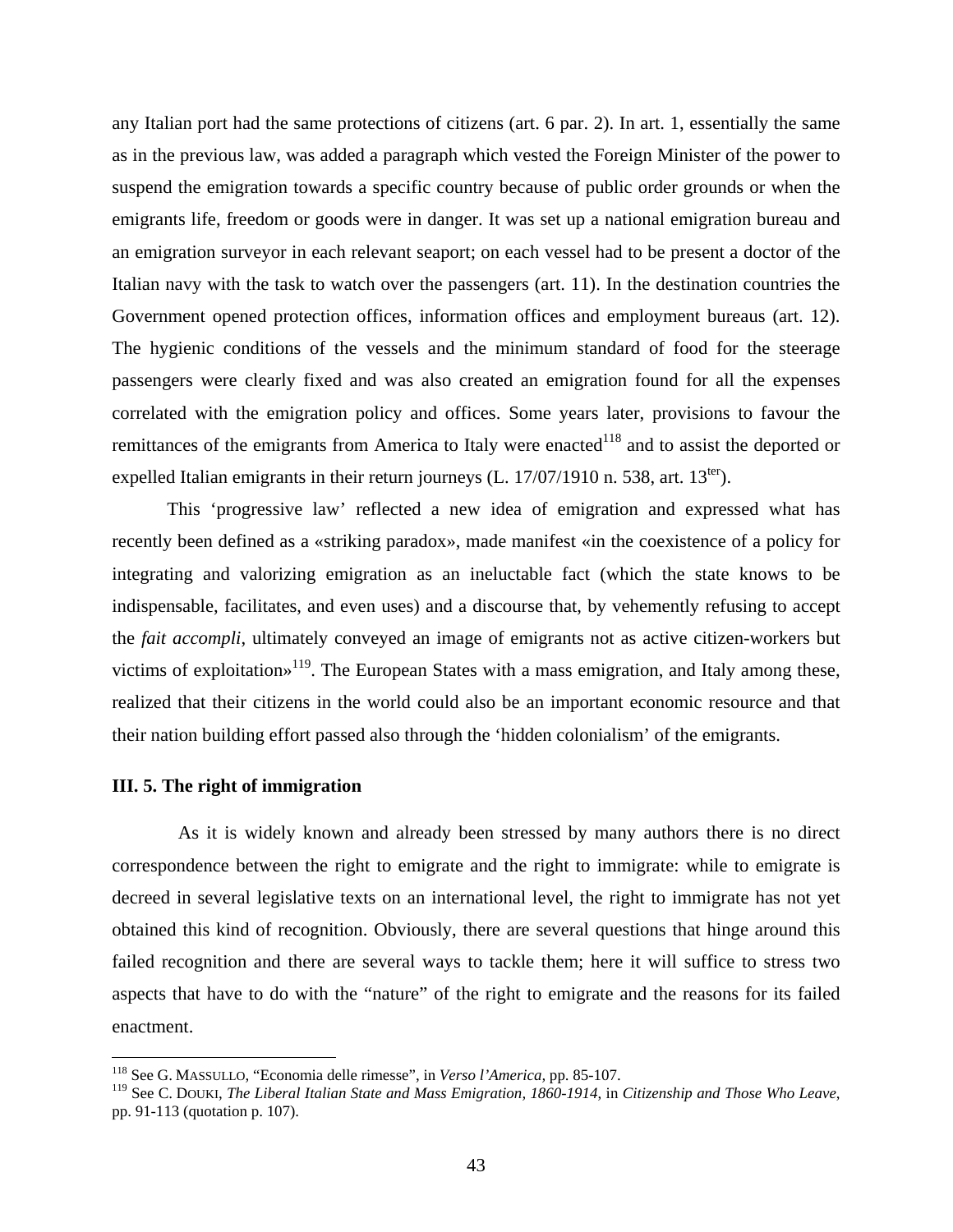By using the term "recognition", we might mean that the right of immigration is a natural right needing a state recognition to specify its guarantees. Some, among whom Jurgen Habermas, believe that it is a "moral" right, not actionable on a legal level, which would morally impose the practice of a liberal policy of immigration, which opens western society to foreigners and checks the entry according to the means at their disposition.<sup>120</sup>

Differently, the need for the enactment of this right derives not from its alleged intrinsic morality to such a claim but from technical and legal issues.<sup>121</sup> Particularly singular is the prediction of the fact that each individual can emigrate and thus leave his country without his being obliged to emigrate somewhere  $else^{122}$ . According to the legal theory, it is worth to observe that this normative gap could belong to the so called "technical gaps", which consist in the absence of a rule which is the necessary condition for the application of another rule. Without any law which sanctions the right to immigrate, the rule proclaiming the right to emigrate becomes inapplicable. For example, with such technical gap, the answer of the Italian juridical system tries to redress it by recognizing not just a right but an "interesse legittimo". The entry of the migrant is considered by the jurisprudence as a "interesse legittimo" of the migrant, because when he enters in a new Country, the respect of the power of the state and the Public Administration prevails on the subject and his rights.

On the level of the philosophical reflection, the absence of a specific prediction of the right to immigrate to any place (as a guarantee of the right to emigrate) it offers a further explanation of the reasons why the migrant is represented as a "non-person"<sup>123</sup>. After exercising their right to emigrate migrants enters a political and juridical "non-place", a place, that is, juridically non-recognized and politically ignored. With the evidence shown, we can say that only "non-persons" can reside in a "non-place", that is human beings who are not recognized the identity and the dignity of a person.<sup>124</sup>

<sup>&</sup>lt;sup>120</sup> J. HABERMAS, C. TAYLOR, *Multiculturalismo. Lotte per il riconoscimento*, Milano, Feltrinelli, 1998, p. 103.<br><sup>121</sup> For a reconstruction of the liberal theses which support, from a philosophical and ethical point of

to open the frontiers to liberalize the entry in a state territory see M.J. GIBNEY, *The Ethics and Politics of Asylum.* 

<sup>&</sup>lt;sup>122</sup> See FERRAJOLI, *Principia iuris*, vol. 2, pp. 349 ss.<br><sup>123</sup> This notion is proposed by A. DAL LAGO, *Non-persone. L'esclusione dei migranti in una società globale*, Milano, Feltrinelli, 1999.

 $124$  Augé writes that if a place can be described as identity-giving, relational, historical, a place which cannot be defined identity-giving, nor relational, nor historical, will define a non-place (AUGÉ, *Non-Lieux*). We can add that if a place can be legally defined , in the absence of a definition or a legal qualification, we would be facing a non-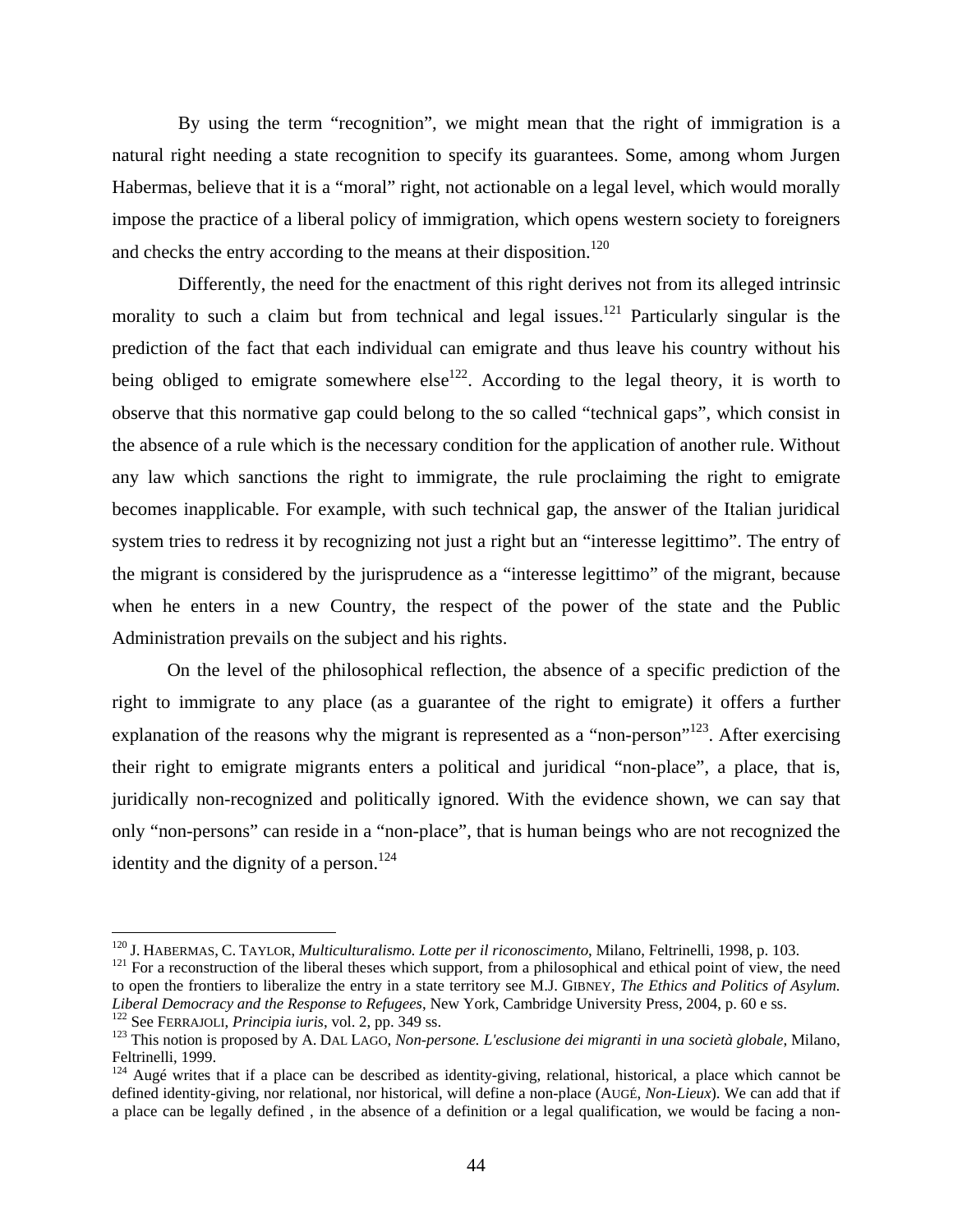So, if you do not enact the right to immigrate then you offer the juridical assumption to the lack of protection of the migrants. Furthermore, its demotion to a "interesse legittimo" justifies the praxes used in public administration concurring to extend this situation, rather than personal right, to the permanence of the migrant on the territory. In doing so, what pertains to the inalienable human rights (sanctioned in international laws) is left to the administrative discretionary power.

The failed provision of the right to immigrate is due according to some authors, mostly to non-juridical reasons, since the motivations do not concern precise technical and legal difficulties. As everybody knows, there are technical difficulties in the acknowledgement of a right if it is difficult or impossible to identify the owners of unfavorable subjective situations (duties, obligations, abstentions) given as a guarantee of favorable situations (rights).<sup>125</sup> In this case there are no such problems: on the contrary the prediction of some consequences derivable from the actionability of the right to immigrate forces us to abandon its positivization. It is not strange that many arguments for its non-prediction should be defined as "consequentialist"<sup>126</sup>: the right to immigrate must not be established because this would cause the complete opening of the frontiers (with the subsequent loss of state sovereignty over the control of borders), the crash of the labor market, the collapse of the welfare state with evident damages for the receiving society which must maintain the political power to decide on who to admit.<sup>127</sup>

 Other arguments given for the failed recognition of the right to immigrate send to "communitarian" or "culturalist" ideas, as they privilege the preservation of local cultural identities or political communities territorially limited, recognizing in both a value to be preserved to the happiness of both the individuals and the society.<sup>128</sup>

 Other reflections which make possible some parallelisms between the right of property of individuals and the right to a territory of a political and cultural community, with similar rights "of exclusion" of others from the property and the access to the same territory, are founded on

place, and this confirms what has been affirmed, in different terms, by ASGI and by the democratic jurists concerning THC, believed to be " non-right places".

 $125$  A typical example in this sense is the "right to peace", of which we could reconstruct the content (by drawing it from the international legislation concerning human rights) but it's difficult to identify the subject entitled to ask for it or the organism (States, international community) to be asked for it. On this subject see G. PECES-BARBA, *Curso*  de Derechos fundamentales. Teoria general, Madrid, S.A., 1991.<br><sup>126</sup> RIGO, *Europa di confine*, p. 44.<br><sup>127</sup> WALZER, *Spheres of Justice*, p. 50.<br><sup>128</sup> Cfr. D. JACOBSON, *Rights Across Borders: Immigration and the Decline* 

Hopkins University Press, 1997.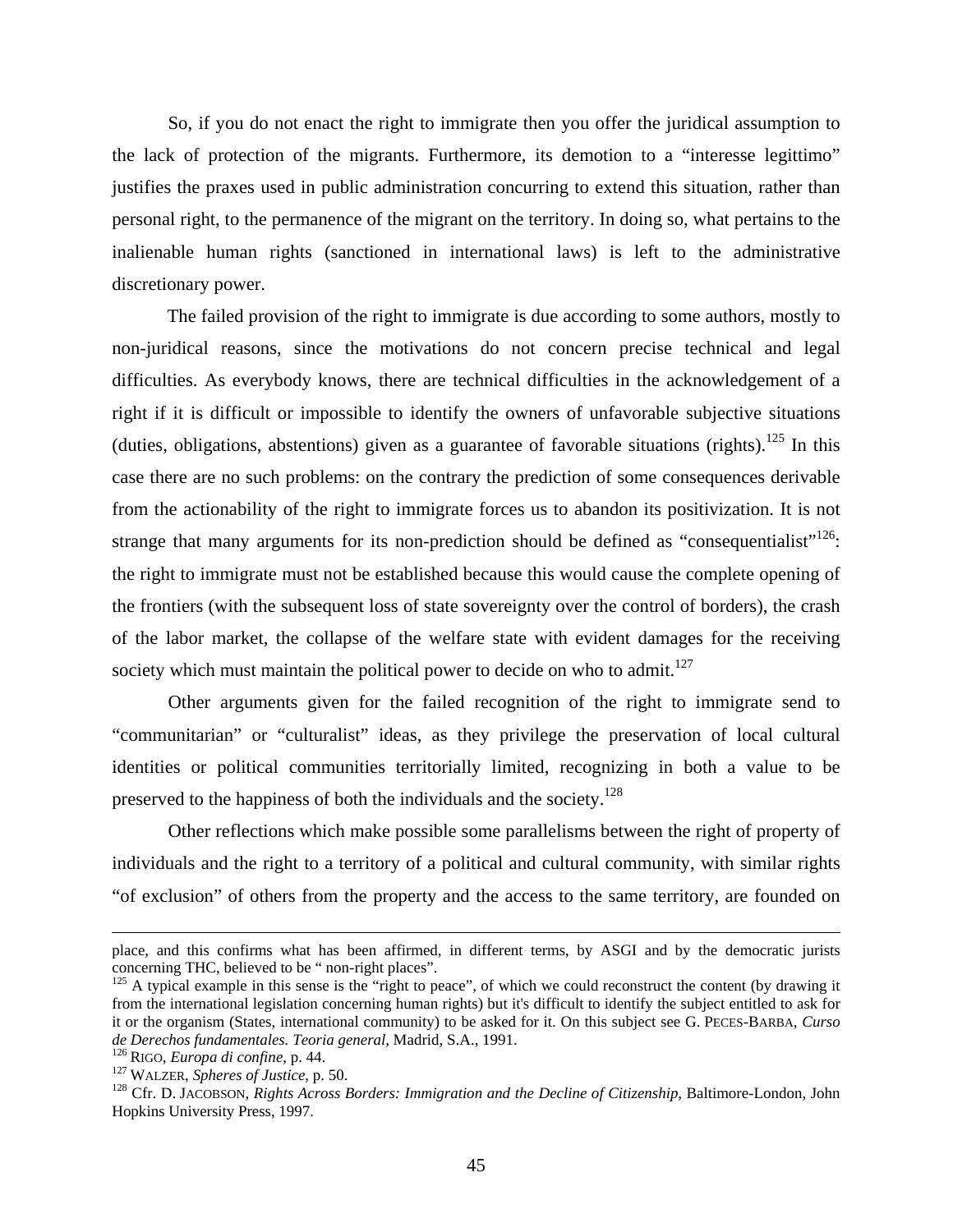the existence of territorial rights which the local and cultural communities (national rectius) can claim against those who do not belong in it.<sup>129</sup>

 Two types of criticism can be moved against these arguments. First of all, they are not based on any juridical argument. The need of the prediction of the right to immigrate, as we have tried to explain before, is based on juridical grounds, whereas the criticisms on its sanctions recall motivations which are specifically "political": the control over borders, the keeping of the welfare state (in both Europe and the United States), the protection of cultural and economic peculiarities of the local and national communities are issues that recall political options (culturalist, neo-liberist, protectionist, communitarian) which must appraise their compatibility in the light of the international law on fundamental rights. Is it possible the existence of a "right to territory"130 when the ownership of rights disregards, according to international law, from the belonging or not to a certain territory?

Or else, is it possible to use consequentialist arguments to avoid the recognition of a fundamental right? Such a reason, if considered legitimate for other rights, might blow the entire system of fundamental rights as it is not sustainable: the guarantee to any fundamental right is without costs, to start from the consolidated rights to health and education, and no right has been recognized without the transformation, at times radical, of the political and institutional background, of the legal culture, of common feeling.

 Another criticism which can be moved against culturalist and communitarian arguments, within which it is possible to lay all the theses against the right to immigration, is based on what was said before on the notion of "alien". The theories of Finnis and Walzer reclaim the use of the pre-juridical notion of "alien", they reinstate that meaning of "alien" referring not to the national connotation, but to the cultural, territorial, ethnic and racial belonging. The alien as legal category of exclusion, would be widely redeemed in this perspective, contradicting, rather than taking seriously, whatever is ruled in the international law on human rights and affirming the legitimacy of "liberal asymmetry"<sup>131</sup>: whoever is in a position of power, whoever enjoys some

<sup>129</sup> J. FINNIS, "Commentary on Dummer and Withman", in B. BARRY, R.E. GODIN (eds.), *Free Movement. Ethical Issues in the Transnational Migration of People and Money*, Philadelphia, Pennsylvania University Press, pp. 203- 210.<br><sup>130</sup> RIGO, *Europa di confine*, p. 175 e ss.

<sup>&</sup>lt;sup>131</sup> Idem, p. 40. See also P. COLE, *Philosophies of Exclusion. Liberal Political Theory and Immigration*, Edinburgh, University Press, 2000, p. 46.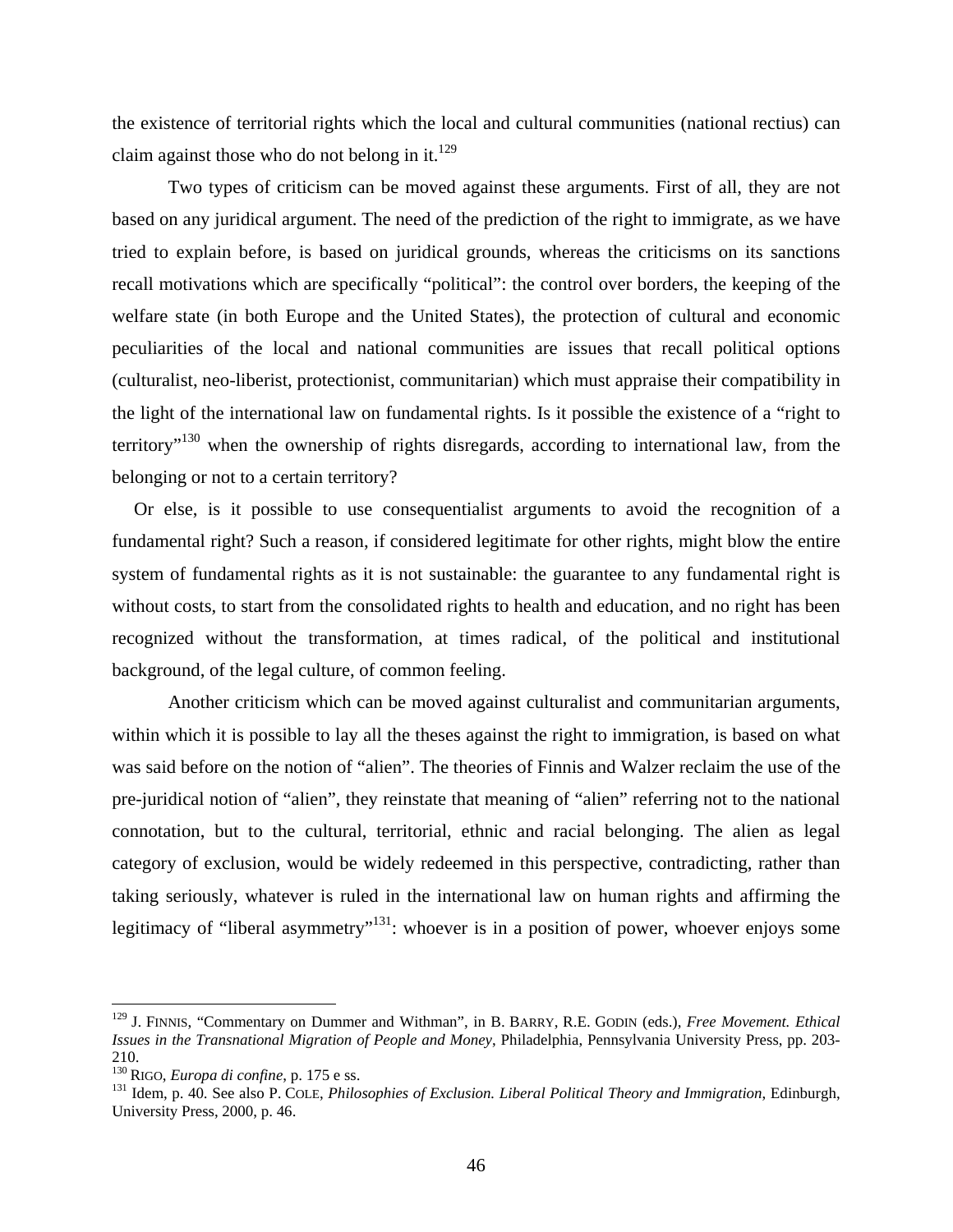rights – albeit by accident of birth – may legally decide that these rights do not universally belong to everybody, but only to the members of their own blood, religion, cultural community.

The liberal asymmetry would give birth to an "illiberal symmetry"<sup>132</sup>, the one existing between power and right: whoever has the power may decide on the rights of others and this, as history has it, is the most illiberal policy.<sup>133</sup> An exemplary expression of the "illiberal symmetry" is given by the asymmetrical political representation of native European citizens and migrant citizens in Europe, as they do not enjoy any power of democratic negotiation concerning their rights.134 There are subjects (native citizens) who enjoy rights, power (native citizens) and political representation to whom correspond other subjects (migrants) who are deprived of any power to participate to the definition of any policies concerning them.<sup>135</sup>

#### **III. 6. Latent Tensions: Rights and Sovereignty. Are Human Rights Still Useful?**

According to the site Fortress Europe<sup>136</sup>, migrants who died at the EU borders are more than  $20,000^{137}$ . Over the past 10 years tens of thousands of people died because of the hardships of the journey. The journey itself is evidently what brought many citizens of the so called third countries (states which are not members of EU) to leave their countries of origin to try to build a better life for themselves and their families elsewhere. "Hope trips" entail risks, and those who are leaving are well aware of them: to leave does not necessarily mean to arrive.

 During the XX century, various events have revolutionized the concepts of international rights and above all of fundamental rights. As we have already stressed, in the  $2<sup>nd</sup>$  post-war period, beginning with the signing of the Universal Declaration of 1948, various Charters and Conventions have been passed which have made clearer and clearer and also more binding the

 $132$  Idem, p. 47.

<sup>&</sup>lt;sup>133</sup> Human rights, writes Norberto Bobbio, are tools to defend a human being: "Difesa da chi? La risposta che ci viene dall'osservazione della storia è molto semplice e netta: dal Potere, da ogni forma di Potere. Il rapporto politico per eccellenza è un rapporto tra potere e libertà. Vi è una stretta correlazione fra l'uno e l'altra. Più si estende il potere di uno dei due soggetti del rapporto più diminuisce la libertà dell'altro" (N. BOBBIO, *L'età dei diritti*, Einaudi, Torino, 1990, p. 266-267).

<sup>134</sup> See N. URBINATI, *Ai confini della democrazia. Opportunità e rischi dell'universalismo democratico*, Roma, Donzelli, 2007, p. 134.

 $135$  Benhabib recalls the definition that Hannah Arendt gave to citizenship, as "the right to have right": the loss of the right to citizenship means the loss of human rights in their complex. BENHABIB, *The Rights of Others. Aliens,*  Residents, Citizen; ARENDT, The Origins of totalitarianism, p. 295.<br><sup>136</sup> http://fortresseurope.blogspot.com/<br><sup>137</sup> See M. DELLE DONNE, *Un cimitero chiamato Mediterraneo. Per una storia del diritto d'asilo nell'Unione* 

*europea*, Roma, DeriveApprodi, 2004 and the inquiry by P. REKACEWICZ, "Réfugiés au Sud, barrières au Nord", *Le Monde diplomatique*, mars 2008, pp. 14-15.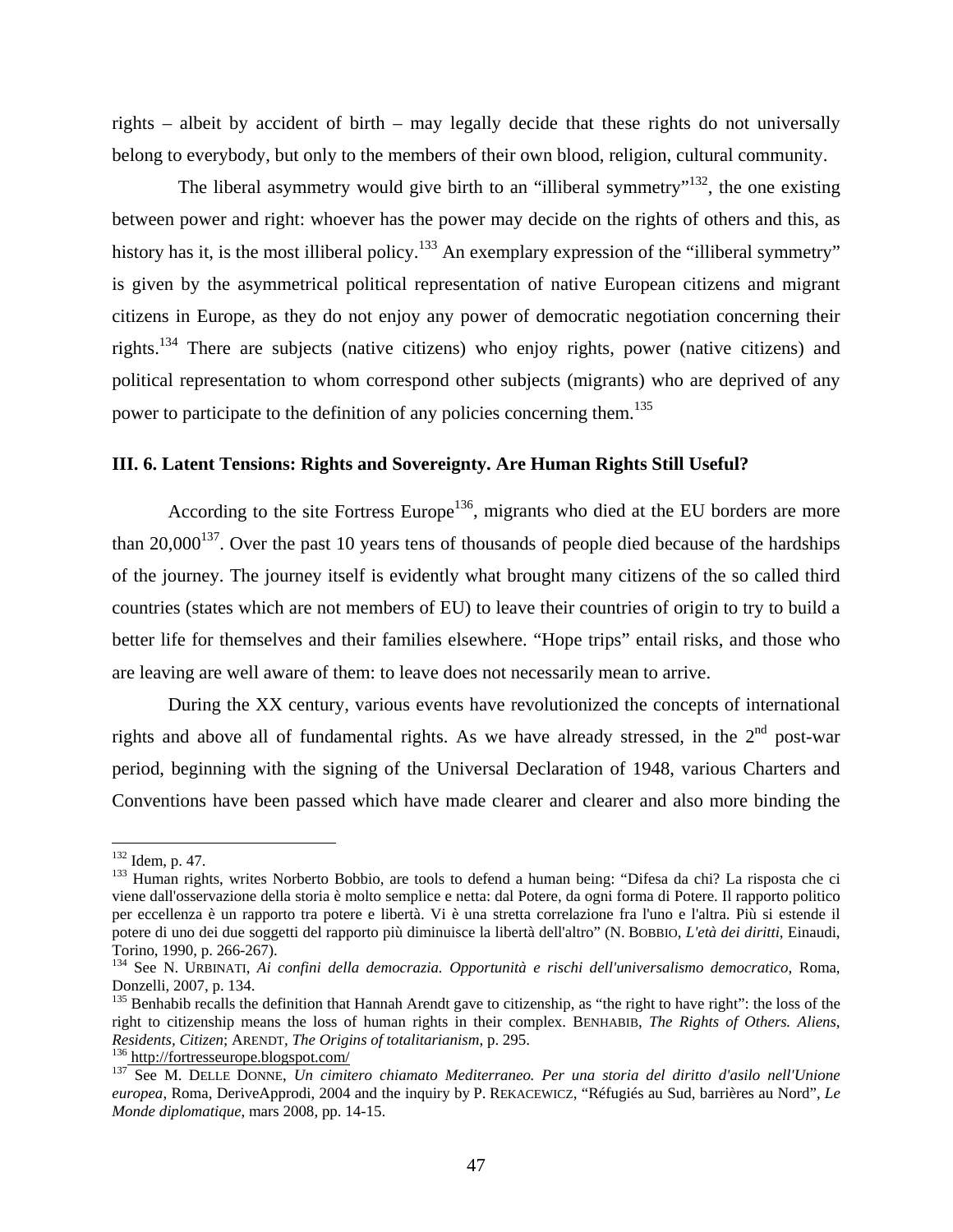obligation from the member states to guarantee on their territory the respect and protection of human rights without any limitation to their racial, cultural, ethnic, religious, linguistic or national belonging. This set of not-negotiable rights cannot, due to the peculiarity of human rights, be doubted by the choices of national politics, for any reason.

 However, in recent times a new conviction has been spreading in public opinion and the juridical debate, that rights work neither as substantial bonds to the practice of political power, nor do they work as a guiding criterion to the work of judges and of public officials. Rather, a new idea has been imposing itself, according to which human rights run the risk of becoming a hindrance to the protection of national interests or the war on the organized crime and international terrorism. Recent debates on the suspension of the torture ban aiming at the use of a soft torture in exceptional cases (a sort of "democratic" torture)<sup>138</sup>, or else the suspension of the constitutional and international guarantees on the detention of dangerous terrorists, as in Guantanamo<sup>139</sup>, or the expulsion of subjects under suspicion of being connected with terrorist groups,  $140$  have marked the extent of the danger of the human rights theory as consolidated over the past 50 years. Human rights appear as the incorrect tools in the present complex and violent societies, which are incompatible with economic, political and military dynamics which characterize life in modern western states and dictate the agenda for international relations. In the same way they have become unsustainable bonds in the practice of investigations and war on terrorism, or else principles that can be derogated if immigration must be contained or discouraged, or to seek redress to the growing unemployment and to the need to easily find underpaid workforce.

 Human rights were born as instruments for the protection of citizens against the strong powers of the State. The whole history of the rights which we now call "human" is full of struggles for claims which have caused real institutional upturn

s (the French Revolution, for example, after which the Declaration of the Rights of the Man and of the Citizen was passed). L'*égalité en droits* was the goal of many political and civil wars

<sup>138</sup> M. IGNATIEFF, *The Lesser Evil. Political Ethics in an Age of Terror*, Princeton, Princeton University Press, 2004. <sup>139</sup> B. ACKERMAN, *Before the Next Attack*, New Haven, Yale University Press, 2006; A. M. DERSHOWITZ, *Rights From Wrongs. A Secular Theory of the Origin of Rights*, New York, Basic Book, 2004; cfr. R. DWORKIN, "Terror and the Attack on Civil Liberties", *The New York Review of Books*, Vol. 50, No. 17, November 6, 2003, pp. 15-17 e D. COLE, J. X. DEMPSEY, *Terrorism and Constitution. Sacrificing Civil Liberties in the Name of National Security*, New York, The New Press, 2002.

<sup>140</sup> F. VASSALLO PALEOLOGO, *Decisioni di rimpatrio e ricorso alla tortura*, in http://www.meltingpot.org/articolo12857.html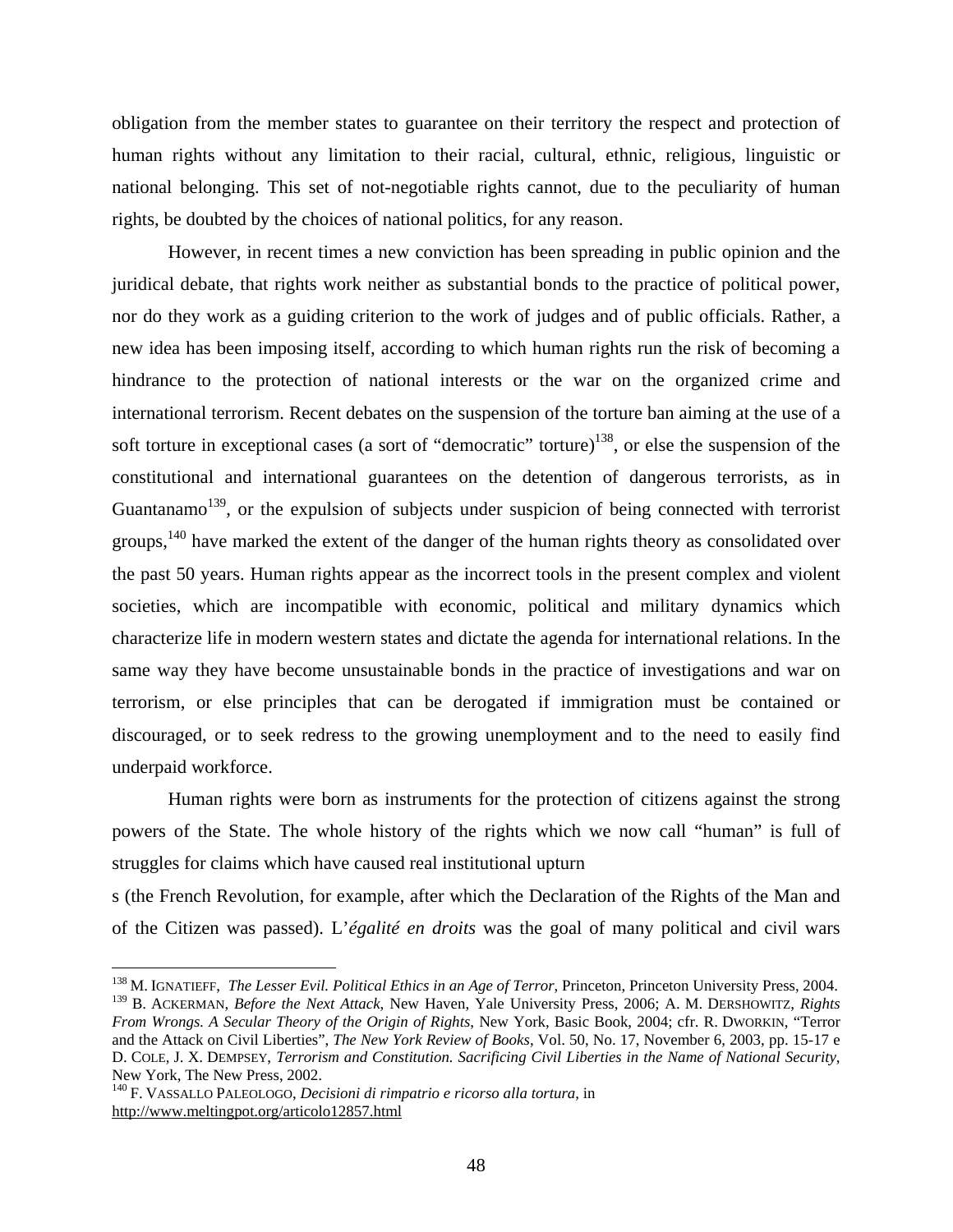undertaken by those subjects who were excluded by the enjoyment of rights, and who aimed at removing those criteria (racial, sexual, national, religious) on the basis of which their exclusion from equality was determined. Thus women, for example, demonstrated and protested until they obtained the recognition of their capacity to have rights and their subsequent inclusion in the equal enjoyment of rights, obtaining the removal of that very criterion on the basis of which only male citizens were entitled to that capacity to have rights.

 The subjects excluded from the enjoyment of rights fight to obtain the inclusion in those rights, considering them an effective tool of protection of themselves, their goods and their needs. In this perspective, it is possible to assert that human rights are the rights of the weaker, the rights of people in a position of major difficulty (economic, sanitary, familiar, environmental) who would not have the possibility to defend autonomously their interests, dignity and life.

 The intolerance we are witnessing these days is against this meaning of human rights: in fact human rights are perceived as bonds against the practice of any form of power both private and public. This intolerance is stronger in western countries which are considered the cradle of human rights, and the way migrants arriving at the European border are treated is a paradigmatic example of the process of erosion of those rights. One of the most disturbing and evident aspects of this process of erosion lies in the acceptance of the "rightfulness" of this process: of its truth in the case of the problems connected with multiculturalism; of its necessity in the field of immigration and war on terrorism; of its inevitability in the field of the labour market. To sum up, human rights are not useful any more. They were instrumental to the achievement of a certain standard of diffuse well being, but now they are not necessary.

This consideration contains an illuminating element: human rights are not useful to western societies enjoying those guarantees of right which allow to live a dignified life. On the other hand, this perspective eliminates the presence of "others", who may find in those rights the tools, both ideological and operational, which can be useful to the overcoming of the discriminations and exclusions from the very standards of well being which western citizens normally enjoy. As a matter of fact, human rights are the tools for the protection of the weaker not the stronger. Whoever is in power does not need any particular juridical guarantees , as they already have other means which allow them to reach their goals. It is those who are in need (in all possible ways), not possessing their own means that require those means that a third subject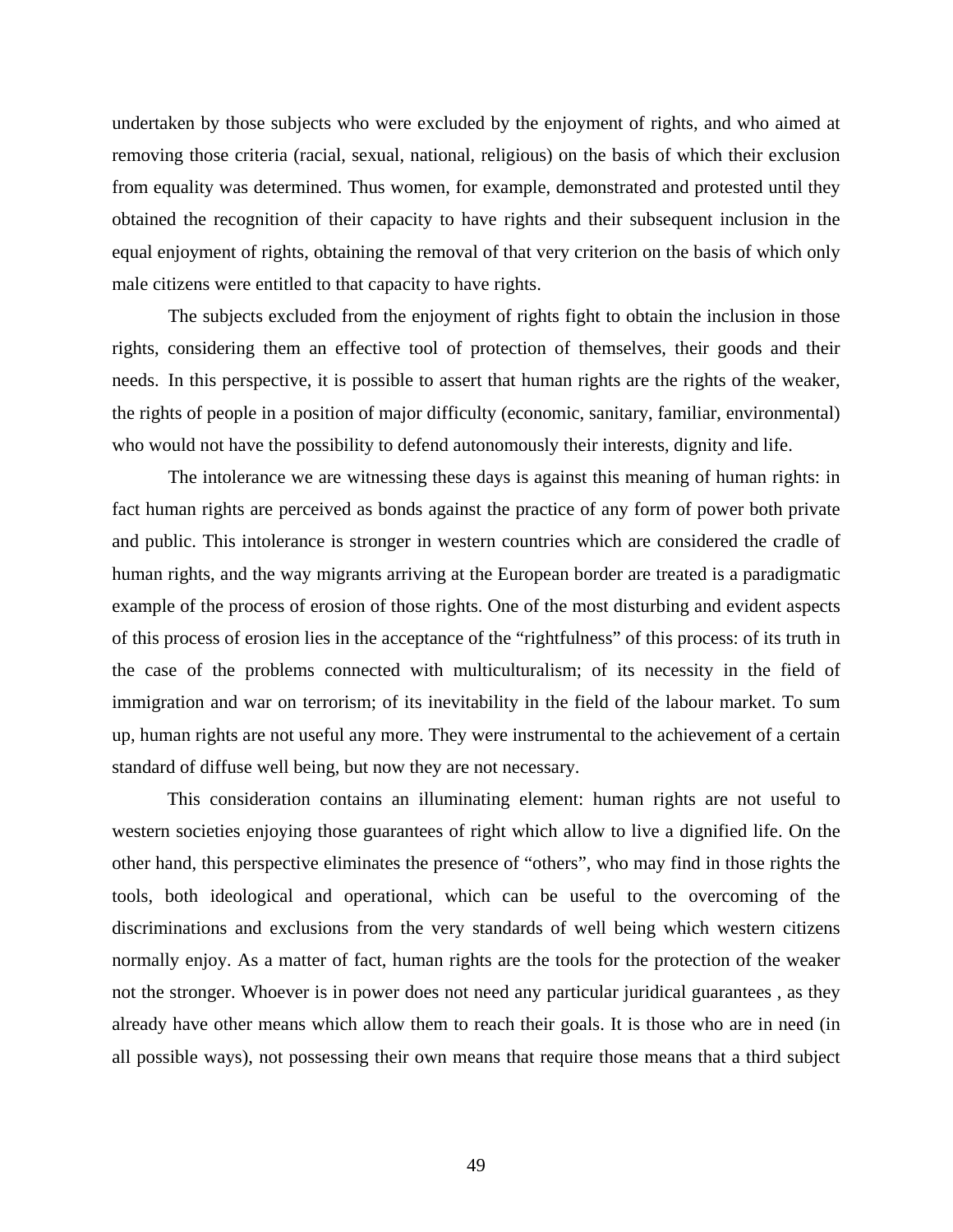can offer: we are talking about rights. So rights are guarantees offered to protect those who could not protect their lives, families, goods.

As a consequence, the massive collective removal of the existence of human beings in need, banished into a category of "non-people", has allowed the progressive removal of the so called "culture of right". The poor, suffering, at risk of being ill-treated because of their position of disadvantage, do not enjoy any specific guarantee. Moreover, if those falling within the boundaries of this definition do not belong to western cultures, that is, those who are Muslim, African, Asian, Rumanian, they will not be interested in enjoying those guarantees which are typical to those belonging to western cultures.

The public opinion is not left out by governments. On the contrary, they follow the public opinion, avoiding to pass laws which may be unpopular so that they gain the necessary consensus to lead them through the vote. Many parties were born out of popular feelings turned into slogans by politicians: Umberto Bossi's Lega Nord, Le Pen's Right in France, xenophobe parties in Holland, Austria and so on. So, the so called "neo-absolutist" drift in politics, the will of political power to question even the fundamental principles of the modern constitutional states and the international legal system, would not acquire an authoritarian dimension as it is not growing independently from the popular consensus. On the contrary, it seems to be the popular consensus to lead the action of the various governments on certain issues, outside the bonds of the right, contravening the fundamental legal principles.

### *IV. Conclusions.*

1

### **IV. I. The Constitutionalization of the Right to Immigrate as a Tool of Balance. A**

#### **Hypothesis** *de jure condendo*

Two founding rhetorical reasonings, which are different but at the same time curiously similar, concur to the identity definition of the United States and European Union. The U.S. have always self-defined as "the land of migrants", European Union has always preferred the idea of "free movement area". $^{141}$  In both cases they have always been used and still work as instruments

<sup>&</sup>lt;sup>141</sup> J. L. COLEMAN, S. K. HARDING, "Citizenship, the demands of justice, and the moral relevance of political borders", in *Justice in immigration*, pp 19-62.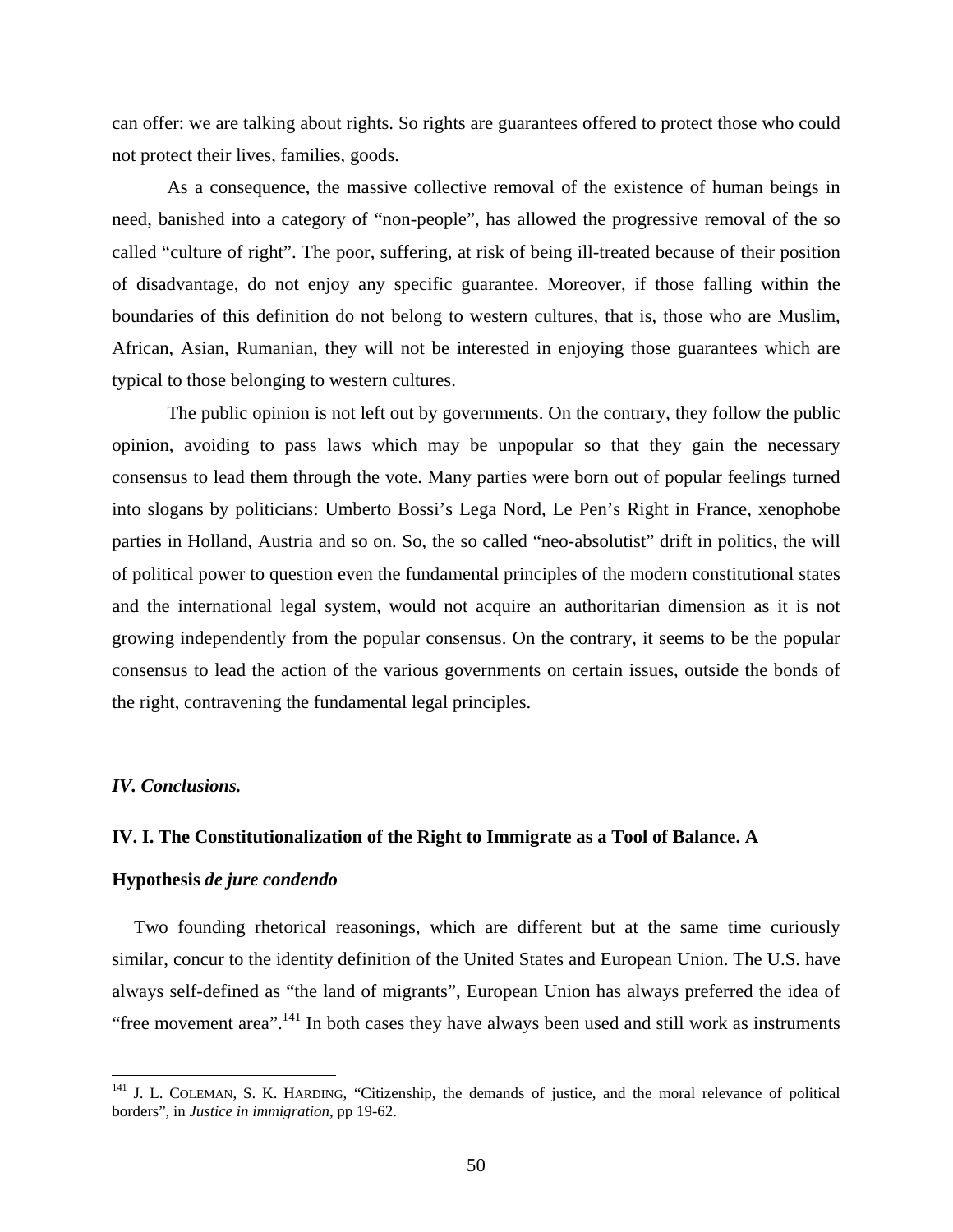to discriminate who is part of a certain political community and who is not, who is included in the enjoyment of those opportunities that the two richest areas of the planet seem to offer and guarantee to whoever resides there and who is excluded. Still, in both cases these two rhetorics have produced paradoxes, illiberal symmetries which seem to deny the respective founding myths at the basis. In the case of Europe, the free movement area has served as a tool to overcome the internal frontiers and reinforce the external ones; in the case of the United States, the land of migrants has made the acquisition of a citizenship more accessible to some categories of people. What must be underlined is that both arguments are *ad excludendum alios*, that they allow to identify "classes of subjects" who, for different reasons, can enjoy more rights than others. We must add that both positions impose noting on the management of entry: what happens is that some supposed solidaristic openings, such as easy acquisition of American citizenship, are in reality thwarted by the limitations given to the obtaining of the legal necessary pre-requisites to the acquisition of the same citizenship (legal entry, legal stay, etc.).

The recognition of the right to immigrate might unhinge both rethorics, obliging a radical revision of the modern liberal and communitarian theories, as they both show a conservative attitude aiming at defending the *status quo*. 142

The arguments described which aim at founding the unrecognizableness of the right to immigrate agree on the danger that this right represents for some prerogatives of the sovereignty of the state, such as the management of borders. It is worth precising, however, that the right to immigrate would not necessarily mean the complete and immediate opening of national frontiers: declaring such a thing would be like saying that the whole of the public expense of a state should be employed to guarantee the protection of the welfare state and the right to education because in contemporary political orders there are laws that impose governments to take care of the health and the education of their citizens. It is well known that this is not what happens, much in the same way for the other rights.

Indeed fundamental rights, besides being laws, they are projects, they give directions and perspectives: the right to immigrate might act in this sense.

If this were provided for by an international law, first the problem of its ratification would pose itself, a preliminary question that is posed in relation to the efficacy of each international

 $142$  On the conservatorist/conservative dimension of today's liberal comunitarist theories see O. GIOLO, "L'urgenza della tolleranza", *Ragion Pratica,* 27, 2006, pp. 421-444.